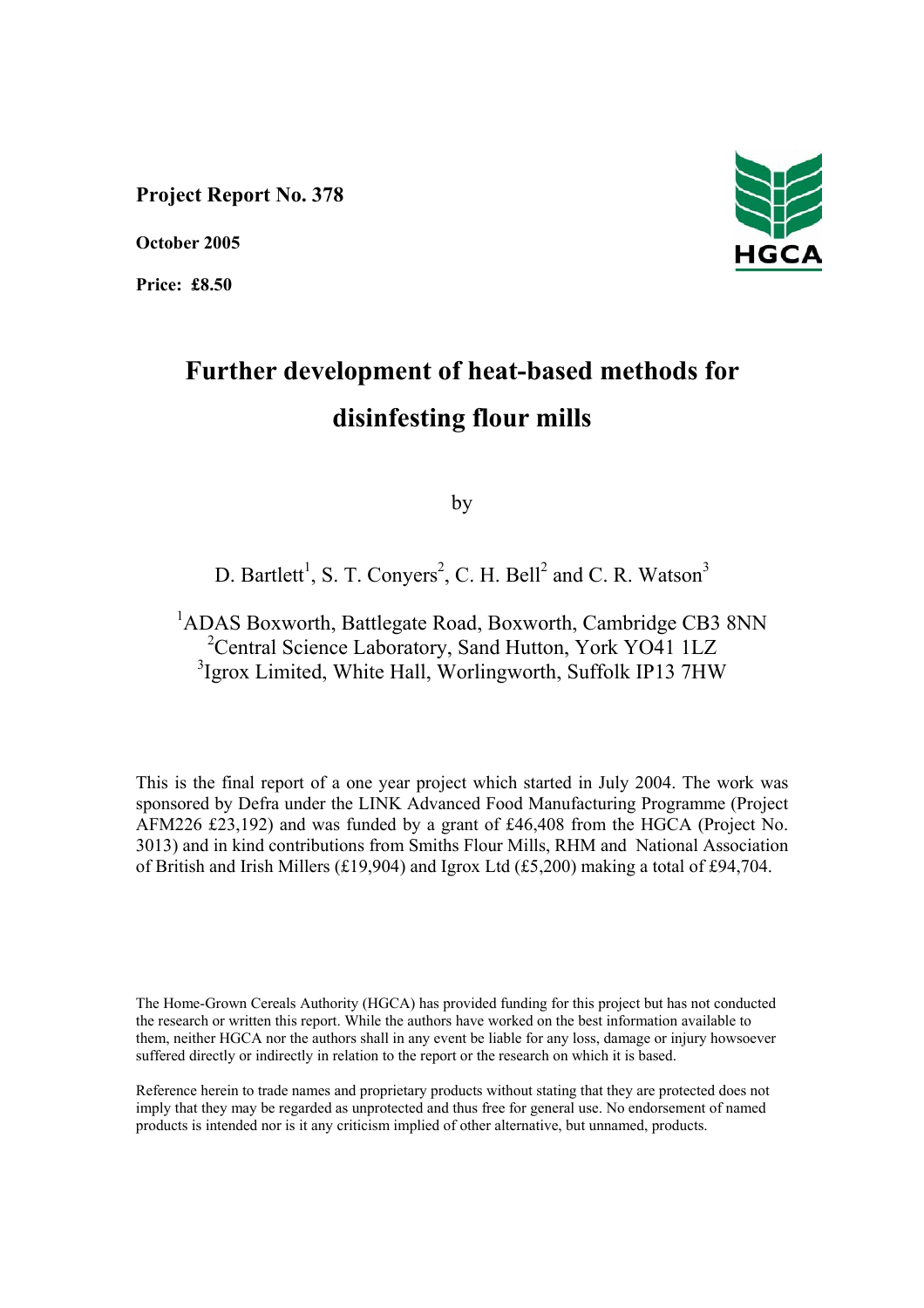# **CONTENTS**

| <b>ABSTRACT</b>                              | 1              |
|----------------------------------------------|----------------|
| <b>SUMMARY</b>                               | 2              |
| <b>BACKGROUND</b>                            | 2              |
| METHOD DEVELOPMENT                           | 3              |
| <b>INSECT HEAT TOLERANCE</b>                 | $\overline{4}$ |
| <b>FIELD TRIAL SUMMARIES</b>                 | 7              |
| TRIAL TREATMENT CONCLUSIONS                  | 11             |
| <b>TECHNICAL DETAIL</b>                      | 12             |
| <b>GENERAL INTRODUCTION</b>                  | 12             |
| CONSTRUCTION AND ASSESSMENT OF EQUIPMENT     | 13             |
| LABORATORY STUDIES ON INSECT HEAT TOLERANCE  | 14             |
| <b>Methods and preliminary results</b>       | 14             |
| <b>Results and discussion</b>                | 19             |
| DEVELOPMENT OF REAL TIME PROCESS MONITORING. | 29             |
| <b>Thermal model validation</b>              | 29             |
| <b>Modelling of insect death rates</b>       | 30             |
| APPLICATION OF COMPUTER MODELS               | 32             |
| Killing times inside structures              | 32             |
| <b>Prediction of structure heating rates</b> | 33             |
| <b>DESCRIPTION OF TRIALS</b>                 | 34             |
| <b>Mill heating trial at Ramsgate</b>        | 36             |
| <b>Mill heating trial at Tilbury</b>         | 41             |
| <b>Recommendations</b>                       | 49             |
| PROSPECTS FOR COMMERCIAL IMPLEMENTATION      | 49             |
| <b>ACKNOWLEDGEMENTS</b>                      | 51             |
| <b>REFERENCES</b>                            | 52             |
| <b>APPENDIX</b>                              | 54             |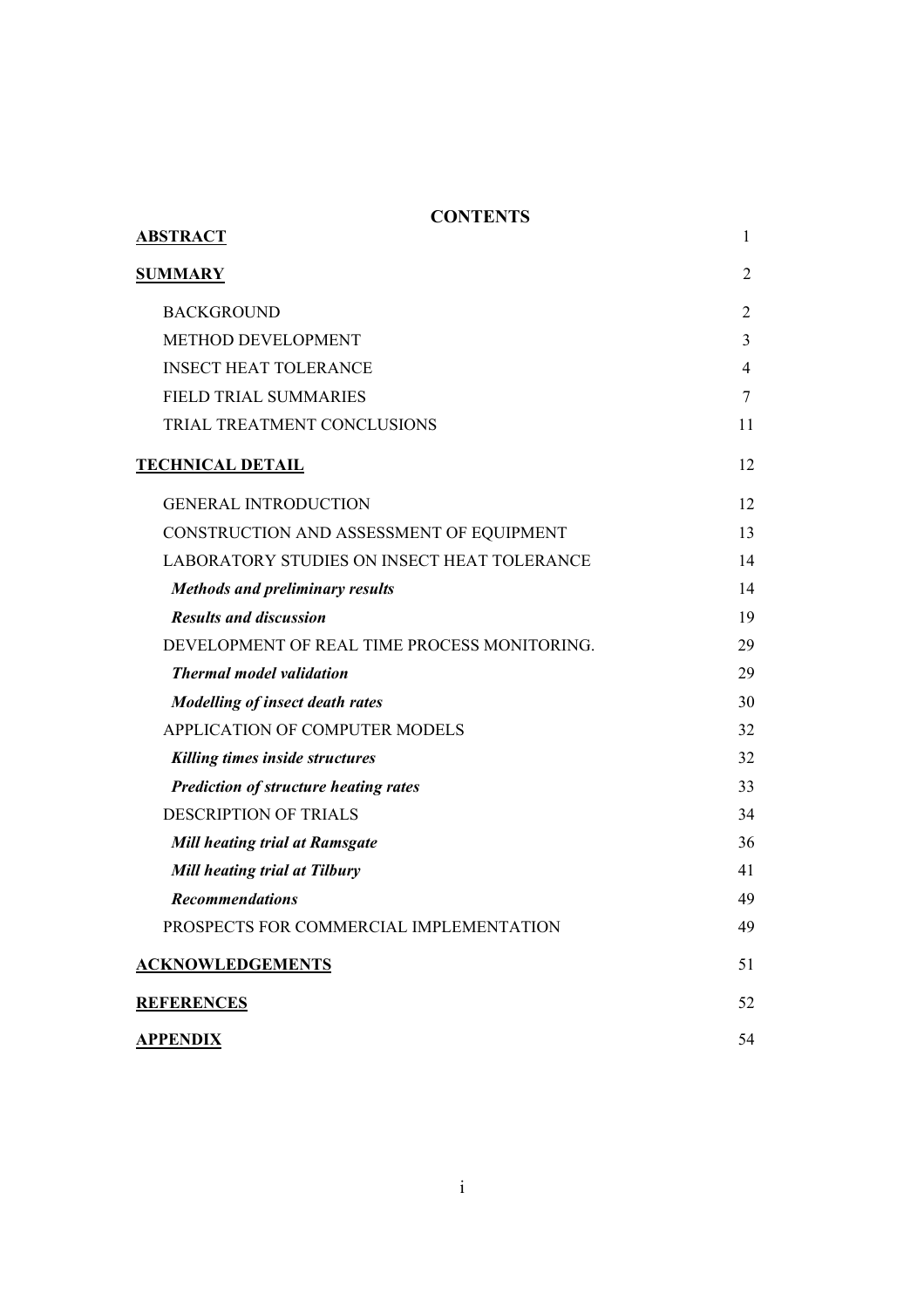#### **ABSTRACT**

Following detailed studies at two mills, (volumes 3078 and 6600 m<sup>3</sup>) a target temperature of 50°C and a total heating period greater than 40 hours is recommended for heat treatments. Commonly about half of this period will be required for the structure to approach target temperatures. Heating larger mills will take longer, and the scaling up of heating requirements may introduce other problems that could preclude the use of heat as a whole-site disinfestation strategy.

The survival data contained within this report indicates that there were many areas within the mill structures where insects could be expected to survive. This was due to design and construction material that prevented adequate temperatures being reached for a sufficient time.

A thermal model was developed to predict heating times of different structural components. Heat was provided by 18 kW electric fan heaters deployed on each floor, and 2.2 kW ducted fan heaters to selectively heat wall floor joints. In the concrete basement areas significant heat sinks were found. Laboratory tests on three common mill pests, the red and confused flour beetles (*Tribolium castaneum* and *T. confusum*) and the Turkish flat grain beetle (*Cryptolestes turcicus*) showed that treatment times of 7, 2, 0.5 and 0.3 hours are necessary to achieve kill at 47, 49, 51 and 53°C respectively. However, these have to be the temperatures actually experienced by the insects and do not take account of the shielding effect of local food residues, or building design. An insect death rate model has been incorporated into the thermal model of structures to facilitate the prediction of killing times. Using data gathered from temperature monitoring, a treatment assessment programme has been developed to permit real time process monitoring. This has incorporated the model for insect death rate within the structure, and so allows a prediction of insect mortality to show the progress of the treatment at each location.

The target temperatures were achieved for adequate periods within most machinery and air temperatures throughout the mills were raised to  $50^{\circ}$ C within 10-20 hours. In areas such as basement wall/floor joints, outside walls and windowsills, target temperatures were not achieved demonstrating that additional treatments such as spraying and inert dust application will be required as an adjunct to the heat treatment. A combination of insecticidal spraying and, where possible, diatomaceous earth formulation was applied to such locations prior to heating in both mill trials. It was apparent that mills with roller mills situated in the basement will experience difficulty in achieving a kill temperature within and beneath the machines.

The cost of heat treatments is likely to exceed those currently incurred for fumigation with methyl bromide.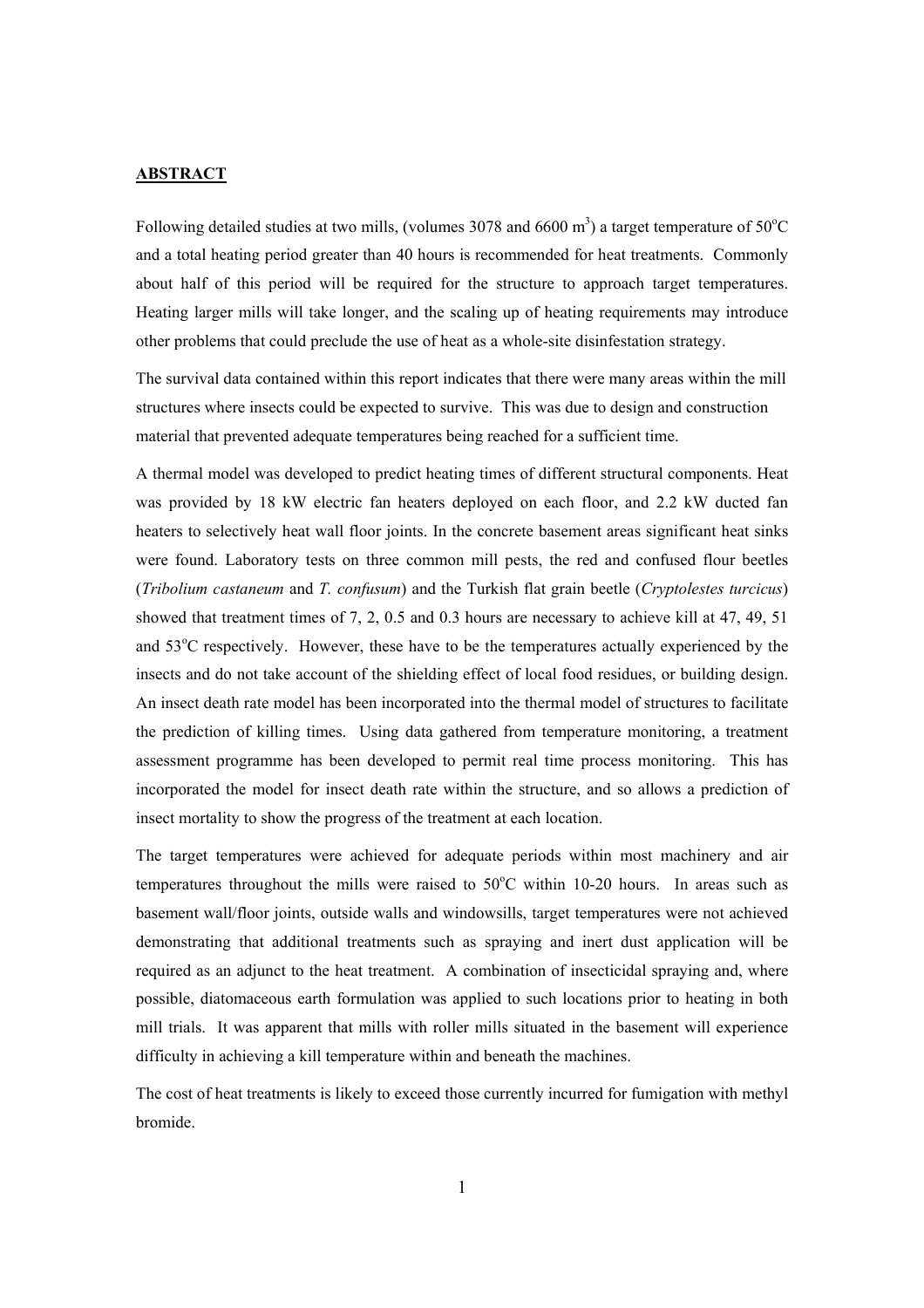#### **SUMMARY**

#### BACKGROUND

A previous project (HGCA Project Report 329, LINK project AFM93) investigated heat-based methods to develop a reliable alternative to methyl bromide for whole-site treatment of flour mills. Aspects investigated included sources for the provision of heat, methods of optimizing heat distribution and associated modeling studies, heat monitoring methods, effects of heat on a range of insect species, and the benefit of using various additional measures such as modified atmospheres or applications of chemically inert dusts in conjunction with heat. This project concluded that while the internal use of 18 kW heaters for smaller mills, supplemented by the use of additional heating for basement concrete wall floor joints and application of diatomaceous earth dust to problem areas, showed the potential success of a heat-based disinfestation procedure, more work was required to refine target temperatures and exposure times and to provide a ready means of assessing heating requirements.

For the flour milling industry the downtime and production loss arising from whole site treatments to combat pest problems has restricted control options to those which act most rapidly and effectively. This was the principal reason for adopting methyl bromide as the mainstay for a reliable annual whole-site treatment strategy. Heat is one of the few options offering a similar action but for heat treatments to be effective the problem is how to rapidly achieve an even distribution of temperatures high enough to kill pests but low enough to avoid damage to structural or electronic components. Residual infestations in deep-seated harborages in the basement or elsewhere are a particular problem.

The present project was launched to provide further data on insect mortality, heating requirements and distribution, and on potential costs, so that some general guidelines for heat disinfestations of mills could be established. The temperature range of  $47-53^{\circ}$ C was investigated against three common mills pests with particular emphasis on heating rates and the data incorporated into an insect death model. This was in turn integrated into a thermal model of mill structures that was developed in the first part of the project to estimate the speed at which different parts of structures may heat up and to identify those parts of the structure that may prove difficult to heat. Consideration was also given to supplementary heating of basement floors and heaters were developed for use in conjunction with perforated polythene ducting.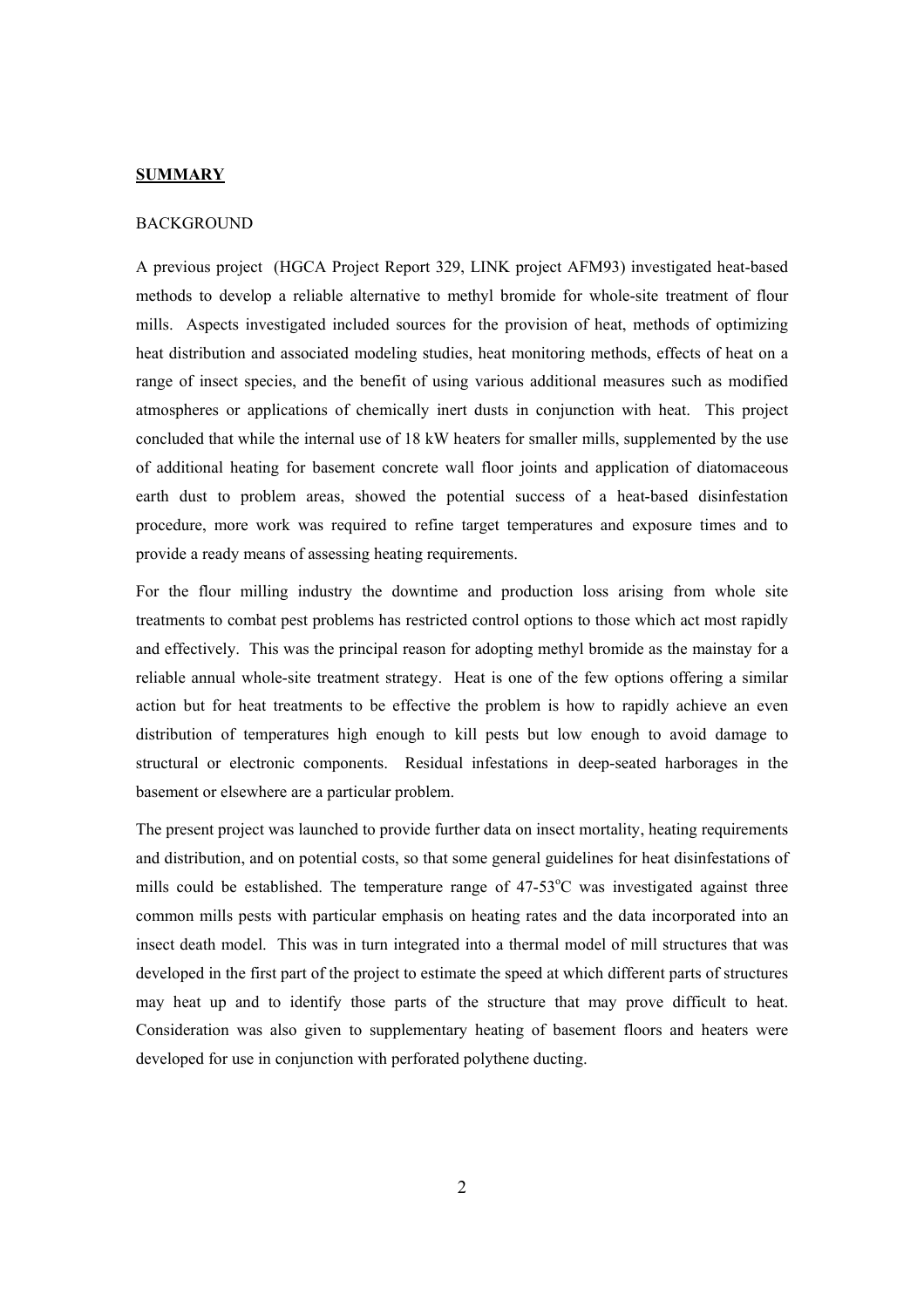#### METHOD DEVELOPMENT

#### *Heat provision and deployment*

Simple methods are adequate for estimating heating requirements but these procedures do not show the speed of response of the structure. Overall treatment times depend on the slowest heating part of the structure. A thermal model is needed if extra heaters of different outputs are to be employed and to make efficacy predictions and comparisons with different heater deployments and other alternatives such as application of diatomaceous earth dust (DE). A thermal model of mill structures was developed in the first part of this project and used to estimate the speed at which different parts of structures may heat and to identify those parts of the structure that may prove difficult to heat beyond a certain point. Purpose-built 18 kW electric fan heaters, already in use under the trade name of 'ThermoNox' for heat-treating flour mills in Germany, were imported for trials work, and a heating strategy using these heaters for raising air temperatures, and lower power 2.2kw heaters connected to polythene ducting for raising the temperature of heat sink areas such as wall floor joints, was formulated. The heaters used in the trials, manufactured by ThermoNox in Germany, came with electrical distribution boards that could supply power to up to 15 units. The 2.2kW fan heaters were built as part of the project development work.

#### *Development of real time process monitoring*

The results of insect heating tests at CSL (see below) have been used to construct a model of insect death rate over the treatment temperature range. This model has been adapted to include the results of bioassays in mills under treatment and can be used to predict the death rate of the population at any given temperature (Fig. **i**). By integrating the death rate based on regular temperature observations from control points in the mill it is possible to predict the proportion of the population that has been killed at any time during a treatment. By integrating this model into the structure thermal model it has become possible to estimate killing times inside structures where temperature measurement is impractical. In the current mill trials, experimental temperature measurements were made using a hand held infra red thermometer (Omegascope Model OS530). A pc spreadsheet has been developed incorporating the death rate model making it possible to key temperature observations and obtain a prediction of insect mortality to show the progress of the treatment.

An instrument has been developed which combines these functions into a single hand-held tool. The progress of the treatment is displayed each time a temperature measurement is made. This information helps the operator to re-position heaters to optimise treatment uniformity and to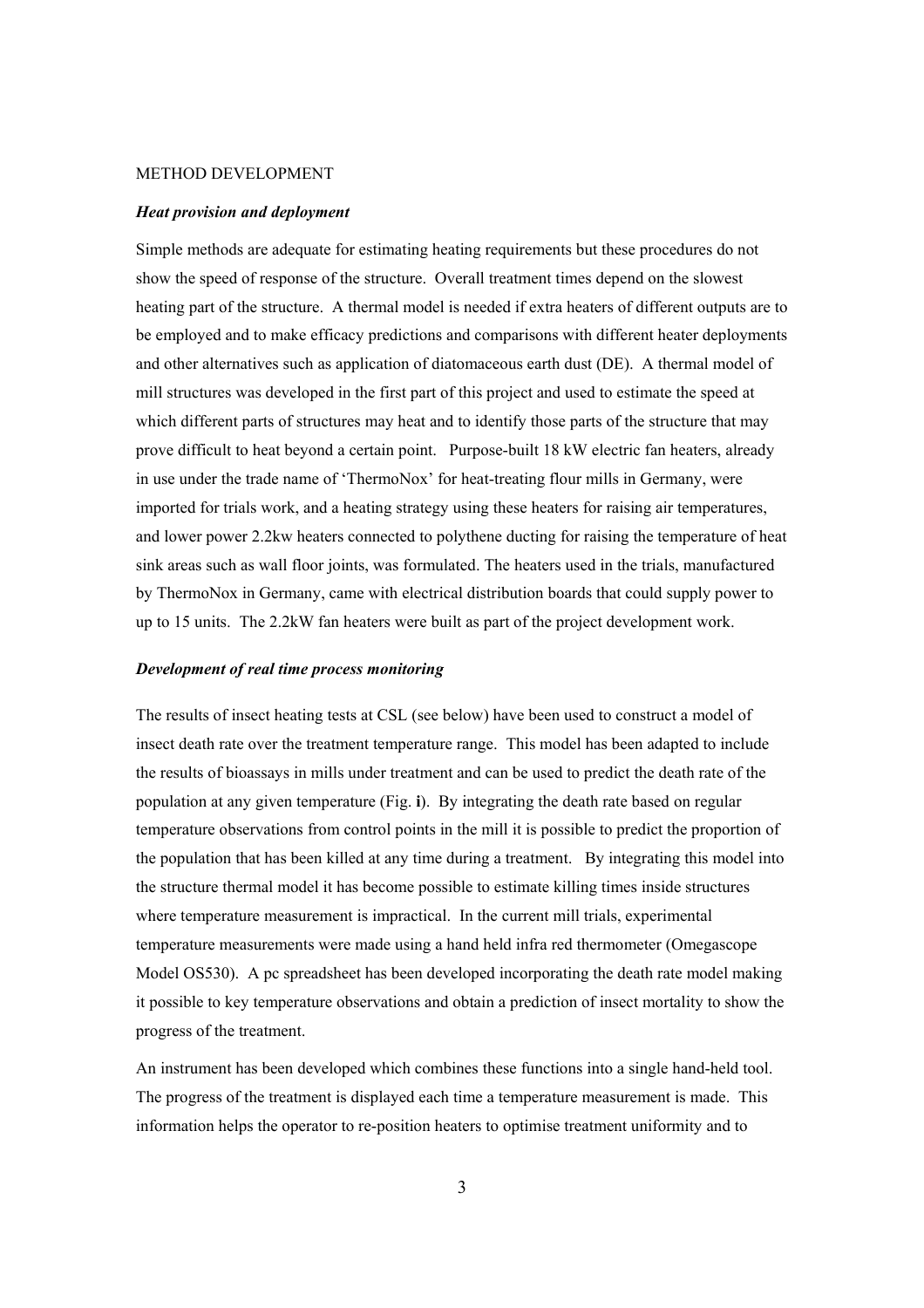confirm when a treatment has been completed. The instrument uses infra-red temperature measurement methods and has a key pad so that the operator can enter the identity of each measurement location. As well as storing the time, temperature and location information for the creation of a treatment report the processor uses the insect death model to calculate the current mortality at each monitoring point.



**Figure i. Predicted times (dotted line) for kill of** *Tribolium castaneum* **in practical heat treatments** 

#### INSECT HEAT TOLERANCE

#### *Rationale and methods*

Three common beetle pests of mills, *Cryptolestes turcicus* (Grouvelle) (Turkish grain beetle or Flourmill beetle), *Tribolium castaneum* (Herbst.) (Rust-red flour beetle) and *T. confusum* Du Val (Confused flour beetle), were assessed for their heat tolerance. Initially temperatures in the range  $49^{\circ}$ C to 55<sup>°</sup>C were to be tested but since less than 5 minutes exposure at 53<sup>°</sup>C killed the insects, it was decided with this effective result to lower the test range by  $2^{\circ}$ C. The weight of the available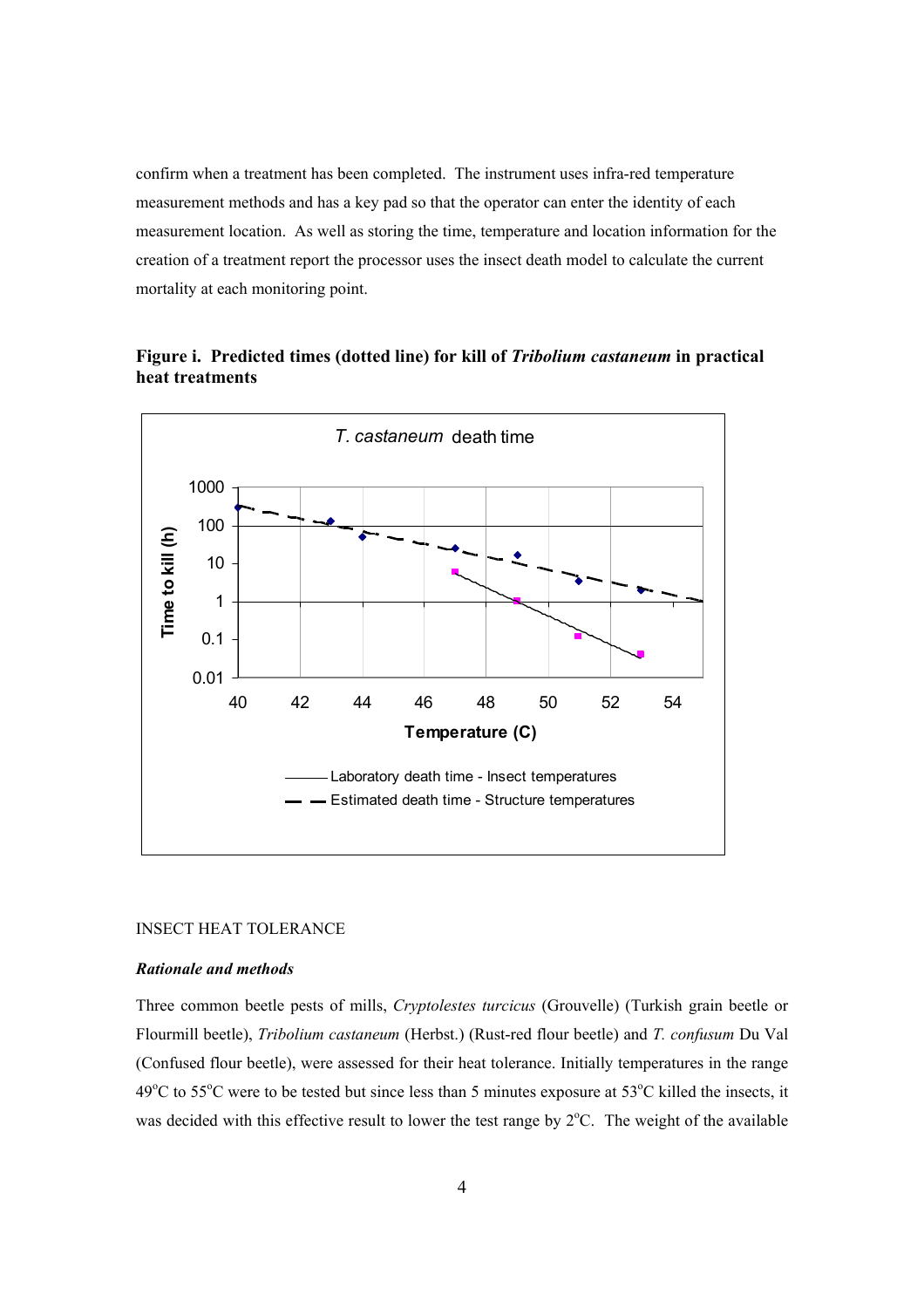literature suggested that of these species *T. castaneum* was the most tolerant of heat, and that the older larvae or pupae were the most tolerant stages.

Two hundred adults of each species were placed on a thin layer of food (whole wheat flour and yeast (ratio 20:1) in a plastic tank. This optimised the conditions for oviposition. The adults were left for 3 days at  $30^{\circ}$ C and  $60\%$  r.h. and then removed. This ensured that there would be enough larvae of the same age class for testing. After  $19 - 21$  days and  $22 - 23$  days respectively,  $4<sup>th</sup>$ instar larvae and early pupae were separated from their food, ready for the heat exposures. These were carried out in a fan-assisted oven in a controlled environment room set at 25°C and 60% r.h. There were seven different treatment times with three replicates for each. Plastic Petri dishes were used for the exposures and controls and each had a thermocouple glued to the centre of the floor. To achieve rapid heating to the required temperature and minimise deaths during the heating-up period, only 0.5 g of 500 mesh sieved food medium was added, spread in a thin, even layer and covering the thermocouple. Pilot tests had shown that increasing the amount of food even to 1 g more than doubled the time to approach within  $1^{\circ}$ C of the target temperature.

The oven was heated to the required temperature and dishes were inserted on the middle shelf whereupon the stopwatch was started to record the time the sample took to reach target temperature. The dishes and their thermocouples were removed once the allocated time at the treatment temperature was completed. The dishes were placed in front of a fan which ensured that the dishes and their contents cooled rapidly. The thermocouples indicated the time samples took to cool down to 30°C. Typical temperature profiles are shown in Fig. ii. The treated samples were placed in tubes (25 mm wide x 75 mm high), with a nylon mesh top, for incubation at  $30^{\circ}$ C and  $60\%$  r.h. after treatment with an additional 10 g of sieved food. Tubes were examined daily for adult emergence.

*Tribolium castaneum* was tested alone at each temperature except at 47°C, when all three species were assessed together. *Cryptolestes turcicus* and *T. confusum* were tested together at the other three temperatures. The mortality data of each species at each temperature was plotted against each time interval using a probit programme (Version 7a, Central Science Laboratory, York UK). From the analyses, the times at each of the four test temperatures for 99% kill of each species are shown in Table **i**, together with the minimum times recommended for control of insect pests in a practical treatment. In these tests *C. turcicus* came out as the most tolerant of the three species, proving to be slightly more tolerant than *T. castaneum* at all test temperatures. This could have been due to the more cryptic behaviour of this pest together with its smaller size, enabling it to receive more protection by evaporative cooling from the thin layer of flour in the exposure dishes.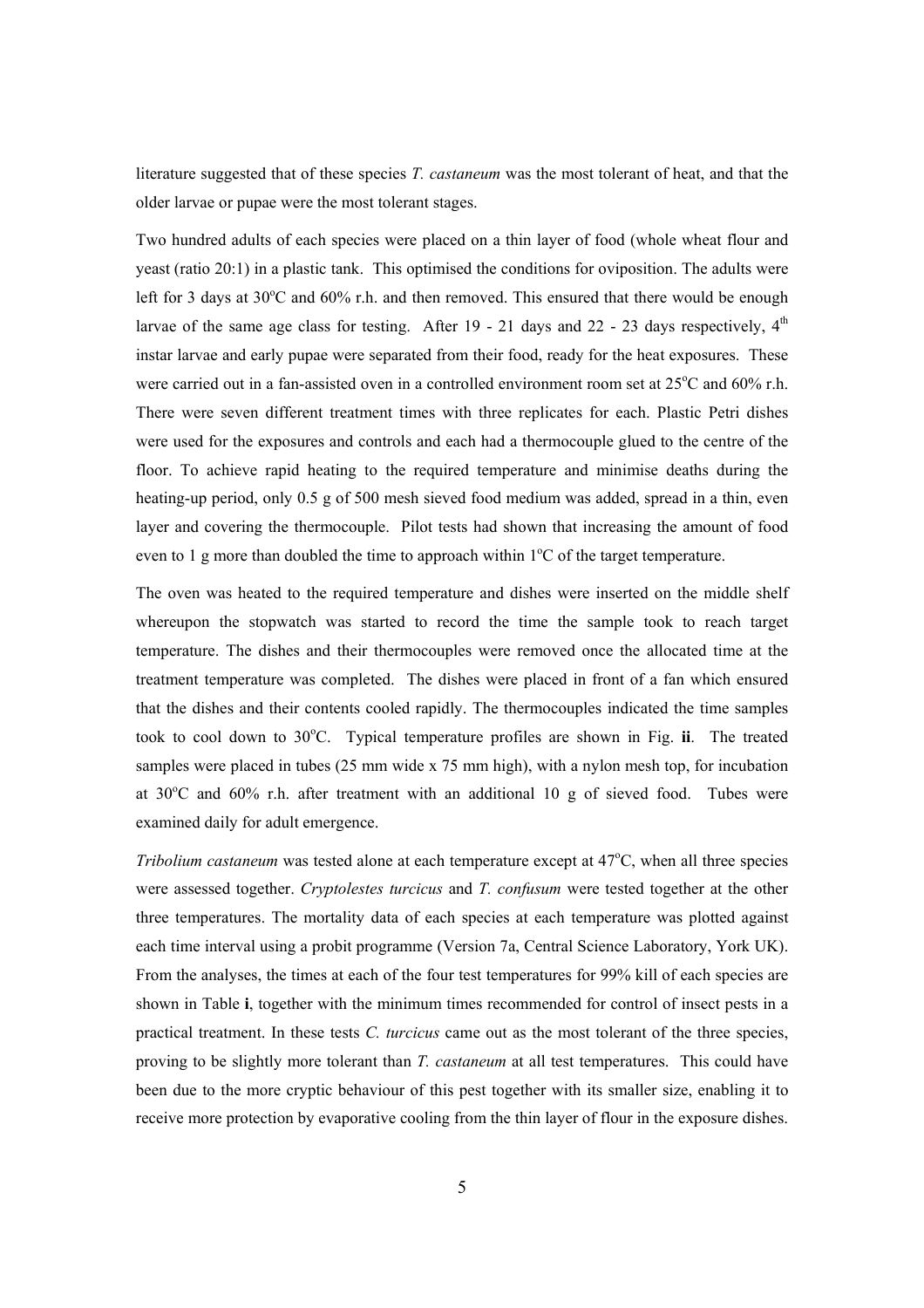It must be remembered that the target temperatures for control must be reached at the point where the insects actually are in the structure, and that the presence of other material such as food residues will result in lower temperatures being experienced by the insect.

**Figure ii. Laboratory exposures - Mean change in temperature over time in the treatment dishes during the heating and cooling phases to and from the four**  temperatures 47, 49, 51 and 53<sup>o</sup>C in a fan-assisted oven



**Table i. Laboratory exposures - LT99 achieved after exposure of 4th instar larvae of**  *Cryptolestes turcicus, Tribolium castaneum* **and** *Tribolium confusum* **in a fan-assisted oven** 

| Temp. | $LT99$ (Minutes) |           |          | Minimum exposure time for<br>kill in practice (hours) |
|-------|------------------|-----------|----------|-------------------------------------------------------|
|       | C.               | T.        | T.       |                                                       |
|       | turcicus         | castaneum | confusum |                                                       |
| 47    | 377.58           | 330.59    | 110.21   |                                                       |
| 49    | 89.18            | 37.46     | 12.52    | $\overline{2}$                                        |
| 51    | 25.27            | 15.00     | >4       | 0.5                                                   |
| 53    | 14.44            | 2.58      | >2       | 0.3                                                   |
|       |                  |           |          |                                                       |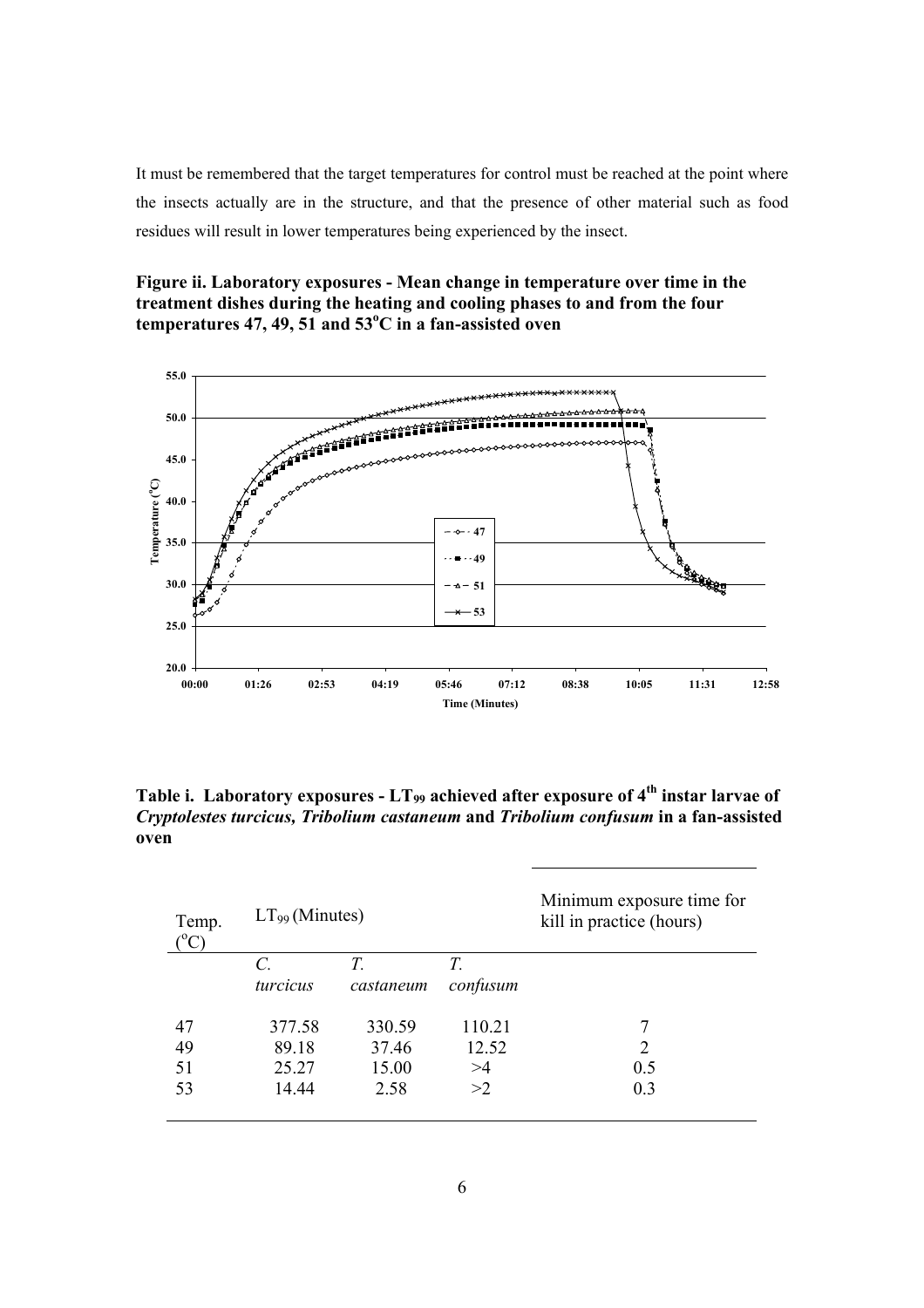#### FIELD TRIAL SUMMARIES

#### *Ramsgate*

#### *Building structure*

The mill is housed in a 3078m<sup>3</sup> Victorian brick built structure 23.2m long, 8.1m wide and 16.4m high. Outside walls range in thickness from 230mm to 450mm. Each of the five floors has single glazed windows. The ground floor is solid concrete and the roof of the building is of profiled steel sheet with bituminous felt weatherproofing. The intermediate floors are timber. The roller mills are located on the first floor and are driven by a line shaft running the length of the ground floor. The product lifts in this mill are by wooden cased elevators and steel chain conveyors

# *Heating plan*

The calculated heating requirement for the whole building was 219kw with a 12ºC ambient, a 50ºC treatment temperature and 24 hour heating up time. Ten 18kw ThermoNox heaters were used together with fourteen 2kw wall floor heaters. The total heat input was 209kw. Four ThermoNox floor fans were used to improve the air circulation on the ground, first and third floors. Wall floor heaters and polythene ducts were deployed on all the upper floors and in part of the ground floor.

Power for the heaters was provided by a generator (64kw) and from the site power supply (144kw) via two distribution boards.

# *Dust application*

The three types of dust applicators obtained by the CSL team were as follows:

- 1. ECO D700 hand duster
- 2. Flowmaster power duster (Model 1907, Root Lowell Company, Lowell, Michigan)
- 3. GPS "GASPOT"  $CO<sub>2</sub>$  powered applicator (works using small  $CO<sub>2</sub>$  cylinders)

Of these the hand duster was most effective when used to treat surfaces in a more complex structure where a general application was inappropriate. The power duster was useful for rapid treatment of large open structures such as grain stores where the spread of dust was not of major concern but was not ideal for application to dead spaces. The hand duster was used for application of dust to basement cracks and crevices in the Ramsgate trial in preference to the  $CO<sub>2</sub>$ -powered unit which had been successfully employed to treat void spaces beneath machinery in earlier trials, because of the smaller amounts of dust required..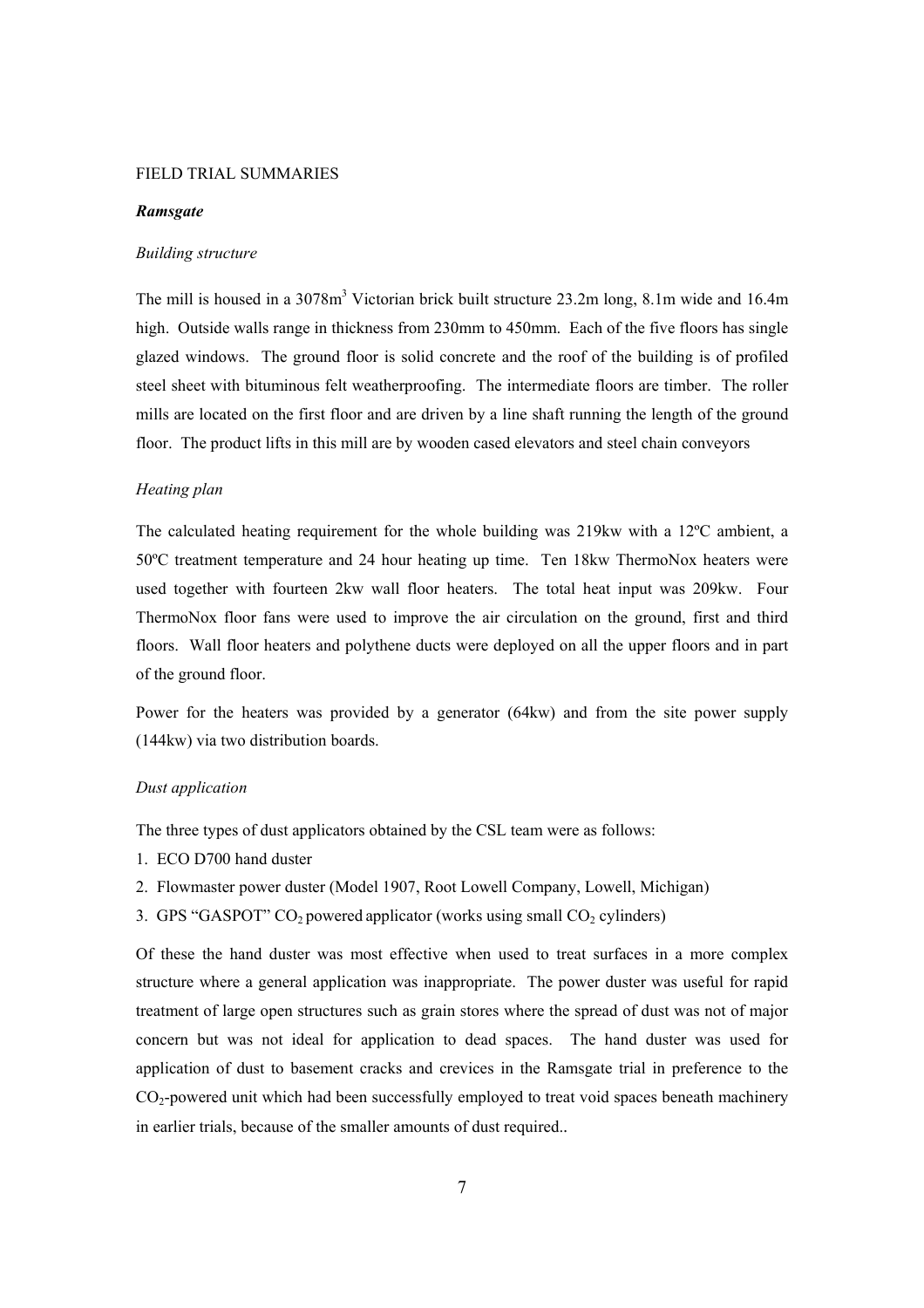#### *Key findings*

The total electrical energy consumption during the 42 hour heating period was 28425.6 MJ. (7896 kWh or 9.24 MJ/m<sup>3</sup>). Air temperature in each of the 5 floors was raised to 50°C. after 14 h (ground floor), 15 h (1<sup>st</sup> floor), 24 h (2<sup>nd</sup> floor), 30 h (3<sup>rd</sup> floor) and 24 h (4<sup>th</sup> floor). Seventy five percent of the wall floor joint area was raised to lethal temperatures after 18 h. At the end of some ducts, in some corners and near floor fans where the polyducts were disturbed, lethal temperatures were not reached. Floor fans improved the distribution of heat and local rate of heat transfer to the structure. This was particularly important on the ground floor and on the  $3<sup>rd</sup>$  floor where only one heater was used.

After 12 hours from the start of heating many insects emerged and began to die. After 26 hours few live insects were seen. The walls failed to reach lethal temperatures except in a few places but no insects were seen on the walls. Ceiling/wall joint temperatures reached lethal levels in the ground and first floor but failed to do so on upper floors. No insects were seen in these locations either. All floors except the concrete basement and all ceilings reached lethal temperatures within 30 hours. All timber and steel structures inside the mill heated to lethal temperatures within 30 hours. The mill cooled to below 30ºC six hours after the end of heating.

The bioassays confirmed that the timber floors and machinery were effectively treated but that the outer walls, window ledges and other sheltered locations provided a safe refuge where high levels of survival were observed. The stage IV larvae and pupae were confirmed as being the most heat tolerant. A few live insects were seen in a cool corner of the ground floor after treatment. None were seen in the rest of the mill during cleaning and re-assembly.

# *Tilbury*

#### *Building structure*

The mill and flour bin base is housed in a  $6600 \text{ m}^3$  reinforced concrete framed structure with brick infill external wall panels. Only the top floor has double glazed windows. The plant is supported on 5 levels but much of the intermediate timber floors are cut away allowing easy air exchange between floors. Much of the perimeter of the upper floors does not connect with the external wall so the wall floor joint is eliminated. The rolls stand directly on the ground floor which is solid concrete overlaid by woodblock. Product is moved throughout the plant by conventional pneumatic lifts and screw conveyors.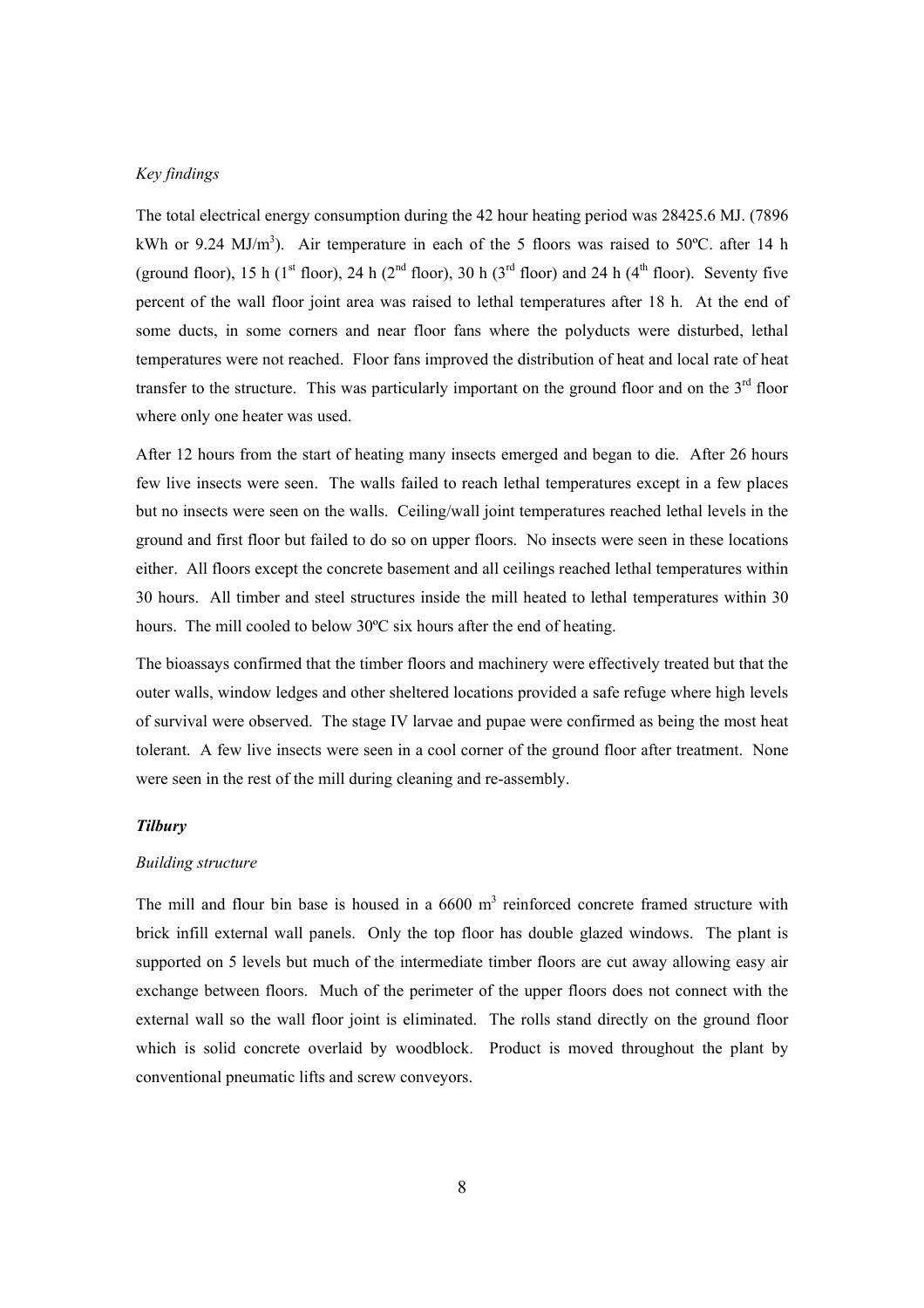#### *Heating plan*

The overall heating requirement was calculated to be 351 kW. Heat was provided by eighteen ThermoNox 18.75 kw heaters and fifteen 2.2 kW wall floor heaters. Heat distribution was assisted by 5 ThermoNox floor fans and three 1.2m dia stirring fans. The maximum heat input rate of 370.5 kW was provided by a 500 kW generator. Power was distributed to the mill and the bin base area by separate distribution panels. Wall floor heating ducts were positioned where there was a wall floor joint. In three corner areas on three floors stirring fans were used in place of wall floor heaters. The total heat treatment time aimed for was 40h.

#### *DE and chemical spray treatment*

Previous experience and modelling has shown that some parts of the building can never be effectively heated to lethal temperatures. During an earlier project CSL have shown that DE is effective against adult insects at 30ºC and continues to be effective for weeks after the treatment and so will kill emerging adults not killed as eggs, larvae or pupae by the heat.

Several important areas of the mill were identified as test sites for this material. The cable duct below the rolls on the ground floor showed evidence of infestation and was treated with DE. The narrow space between a returns bin and the wall of the building was also treated with DE because there was no chance of heating this part of the structure to  $50^{\circ}$ C. The GPS "GASPOT" CO<sub>2</sub> powered applicator was used for all applications of DE during this trial.

Chemical insecticide sprays were applied to doorways and lift access on the mill floors to prevent adult insects escaping from the heat. Ground floors below the bin bases were not heated so spray applications were made here to kill any insects falling from the bin base floor above.

#### *Open and Closed Sifter comparison*

It has been claimed that it is unnecessary to dismantle sifters to ensure an effective thermal disinfestations (Hans Hoffmeir, ThermoNox). Considerable time and effort could be saved if this is shown to be true. A comparison was made between open and closed sifters. All the sifters were taken apart and cleaned then four were re-assembled before the heating started. The fifth was left open. Bioassays and temperature sensors were placed in open and closed sifters. It was found that the unassembled sifters took ten hours less time to heat than the assembled ones, 28h compared with 38h, but that both were heated adequately during the 40h total treatment time.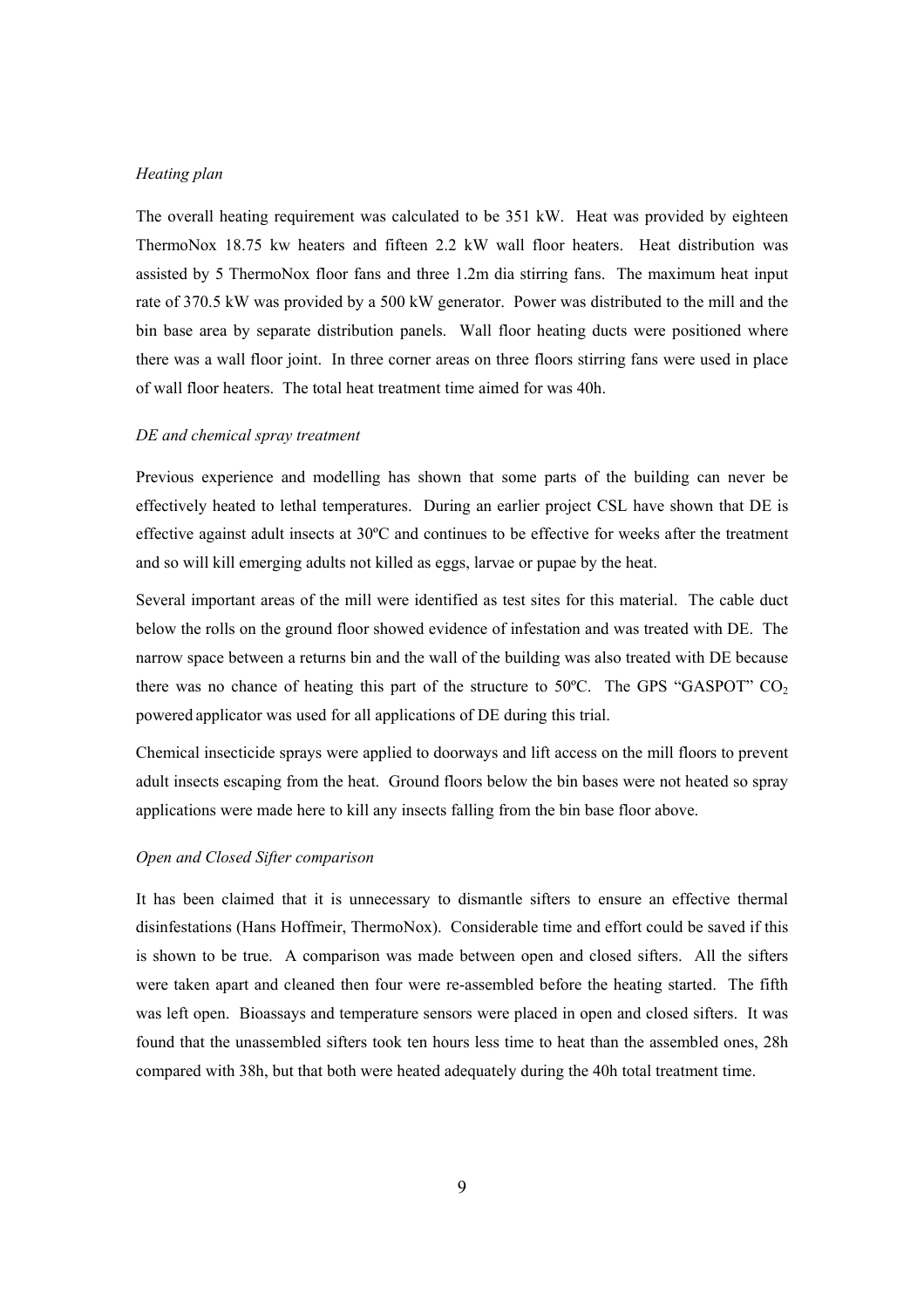#### *Key findings*

During the 40 hour treatment 56448 MJ (15680 kWh or 8.55 MJ/m<sup>3</sup>) was consumed by the heaters. The average rate of heat input was 313 kW, 85% of the installed capacity.

Bioassay results confirmed that 40 hours was necessary to kill the insects in the machinery and that further improvements in kill in the fabric would result from extending the treatment time to 48 hours. Good agreement was found between the bioassay results and the insect death model based on temperature monitoring, confirming that temperature measurements during the treatment could be used to monitor the progress of the treatment at critical locations. Fully assembled sifters and purifiers were effectively treated in 38 hours. Unassembled sifters took only 28 hours to treat.

DE was shown to be very effective in killing adult insects where it was used under the roller mills. Its use in other parts of the structure where heating is difficult could improve the overall effectiveness of the treatment.

It proved impossible to heat the ground floor of the mill and most external walls to lethal temperatures. All the wooden upper floors and machinery in the mill building were heated to lethal temperatures. Ceiling fans were an effective replacement for wall floor joint heaters in the corners of the building where they were used but did not raise surface temperatures above the local air temperature. Wall floor heaters were shown to be mainly effective but limitations at corners where the polythene ducts have to bend were confirmed.

#### TRIAL TREATMENT CONCLUSIONS

# *DE applications*

It is recommended to use DE for ground floors and some wall floor joints.

It is clear that it will never be practical or economic to heat concrete ground floors to a level that will ensure 100% kill of any insects present there as can be seen from the temperature records from a mill basement shown in Fig **iii**.

DE is effective within a 40-hour treatment time at  $25 - 30^{\circ}$ C and should be applied to ground floors in cracks, crevices and to dead spaces in voids or under plinths. It may also be advisable to apply dust to wall floor joint margins on upper floors to treat these parts of the structure. Supplementary treatments with DE could be applied during the course of a heat treatment when cool areas are detected as a result of routine monitoring.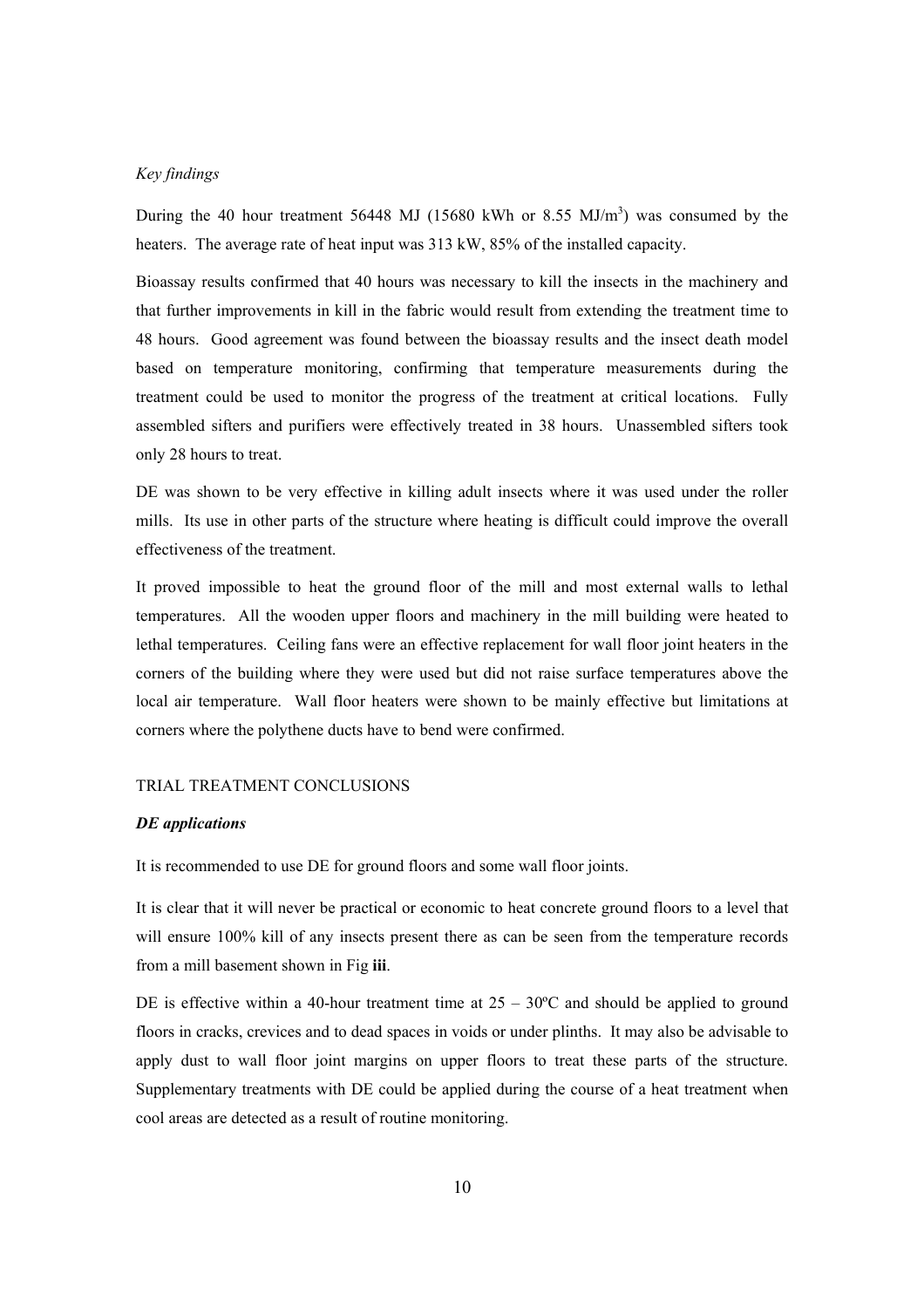# **Figure iii**



# *Treatment time*

The results from the bioassays confirm that a 40-hour treatment improved the kill rate over that obtained at 30 hours. It took about 20 hours to heat the structure at Tilbury to above 45ºC so, in this treatment, temperatures capable of killing insects within a finite time period (i.e. less than a day) were maintained for 20 hours. The treatment would have been more effective if such lethal temperatures had been maintained at some locations for a few more hours. Overall treatment times will depend on the speed of heating which in turn will depend on the cost benefit of using more heaters.

#### *Costs*

The cost of the Tilbury trial, including plant hire and labour, worked out at over twice that for a methyl bromide treatment at the site the previous year.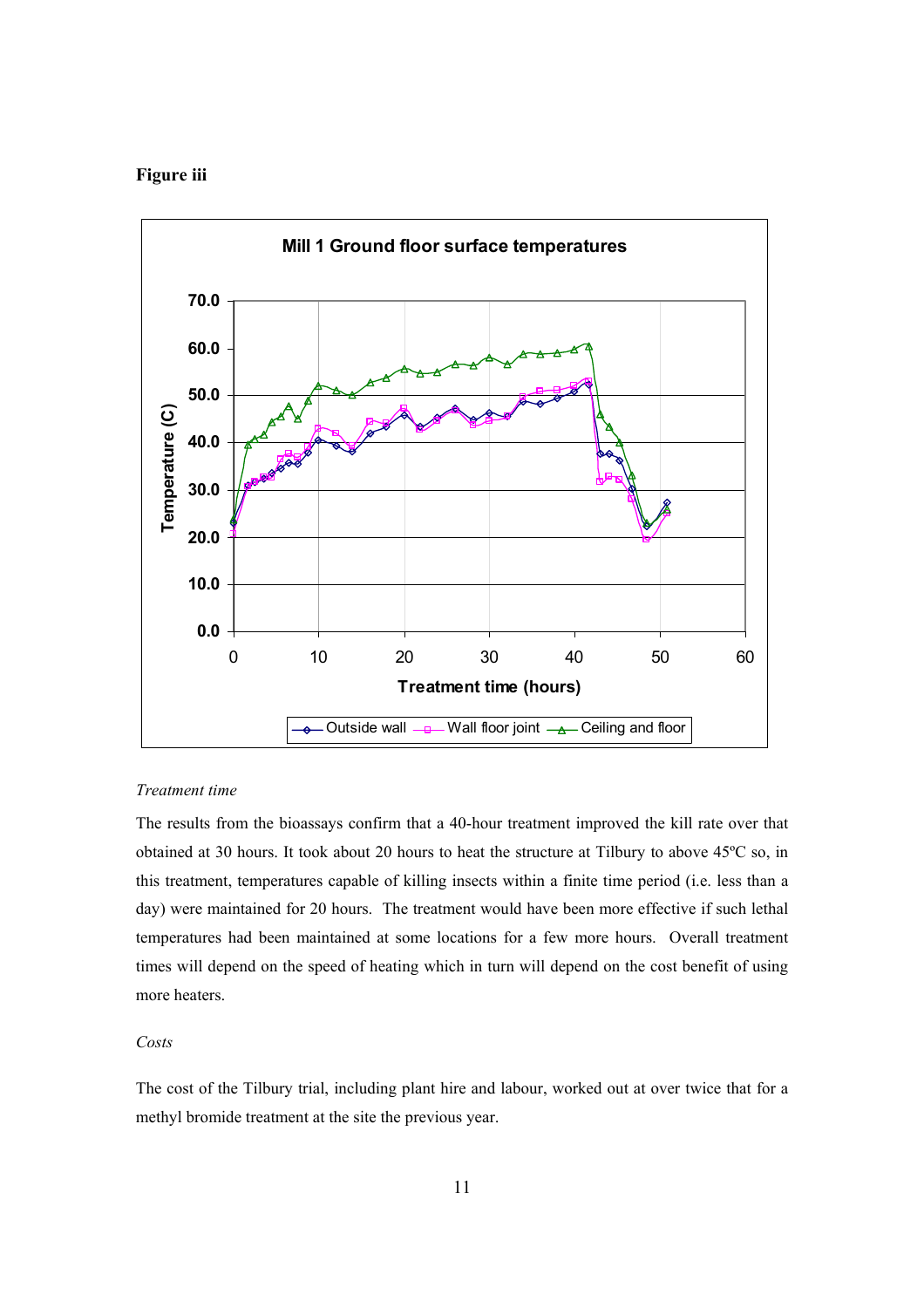#### **TECHNICAL DETAIL**

# GENERAL INTRODUCTION

The fumigant methyl bromide (MB), an ozone depleting compound listed under the Montreal Protocol (UNEP, 1998), has been phased out from general use in non Article 5 (developed) countries since January 2005. Although an alternative fumigant, sulphuryl fluoride, was registered for use in empty flour mills in the UK from July 2004, under the trade name Profume, the product is at an early stage of introduction and Dow are still working on dosing and marketing strategies to establish treatment reliability. With increasing pressures on safe chemical use a move away from total reliance on chemical control is obviously desirable and many physical techniques have been considered as MB alternatives. However, for structures there are limitations. The use of modified atmosphere (MA) techniques alone for space treatments is not practical because whereas buildings can be sealed sufficiently for fumigation, they cannot be sealed to the much higher standard required for MA applications. The UK winters are not cold enough to use the "freeze out" procedure proposed in Canada. The heating systems present in many northern USA and Canadian mills allow routine partial heat treatment with minimal set up time. These are absent from UK mills as a consequence of milder winters The UK climate does not offer the benefit of a regular hot season either, and MB has for many years been the fumigant of choice for the treatment of flour mills in the typically cool and humid conditions.

Before the advent of fumigants, heat treatments of flour mills were widely practiced, and sporadic use has continued with some food industry premises undergo regular heat treatment today (Sheppard, 1984; Heaps and Black, 1994). Improving performance by employing unit heaters and circulation of heat was described as early as the 1930's (Pepper and Strand, 1935), but has since been developed only locally and not systematically. Heating to  $47^{\circ}$ C or above results in rapid immobilisation and death of insect and mite stages within a few hours. The principal problem for heat disinfestation, though, is the planning of heating requirements and heat source deployment to obtain a uniform heat profile throughout the structure without causing high localised temperatures. This objective was tackled in a previous HGCA-sponsored LINK programme, AFM93, Alternatives to Methyl Bromide for Pest Control in Flour Mills, (Bell et al., 2004). In this study, much progress was made using a combination of heating strategies in conjunction with the use of inert dusts to treat areas difficult to heat such as voids and cracks, a procedure first tested in Canada (Fields et al., 1997). However, further refinement of the target temperatures and exposure times, temperature monitoring systems and heat distribution strategies,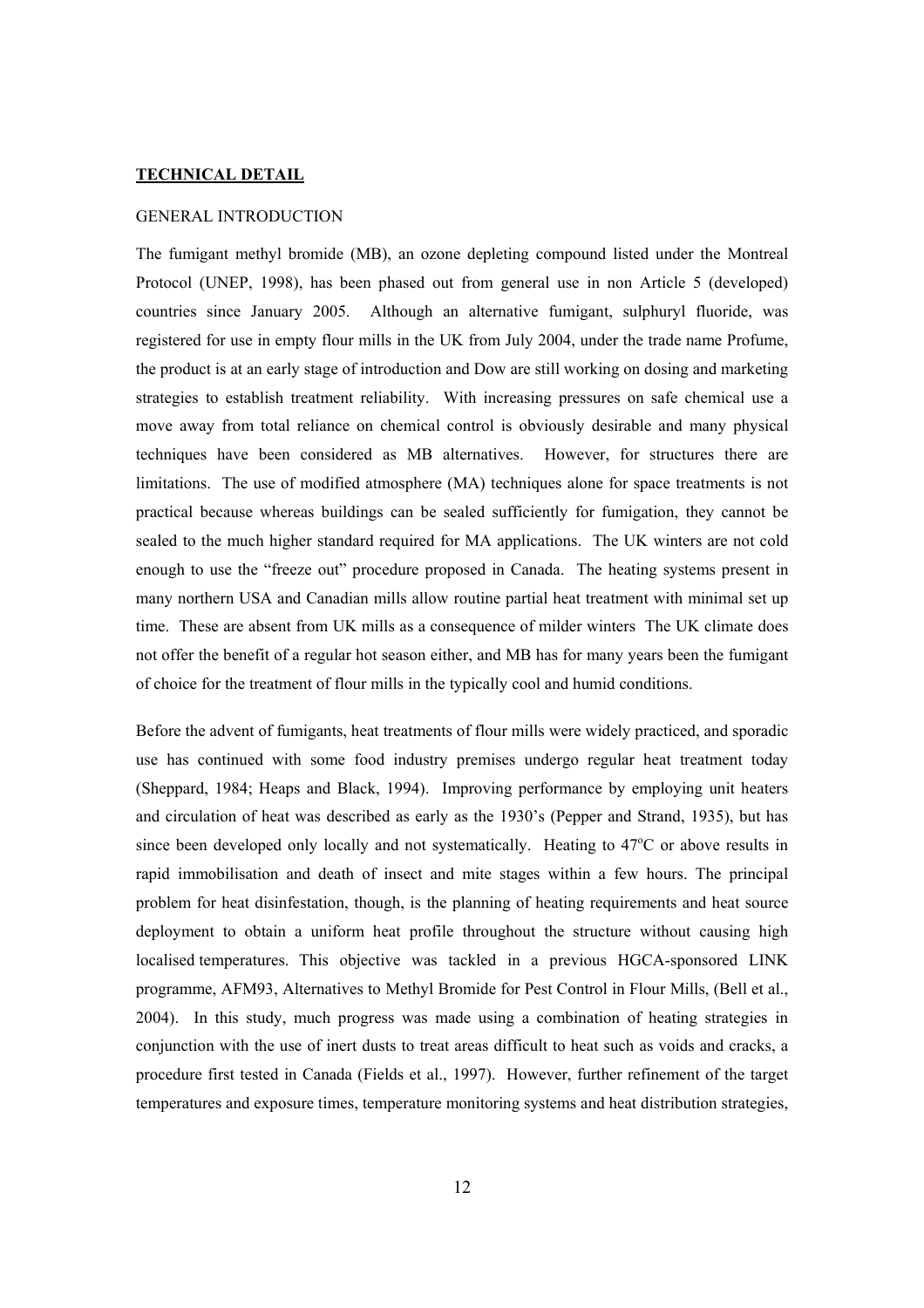and verification of heat treatment management models, was required. The current project set out to address these issues.

# CONSTRUCTION AND ASSESSMENT OF EQUIPMENT

In addition to model development and selection of appropriate monitoring equipment, the mill trials required the development of supplementary heating strategies. Thermal mats had been tested in the preceding Link programme, but had not proved sufficient to cope with heating wall/floor joints because of the presence of numerous obstacles. An new approach was required to supply heat to these areas, and the use of polythene-ducted heat seemed to be the most promising technique to develop further.

#### *Wall floor heater and duct design.*

Previous tests (HGCA Project Report No. 329, p.94) showed that positive ventilation of wall/floor joints can greatly improve the heat transfer between the air and the structure resulting in surface temperatures close to the average room air temperature. These sites in the building are likely to provide insect refuges so it is proposed to use local heating to raise the temperature of wall/floor joints above average air temperatures (Target 55 -60°C) to ensure effective treatment. Relatively low power heaters can be used to raise the heating air from room temperature (target 50ºC) by about 10º to 60ºC. The heating element used in the heaters is a sheathed rod which operates at about 200ºC. The heater requires no control thermostat and operates continuously; temperature control is achieved by the thermostats in the main room heaters. An overheat cut-out is however incorporated to prevent damage if the air flow through the heater fails.

Work at NIAE during the early 1980s (Bailey, 1982) established a design process for perforated polythene ducts used in heating green houses. This program has been adapted to the design of wall floor heating distribution ducts. Hole spacing is varied along the length of the duct to give uniform heat output by allowing for changes in pressure and temperature of the heating air along the length of the duct.

A prototype heater was designed and tested with 6 and 9 meter long perforated ducts. A Helios inline vent centrifugal fan RR150 C delivering  $0.189 \text{ m}^3/\text{s}$  through a 250 mm dia duct 2.0 kW single phase electric heater was connected to a 'T' duct section attached to the polythene ducts. The ducts were deployed along a concrete wall floor joint and the temperatures and air flows were measured.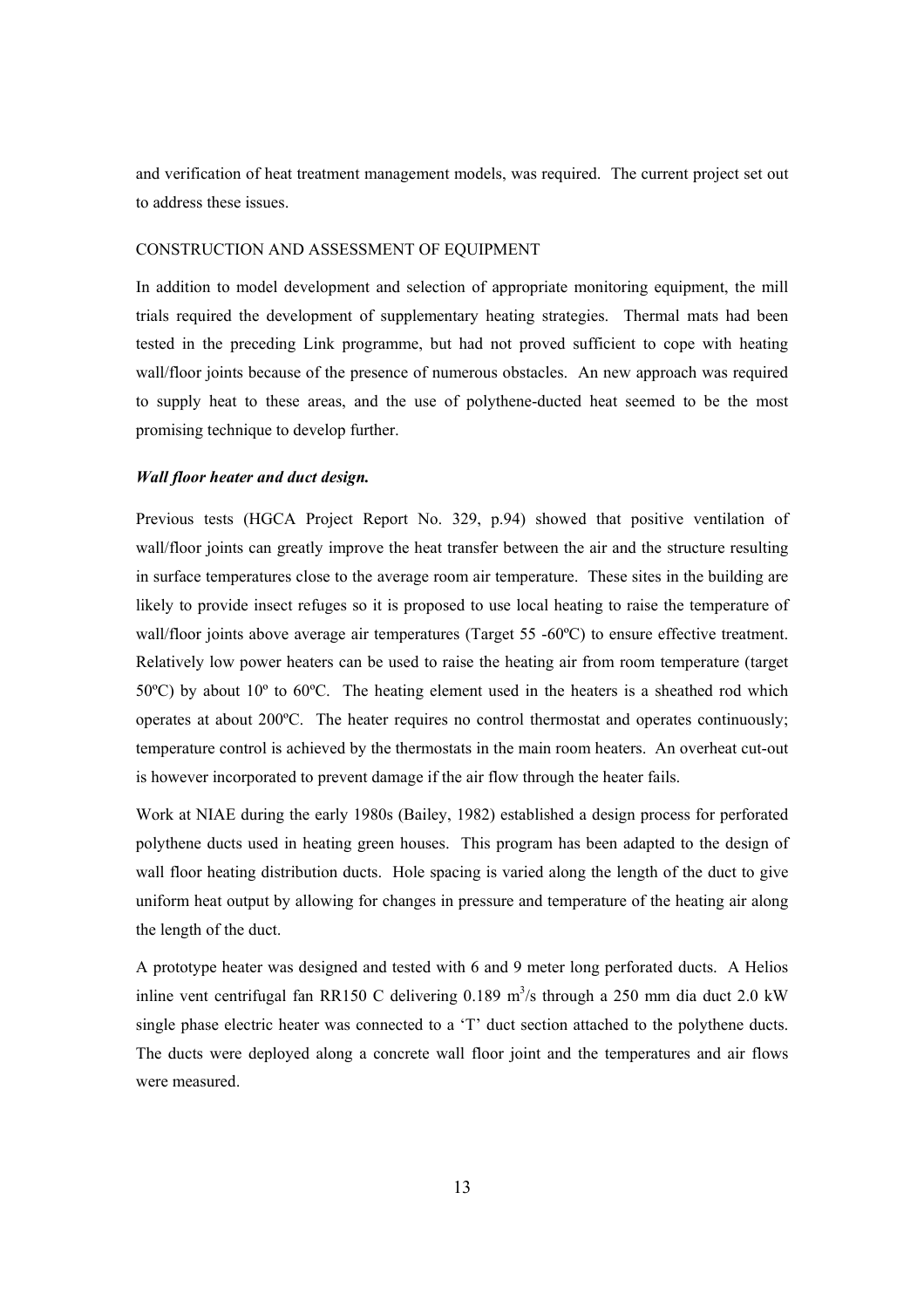The air volume entering the fan was  $0.189 \text{ m}^3/\text{s}$ . The static pressure in the 'T' was 23 Pa. An air temperature rise of 9.4ºC was measured and each of the polythene ducts distributed this heat uniformly along their length. The 6 m polythene duct delivered 175 W/m and raised the wall/floor joint temperature by 4.3°C from 16.5°C to 20.8°C with air at 32°C. The air supply rate per meter of duct was  $0.016 \text{ m}^3/\text{s}$ . The 9 m duct delivered 117 W/m and raised the wall floor joint temperature by 3.7ºC from 16.4ºC to 20.1ºC with air at 32.6ºC. The air supply rate per meter of duct was  $0.011 \text{ m}^3/\text{s}$ . A single heater and duct can heat up to 20 m of wall floor joint.

# LABORATORY STUDIES ON INSECT HEAT TOLERANCE

Three common beetle pests of mills, *Cryptolestes turcicus* (Grouvelle) (Turkish grain beetle or Flourmill beetle), *Tribolium castaneum* (Herbst.) (Rust-red flour beetle) and *T. confusum* Du Val (Confused flour beetle), were assessed for their heat tolerance under laboratory conditions of monitored rapid heating. Initially temperatures in the range  $49^{\circ}$ C to  $55^{\circ}$ C were to be tested but since an early test revealed that less than 5 minutes exposure at temperatures building to  $53^{\circ}$ C killed all the insects, it was decided with this effective result to lower the test range by  $2^{\circ}C$ .

The literature suggested that *T. castaneum* is more tolerant to heat than *T. confusum* (Fields, 1992) but there is some controversy over the most heat tolerant stage. Until recently this was unanimously thought to be the last larval instar or early pupal stage but Mahroof et al., (2003b) claimed that early instar larvae survived longer at high temperatures than older ones. However, exposures in mills by the same workers showed that  $4<sup>th</sup>$  instar and pupae were most tolerant (Mahroof et al., 2003a). Initial test in the current programme confirmed that older larvae of the CSL strain were indeed the most tolerant stage.

#### *Methods and preliminary results*

Two age categories were prepared of *T. castaneum*, the most heat-tolerant UK insect mill pest. These covered all the developmental stages of the insect and therefore ensured that the most tolerant developmental stage would be present. The first category contained larvae stage IV and pupae at treatment time and were set up by placing 50 adults on 50 g of food (whole wheat flour and yeast (20:1)). These were placed in a controlled environment room at  $30^{\circ}$ C and  $60\%$  r.h. After two weeks the adults were removed and the contents were transferred to square nylon bags (100 x 100 mm), which were heat-sealed at the sides. 30-µm mesh was used as a precaution for the bags as this prevented contamination of the mill as it retained all stages of *T. castaneum* and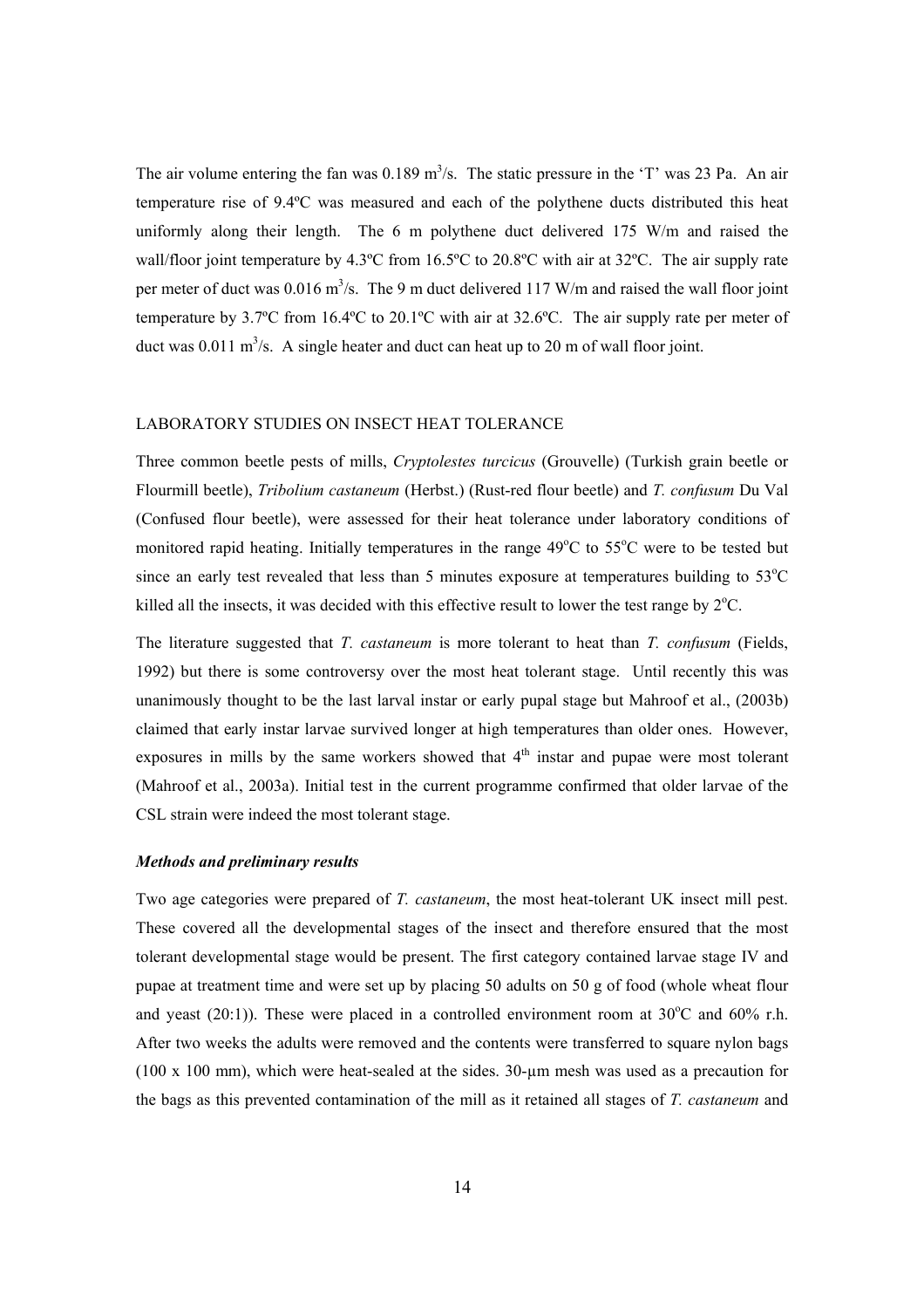any flour mites that may have been present in the food. These bags were returned to the same conditions for a further two weeks.

The target stages for the second age category were adults, eggs and  $1<sup>st</sup>$  and  $2<sup>nd</sup>$  stage larvae. These were set up by placing 50 adults in mesh bags of similar size, construction and number to the first age category. The bags were placed in similar conditions to age category one two weeks prior to the Ramsgate mill trial (See Ramsgate Mill section of Mill Heating report)

#### *Preliminary mill trial results*

The results at Ramsgate prior to analysis (Table 1) showed that there was always greatest survival with the 4<sup>th</sup> instar larvae and pupae. Higher numbers of adults were produced in the controls but the difference was disproportionately greater between the treated bags containing older and younger stages. Therefore it showed that  $4<sup>th</sup>$  instar larvae were most tolerant and these were chosen for the laboratory tests.

#### *Laboratory experiments*

Two hundred adults of each species were placed separately on food (whole wheat flour and yeast (ratio 20:1) sieved through 180  $\mu$ m mesh in a plastic tank (190 mm wide x 280 mm long x 170 mm deep) so that the flour mix formed a shallow layer in the bottom. Sieving the food through 180 µm mesh meant that it would be easy to collect the eggs. This optimised the conditions for oviposition. The adults were left for 3 days at  $30^{\circ}$ C and  $60\%$  r.h. and then removed. This ensured that there would be enough larvae of the same age class for testing. The food was sieved through 212  $\mu$ m mesh so that all eggs would be retained while the food was removed. To obtain  $4<sup>th</sup>$  instars and pupae, the initial flour with eggs was added to  $150$  g of sieved food (500  $\mu$ m mesh) in a glass jar. The sieving with the 500  $\mu$ m mesh ensured that the 4<sup>th</sup> instar larvae and early pupae were easy to separate from their food, which was done after 19 - 21 days and 22 - 23 days respectively, each species having a similar developmental rate at  $30^{\circ}$ C.

#### *Oven exposures*

The heat assessments were carried out in a 225 l fan-assisted oven (Model IPR225.XX1.5, Sanyo Gallenkamp plc., Loughborough, Leics., UK). The oven was in a controlled environment room set at 25°C and 60% r.h. Initial tests were conducted to monitor heating rate times in covered and uncovered Petri dishes on small amounts of food and to strike a balance between a rapid heating time and result consistency (Figs 1-3). For the main experimental runs each treatment or control replicate was set up on 0.5 g of sieved (500 µm apertures) *Tribolium* food with 30 4<sup>th</sup> instar larvae placed in a plastic Petri dish [50 mm diameter x 10 mm high with lid covered in nylon mesh (130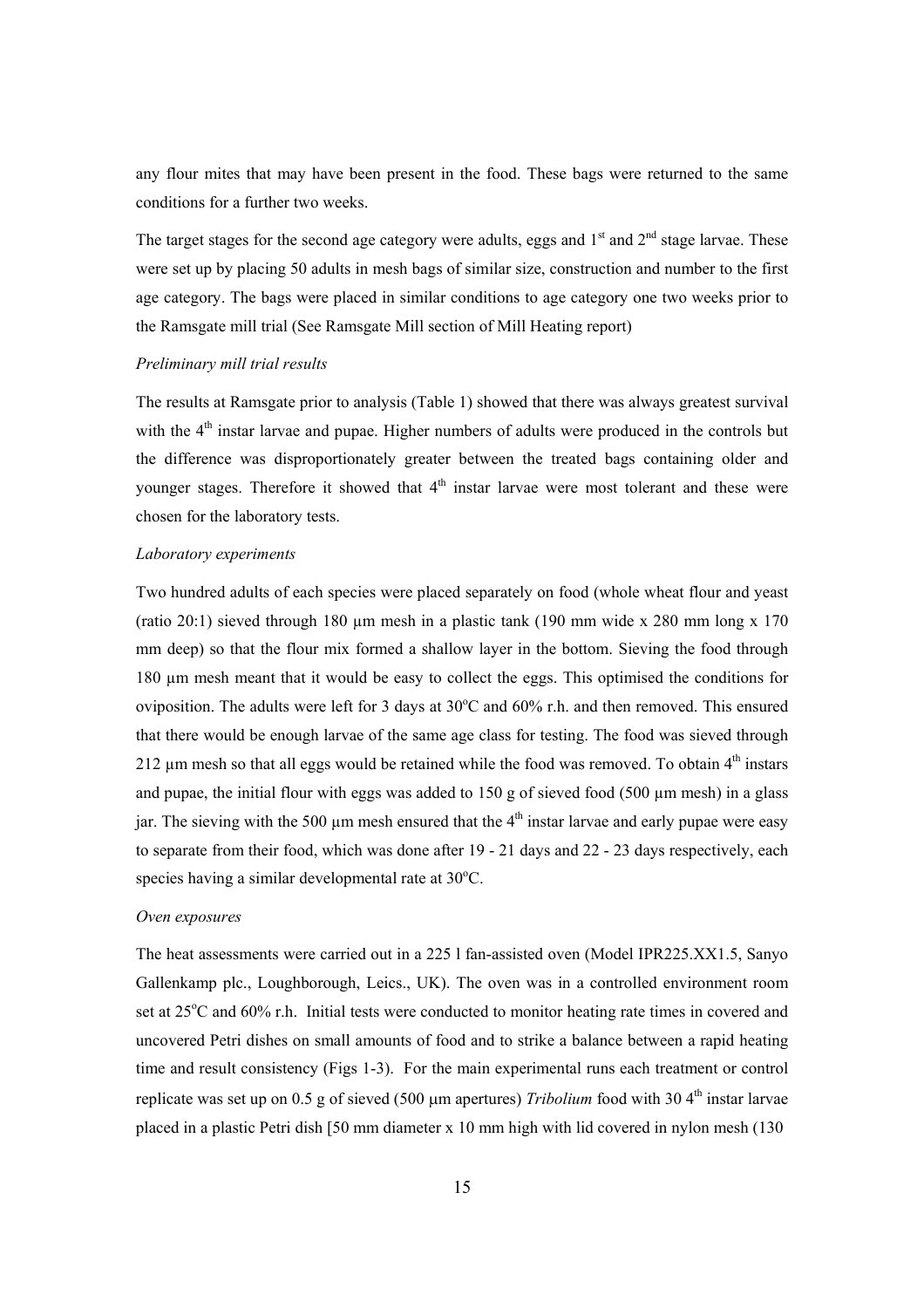|         |                 | Adults, Eggs and     |                               |  |  |  |
|---------|-----------------|----------------------|-------------------------------|--|--|--|
|         |                 | $1st$ & $2nd$ instar | 4 <sup>th</sup> instar Larvae |  |  |  |
|         |                 | Larvae               | and Pupae                     |  |  |  |
|         |                 | Adult                | Adult                         |  |  |  |
| Bag No. | Floor           | Emergence            | Emergence                     |  |  |  |
| Control |                 | 420                  | 849                           |  |  |  |
| 1 & 2   | Ground          | $\overline{0}$       | $\overline{0}$                |  |  |  |
| 3 & 4   |                 | 203                  | 771                           |  |  |  |
| 5 & 6   |                 | 296                  | 788                           |  |  |  |
| 7 & 8   |                 | 186                  | 734                           |  |  |  |
| 9 & 10  | 1 <sub>st</sub> | 103                  | 334                           |  |  |  |
| 11 & 12 |                 | 1                    | 15                            |  |  |  |
| 13 & 14 |                 | 0                    | 6                             |  |  |  |
| 15 & 16 | 2nd             | $\overline{0}$       | 3                             |  |  |  |
| 17 & 18 |                 | 252<br>471           |                               |  |  |  |
| 19 & 20 |                 | 124                  | 473                           |  |  |  |
| 21 & 22 | 3rd             | $\mathbf{1}$         | 22                            |  |  |  |
| 23 & 24 |                 | $\overline{4}$       | 17                            |  |  |  |
| 25 & 26 |                 | $\boldsymbol{0}$     | 19                            |  |  |  |
| 27 & 28 | Top             | $\mathbf{1}$         | 93                            |  |  |  |
| 29 & 30 |                 | 522                  | 652                           |  |  |  |
| 31 & 32 |                 | 178                  | 506                           |  |  |  |
| 33 & 34 |                 | $\boldsymbol{0}$     | $\boldsymbol{0}$              |  |  |  |

**Table 1. Preliminary mill trial results - Emergence of** *Tribolium castaneum* **in 2 separate age categories from 50 g flour placed in nylon mesh bags after heat treatment at Ramsgate (for further details see Tables 11 and 12, p. 39-40)** 

µm apertures)]. Each dish had a thermocouple [Type-T with a beaded tip and PTFE insulation (- 50 to  $+250^{\circ}$ C)] whose end was glued to the middle of floor of each Petri dish. There were seven different treatment times spaced at an interval of  $x \sqrt{2}$  with three replicates for each (Table 2). Three replicate control samples were also used. A shelf midway up the oven (420 mm from the floor) was used and a position at the mid-left of the shelf gave the shortest time to the target temperature for the sample. (The fan was positioned midway up the right hand wall). Rapid heating to the required temperature was an important requirement for the predictive modelling that was to be used with the laboratory results to minimise deaths during the heating-up period. All three samples were treated in separate dishes at the same time.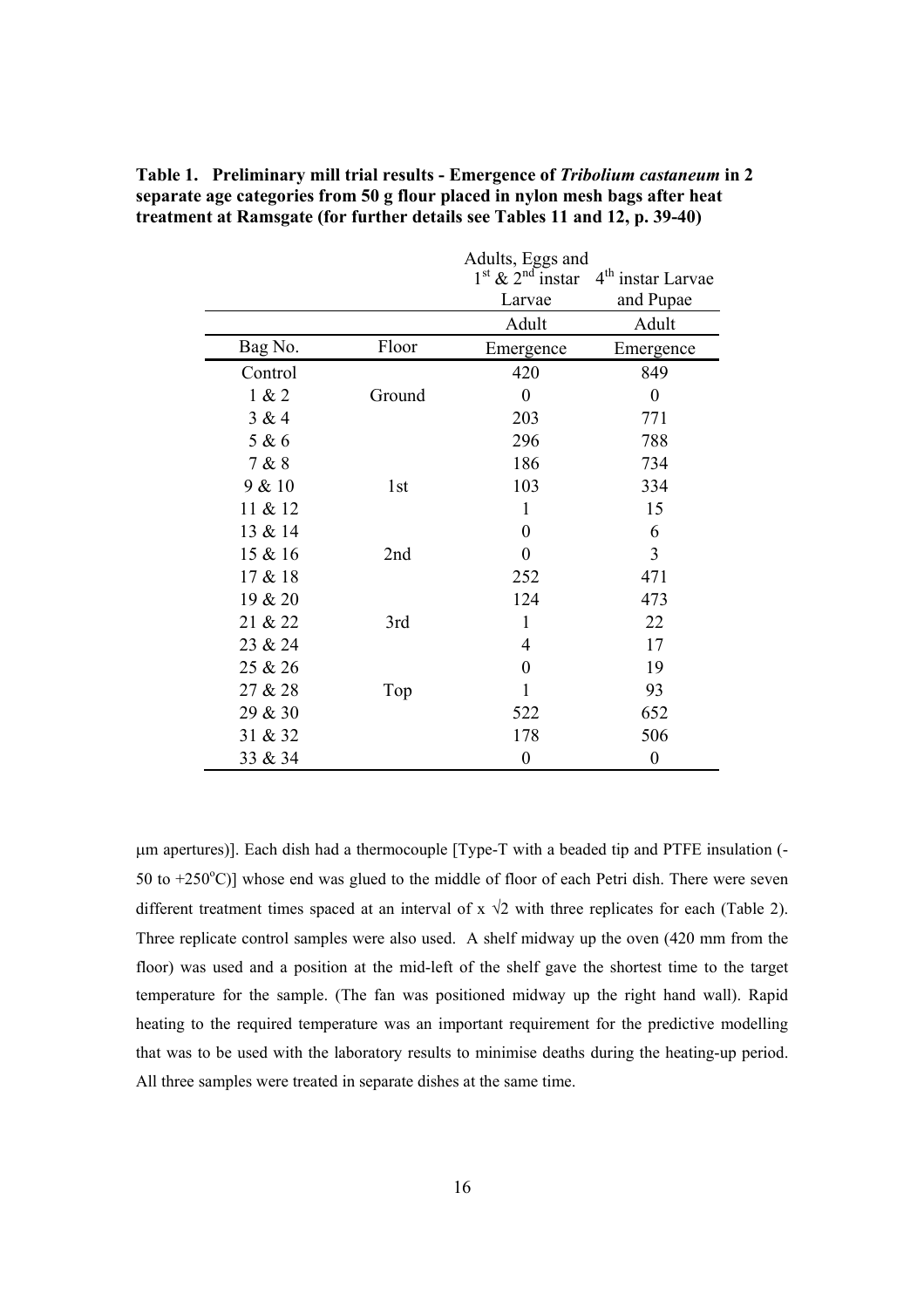The sequence for the treatment of each sample was as follows: The temperature of the oven was ascertained prior to the input of the sample by a further Type-T thermocouple, which was attached to the oven shelf adjacent to where the dishes were to be placed. The temperatures of the dishes and the oven were recorded on a chart recorder (MobileCorder Model MV230, Yokogawa Martron Ltd., Wooburn Green, U.K.).

The oven door was closed as the stopwatch was started to record the time the sample took to reach target temperature. Once the temperature was reached, the warm-up time was recorded and the removal time was calculated by adding the treatment time for the sample to the time when warm-up was completed. The dishes and their thermocouples were removed once the treatment time was completed. The door of the oven was closed immediately and the thermostat reset to allow it to heat up to the required temperature in preparation for the next sample. The dishes were placed in the draught from a fan (Model 1062, Pifco, Taiwan), which ensured that the dishes and their contents cooled rapidly. The thermocouples indicated the cooling down time for the sample, which was ended when the temperature dropped to  $30^{\circ}$ C. It also signalled the start of the next treatment cycle, once the oven had reached its target temperature.

The treated samples were placed in tubes (25 mm wide x 75 mm high), with a nylon mesh top, for incubation at 30°C and 60% r.h. after treatment. An additional 10 g of sieved food were added to ensure there was sufficient to allow the completion of the larval development. The tubes were monitored daily for adult emergence.

*Tribolium castaneum* was tested alone at each temperature except at 47°C, when all three species were assessed together, as the length of exposure times meant that the test lasted two days. *Cryptolestes turcicus* and *T. confusum* were tested together at the other three temperatures. A combined mean heating time to experimental temperature, mean temperature during treatment and subsequent mean cooling time was calculated for all species. The mortality data of each species at each temperature was plotted against each time interval using a probit computer analysis (Version 7a, Central Science Laboratory, York UK). This produced a straight-line relationship between time and mortality, when both were converted by  $Log<sub>10</sub>$  for the former and by probits for the latter. This allowed the prediction of the exposure time required to achieve a certain percentage of mortality, the lethal time (LT). In this case the LT for 50 (LT<sub>50</sub>) and 99%  $(LT_{99})$  mortality for each species were used. The goodness of fit for the relationship is shown by the closeness of the dotted lines either side of the straight-line relationship (Figs. 5 - 7).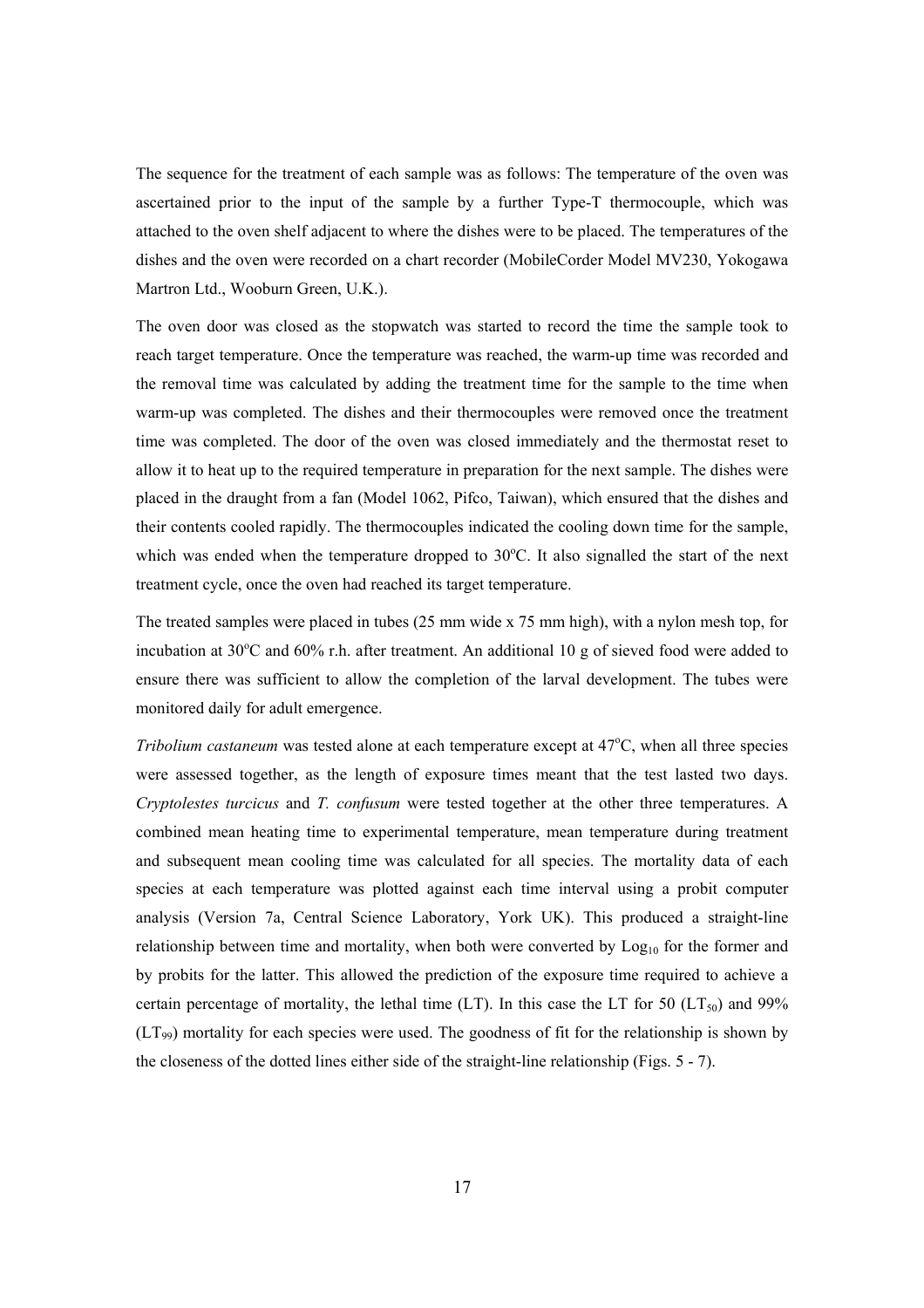



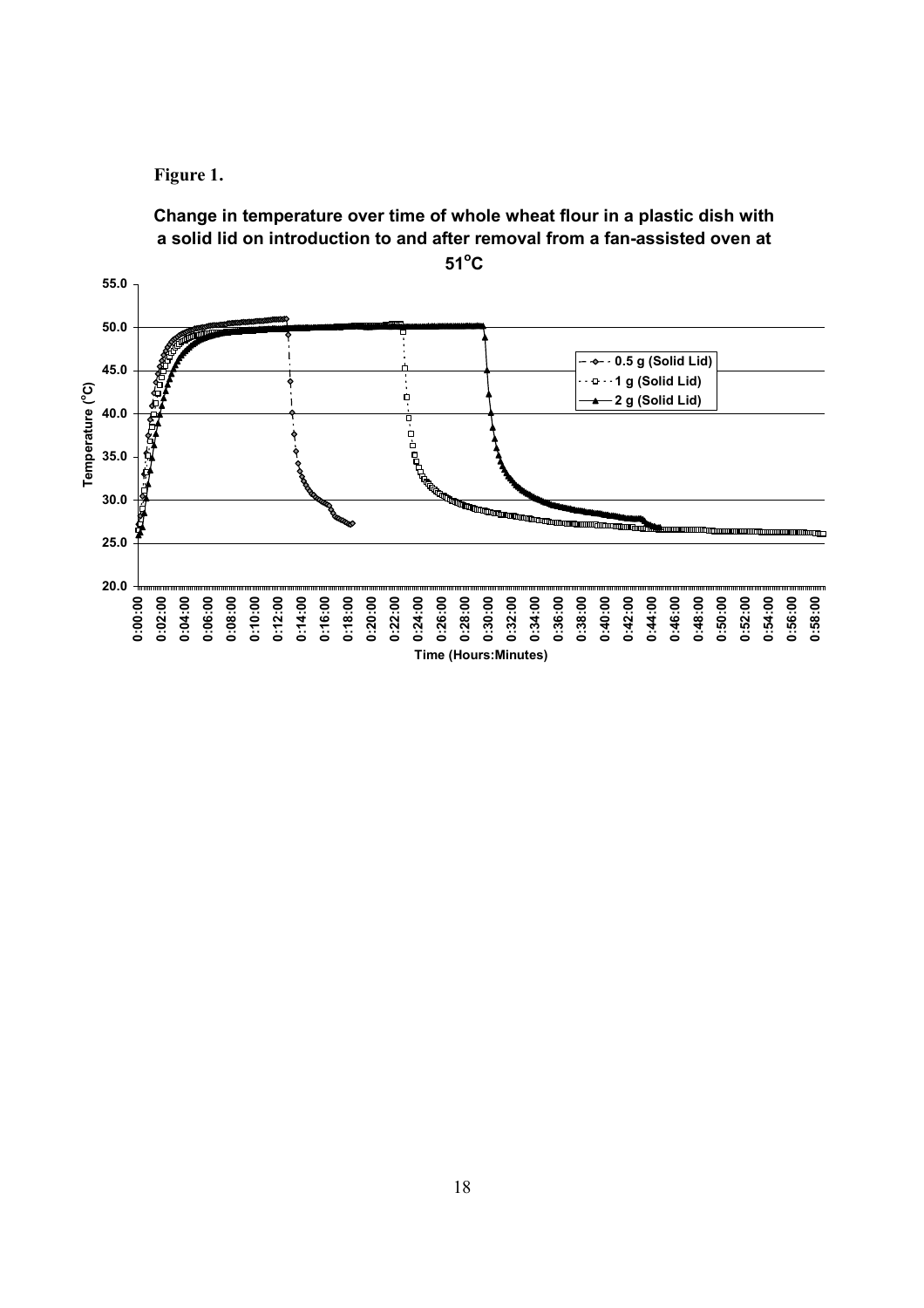# **Figure 2.**



**Change in temperature over time of whole wheat flour in a plastic dish on**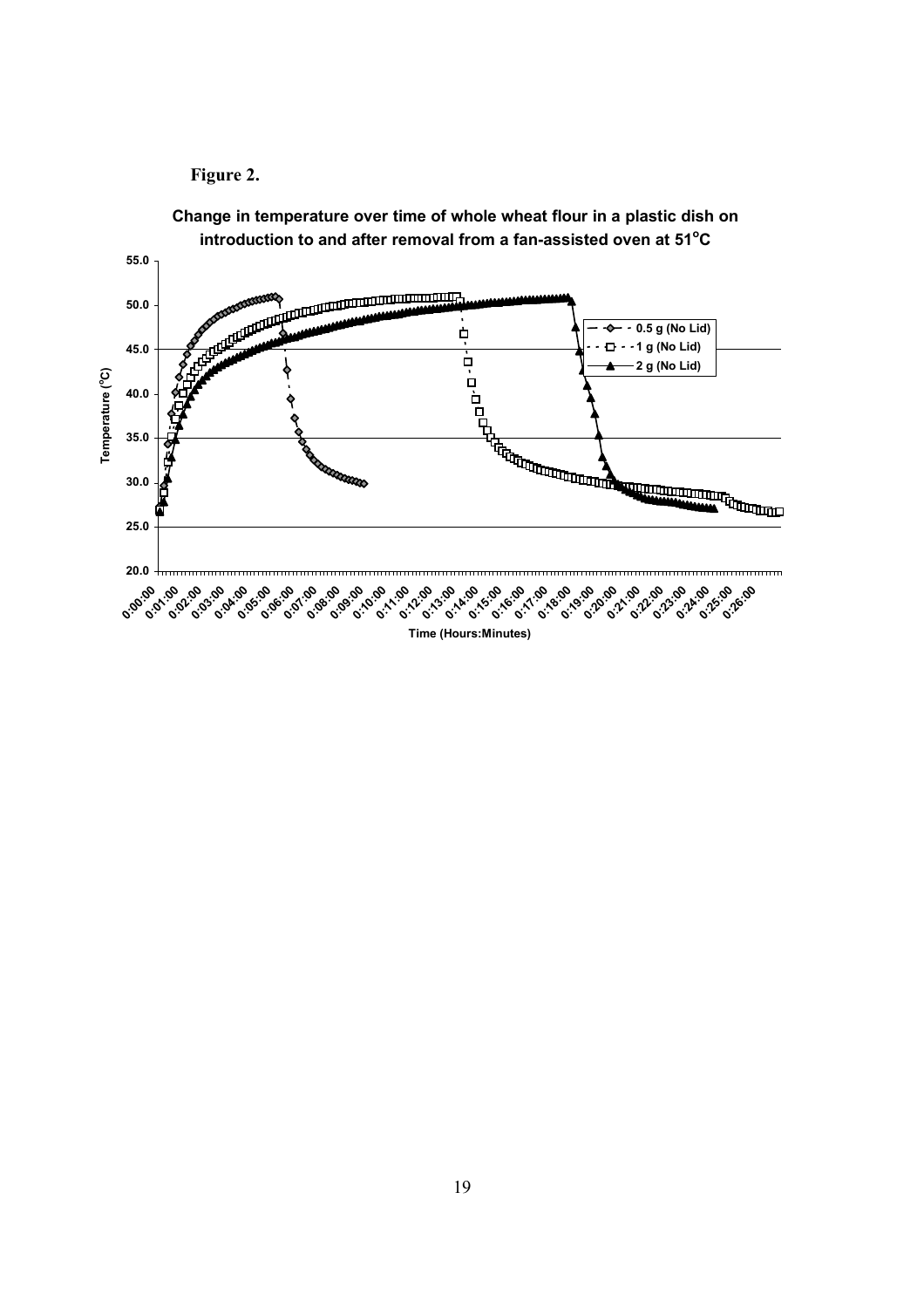



#### *Results and discussion*

#### *Laboratory exposures*

The heating profiles from the treatment dishes subjected to each of the oven temperatures are very similar (Fig. 4). Warm-up periods were quicker at the three higher temperatures but in all cases the rate of change decreased markedly after 40°C was passed; 66% of the warm-up period was spent between 40°C and the target temperature. There was no particular relationship between increased warm up times with increased temperature as might be expected (Table 1). This may be explained by the presence of flour in the treatment dishes. Although this was only 0.5 g it did have a buffering effect in the rate of heating when the covering on the thermocouple was uneven because it was difficult to keep the initial even distribution of flour while moving the dishes into the oven for treatment. There was less difference between cooling periods and the rate of change in temperature was uniform from all exposure temperatures (Fig. 4). There was a trend of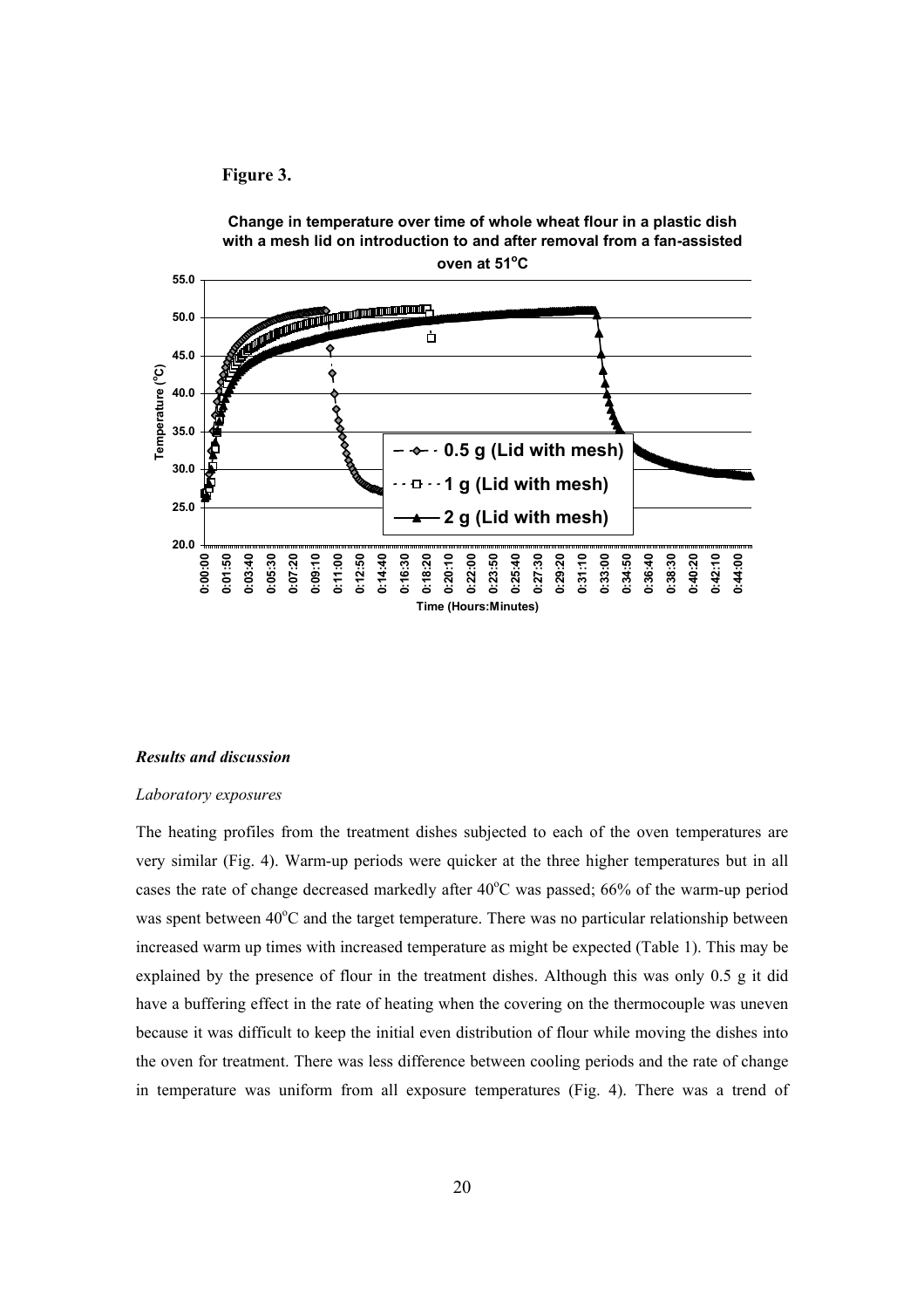increased mean cooling time with exposure temperature, as would be expected, but the mean difference between the highest and lowest temperatures was only 50 seconds (Table 1).

The target temperatures were well maintained by the oven during the treatment period (Table 3). The mean temperature was in all cases within  $0.1^{\circ}$ C of the requirement although there was some variation indicated by the range of temperatures mainly due to differences between the replicates in the warm-up periods at the lower end of the range. Generally the heating and cooling profiles fulfilled the requirements of the criteria for the model with rapid warming and cooling and the maintenance of a constant target temperature over the treatment period.

The results from heating the  $4<sup>th</sup>$  instar larvae of the three beetles are found in Figs 5 to 7. Variation between the three replicates in mortality of *C. turcicus* and *T. castaneum* at each exposure time is shown by the divergence of the dotted lines on each side of the solid lines, though this was only particularly noticeable at  $53^{\circ}$ C. At this temperature, the warm-up time represented nearly half the total spent in the oven and this proportion increased as the exposure times decreased. Differences in warm-up times between the replicates would have a proportionately greater effect on the mortality at higher than at lower temperatures. There are no results for *T. confusum* at 51 and 53<sup>o</sup>C (Table 5 and Figure 7) because the high susceptibility of this species to these temperatures meant that 100% mortality was achieved in 3.45 and 1.25 minutes (plus warm-up) at 51 and  $53^{\circ}$ C respectively. It was therefore not possible to achieve enough intermediate data points in the short time period before 100% mortality was achieved. The results of this work agree with those found by Oosthuizen (1939) with the same insect stage in an incubator: 50  $\%$  mortality was seen after 8 and 4.42 minutes at 48 and 50 $\degree$ C respectively.

*C. turcicus* has shown the highest tolerance to heat of all the species over the temperature range (Table 5). There is certainly a markedly difference between *Tribolium* species in tolerance to heat, with *T. castaneum* three times more tolerant than *T. confusum*. Kirkpatrick and Tilton (1972) noted a similar difference in heat tolerance between the adults of these *Tribolium* species. This may be explained by the difference in developmental range (Table 6) with *T. castaneum* having a 5<sup>o</sup>C higher upper range. However this does not explain the increased tolerance of *C*. *turcicus* over the latter species as it has the same developmental range as *T. confusum* and even has a lower optimum developmental temperature. There are no supporting publications for the tolerance of *C. turcicus* to heat. An assessment of heat tolerance in adults of various stored product pests by Kirkpatrick and Tilton (1972) showed that a co-generic species, *C. pusillus* also had a high tolerance to heat, greater than that of *T. castaneum,* and its upper developmental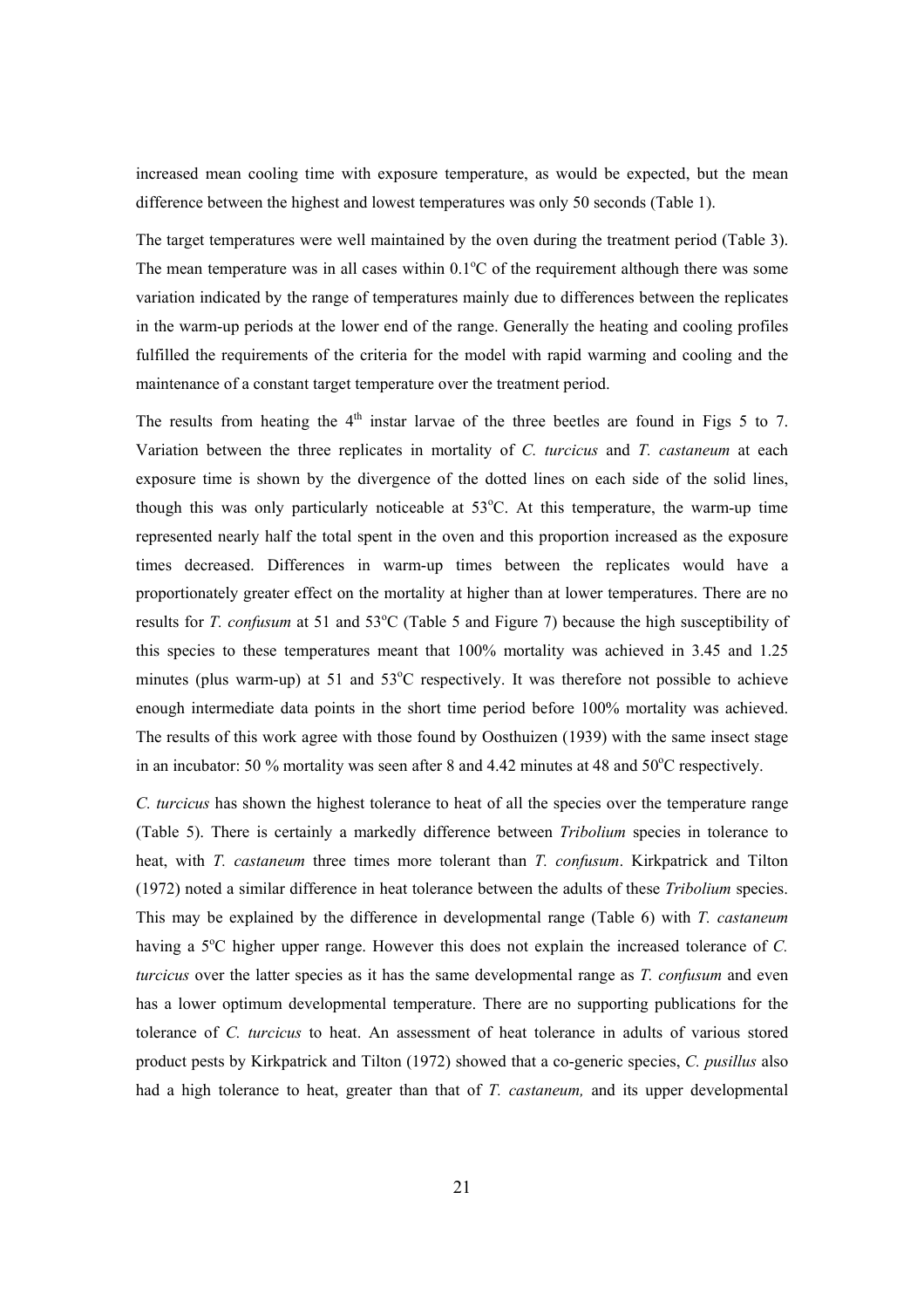threshold was also relatively low at  $35^{\circ}$ C (Davies, 1949). This heat tolerance may be a characteristic of the genus.

A small temperature difference at extreme temperatures can have a profound effect on the LT99, which was appreciably longer at 47 than at  $49^{\circ}$ C for all species. This was also illustrated by the work of Beckett et al. (1998). LT<sub>99</sub> from the exposure of 3<sup>rd</sup> instar larvae of *Rhyzopertha* dominica (F.) (lesser grain borer) to 46 and 47<sup>o</sup>C were 49 and 33 hours which is a reduction in exposure time of 16 h in  $1^{\circ}$ C.

The higher the target temperature, the greater the contribution of the heating-up time to the overall kill. This effect is difficult to capture in predictions of the exposure times required for extreme mortality levels by linear transformation statistical programmes such as probit. Nearly always, as can be seen from Figs 5-7, the exposure times predicted for 99% kill are overestimates, as judged by a lack of survivals at almost all exposures beyond probit 7 on the regression lines. As a result the LD<sub>99</sub> can be taken to provide a reasonable estimate of the minimum time of exposure required for complete control.

#### *Conclusion*

To attain complete mortality of all stages of the commonest beetle pests of flour mills in the UK, based on the LD<sub>99</sub> values for the most tolerant pest given in Table 5, the following exposures times are recommended for temperatures in the range  $47-53^{\circ}$ C:

| 47 °C: Max LD <sub>99</sub> = 6 h 20 mins |         | Min exposure time | 7 h              |
|-------------------------------------------|---------|-------------------|------------------|
| 49 °C: Max LD <sub>99</sub> = 1 h 30 mins |         | Min exposure time | 2 h              |
| $51^{\circ}$ C: Max LD <sub>99</sub> =    | 20 mins | Min exposure time | 0.5h             |
| 53 °C: Max LD <sub>99</sub> =             | 15 mins | Min exposure time | 0.3 <sub>h</sub> |

These times apply only when the insects actually experience the stated temperatures and do not take into account the protective effect of local materials which may delay temperature rises. Temperature monitoring needs to take into account the rate of heating of such materials.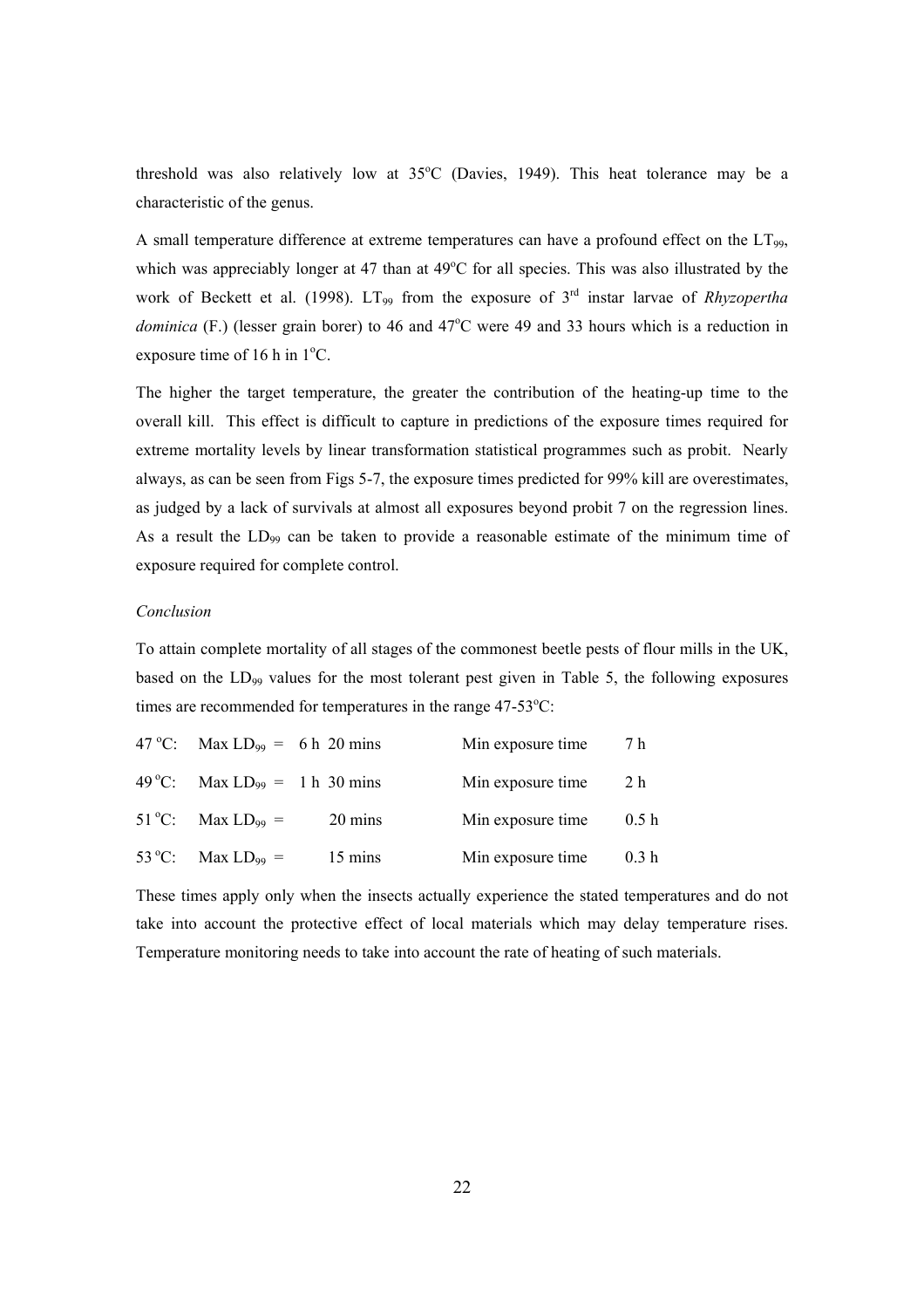| Table 2. Laboratory exposures -Maximum and minimum exposure times (minutes) |  |
|-----------------------------------------------------------------------------|--|
| used for each temperature                                                   |  |

| Temperature $(^{\circ}C)$ | Maximum | Minimum |
|---------------------------|---------|---------|
| 47                        | 360.00  | 28.00   |
| 49                        | 60.00   | 7.30    |
| 51                        | 25.00   | 2.13    |
| 53                        | 11 19   | $.00\,$ |

**Table 3. laboratory exposures - The mean time (minutes) (±S.E.) and range to reach the target temperatures, and the mean time (minutes) (±S.E.) and range for cooling from treatment temperature to 30<sup>o</sup> C** 

|             |        |              | Heating       | Cooling      |               |
|-------------|--------|--------------|---------------|--------------|---------------|
| Temperature | Number | Mean         | Range         | Mean         | Range         |
| $\rm ^{o}C$ |        | $(\pm S.E.)$ |               | $(\pm S.E.)$ |               |
| 47          | 21     | 8.28(0.40)   | 7.00-10.00    | 1.21(0.02)   | $1.10 - 1.40$ |
| 49          | 42     | 6.24(0.22)   | 5.10-8.40     | 1.40(0.04)   | $1.10 - 2.00$ |
| 51          | 42     | 8.55(0.11)   | 8.40-9.40     | 1.47(0.03)   | 1.20-2.20     |
| 53          | 42     | 7.39(0.27)   | $6.00 - 8.50$ | 2.11(0.03)   | 1.40-2.30     |

**Table 4. Laboratory exposures - The mean temperature (±S.E.) and range achieved during treatment time at target temperature** 

| Temperature | Data Points | Mean         | Range     |
|-------------|-------------|--------------|-----------|
|             |             | $(\pm S.E.)$ |           |
| 47          | 13540       | 47.0(0.001)  | 46.6-47.4 |
| 49          | 5250        | 49.1 (0.004) | 48.7-50.0 |
| 51          | 2680        | 50.9 (0.006) | 50.2-51.4 |
| 53          | 1200        | 53.0 (0.009) | 52.4-53.5 |
|             |             |              |           |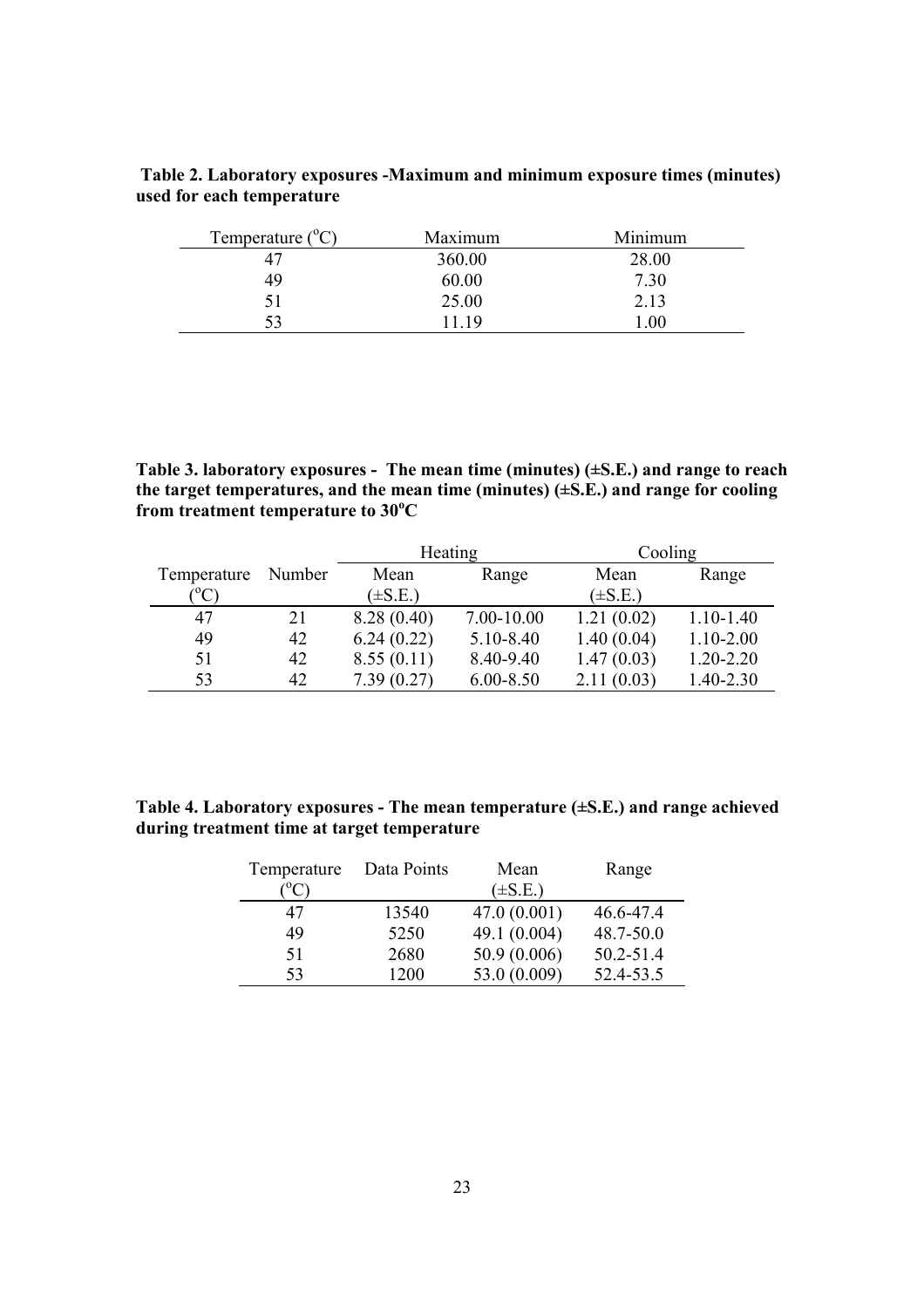|              |                              | Time (Minutes) |                  |  |  |  |
|--------------|------------------------------|----------------|------------------|--|--|--|
| Species      | Temperature<br>$^{\circ}$ C) | $LT_{50}$      | LT <sub>99</sub> |  |  |  |
| C. turcicus  | 47                           | 151.22         | 377.58           |  |  |  |
|              | 49                           | 22.51          | 89.18            |  |  |  |
|              | 51                           | 4.45           | 25.27            |  |  |  |
|              | 53                           | 0.50           | 14.44            |  |  |  |
| T. castaneum | 47                           | 145.32         | 330.59           |  |  |  |
|              | 49                           | 18.20          | 37.46            |  |  |  |
|              | 51                           | 3.41           | 15.00            |  |  |  |
|              | 53                           | 0.28           | 2.58             |  |  |  |
| T. confusum  | 47                           | 52.34          | 110.21           |  |  |  |
|              | 49                           | 8.47           | 12.52            |  |  |  |

Table 5. Laboratory exposures - The LT<sub>50</sub> and LT<sub>99</sub> achieved after exposure of 4<sup>th</sup> **instar larvae of** *Cryptolestes turcicus, Tribolium castaneum* **and** *Tribolium confusum* **in a fan-assisted oven**

# **Table 6. Laboratory exposures- the temperature ranges for development and optimum for** *Cryptolestes turcicus, Tribolium castaneum* **and** *Tribolium confusum*

| <b>Species</b>             | Temperatures                     | Optimum                         |
|----------------------------|----------------------------------|---------------------------------|
| C. turcicus a              | $17 - 37^{\circ}$ C r.h. $>40\%$ | $28^{\circ}$ C and 90% r.h.     |
| T. castaneum b             | $20 - 42$ <sup>o</sup> C         | 35-37 $^{\circ}$ C and 70% r.h. |
| T. confusum c              | $20 - 37.5$ °C                   | 32.5°C and 70% r.h.             |
| a Lefkovitch, L. P. (1962) |                                  |                                 |
| b Howe, R. W. (1956)       |                                  |                                 |

c Howe, R. W. (1960)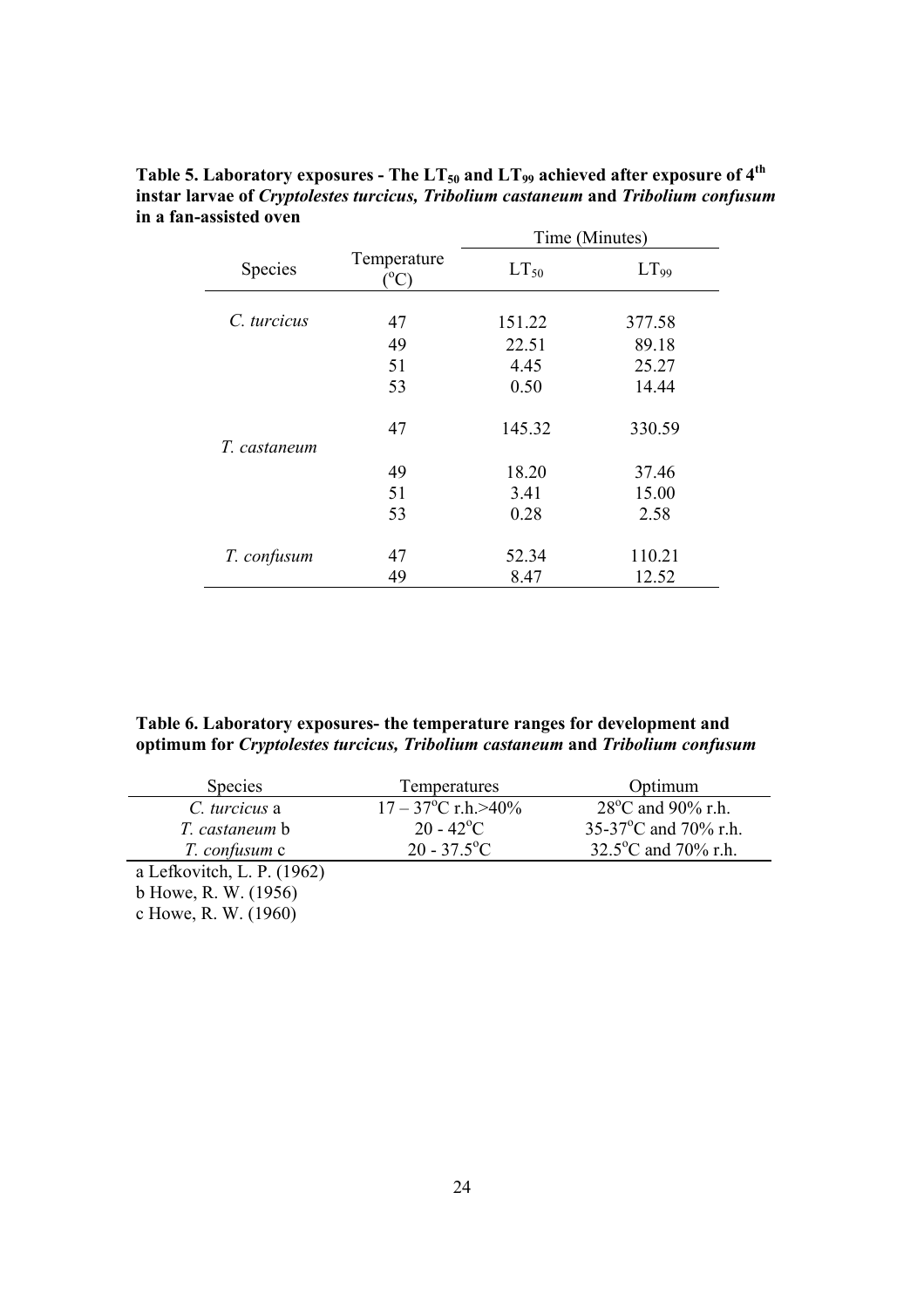**Figure 4. Laboratory exposures - Mean change in temperature over time in the treatment dishes during the heating and cooling phases to and from the four**  temperatures 47, 49, 51 and 53<sup>o</sup>C in a fan-assisted oven

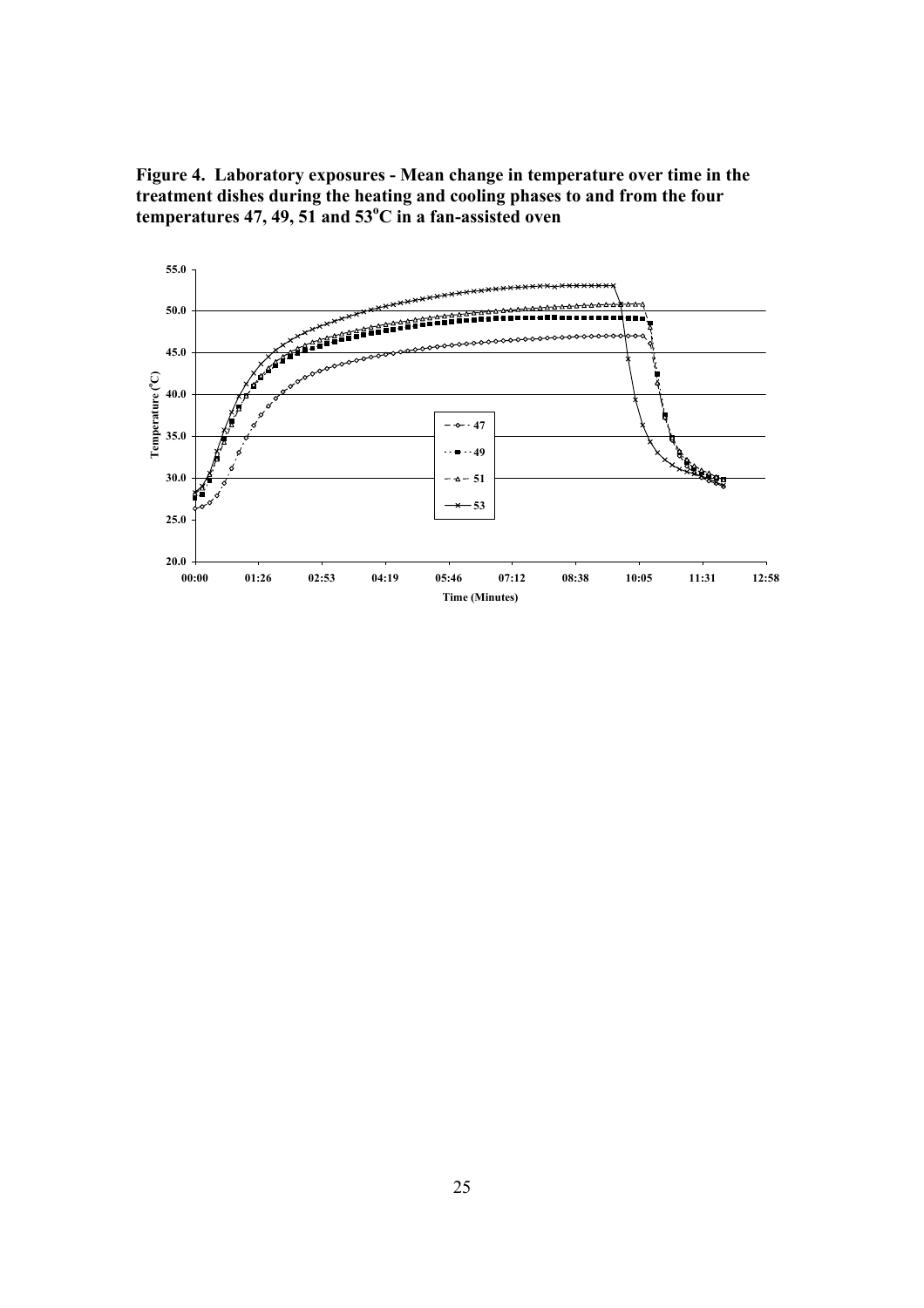**Figure 5. Laboratory exposures -The relationship between mortality and time for 4th instar larvae of** *Cryptolestes turcicus* **at 47 (purple line and open squares), 49**  (blue line and Xs), 51 (green line and crosses) and  $53^{\circ}$ C (olive line and triangles) **(Probit 7.3 = 99% mortality)** 

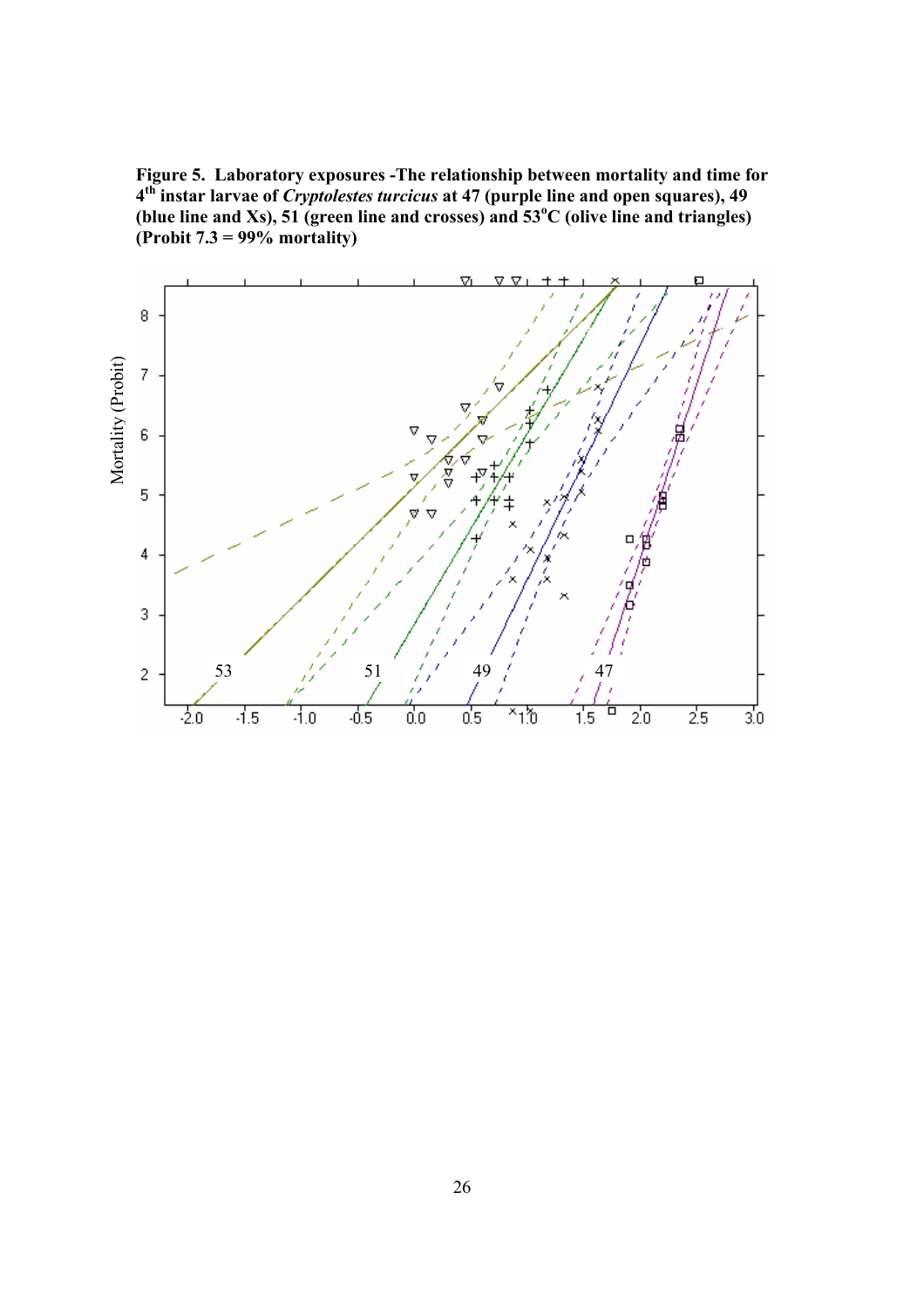**Figure 6. Laboratory exposures- the relationship between mortality and time for 4th instar larvae of** *Tribolium castaneum* **at 47 (purple line and open squares), 49 (blue line and Xs), 51 (green line and crosses) and 53<sup>o</sup> C (olive line and triangles) (Probit 7.3 = 99% mortality)** 



Dose (minutes) Log<sub>10</sub>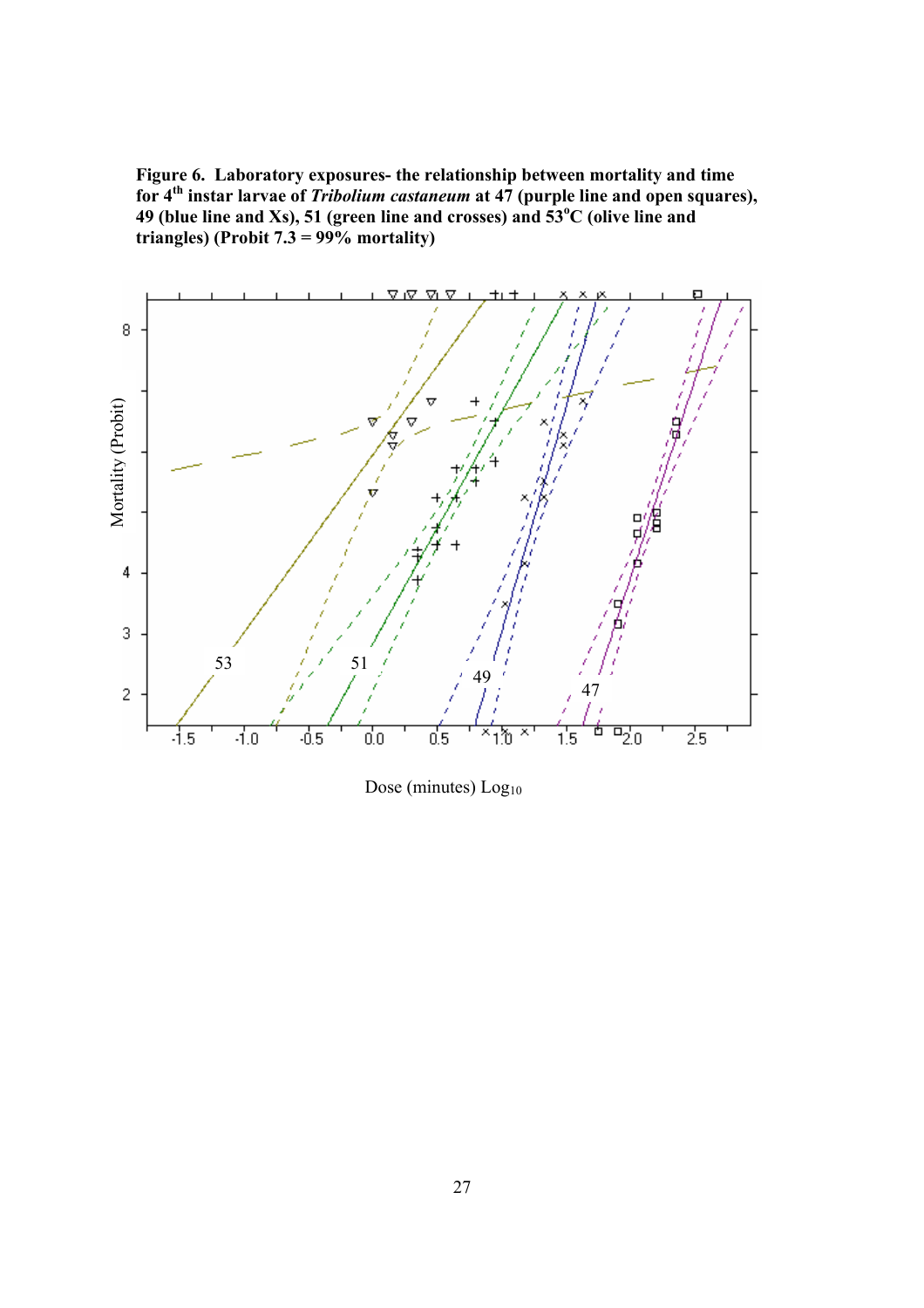**Figure 7. Laboratory exposures - The relationship between mortality and time for 4th instar larvae of** *Tribolium confusum* **at 47 (green line and crosses) and 49<sup>o</sup> C (blue line and Xs) (Probit 7.3 = 99% mortality)** 



Dose (minutes) Log<sub>10</sub>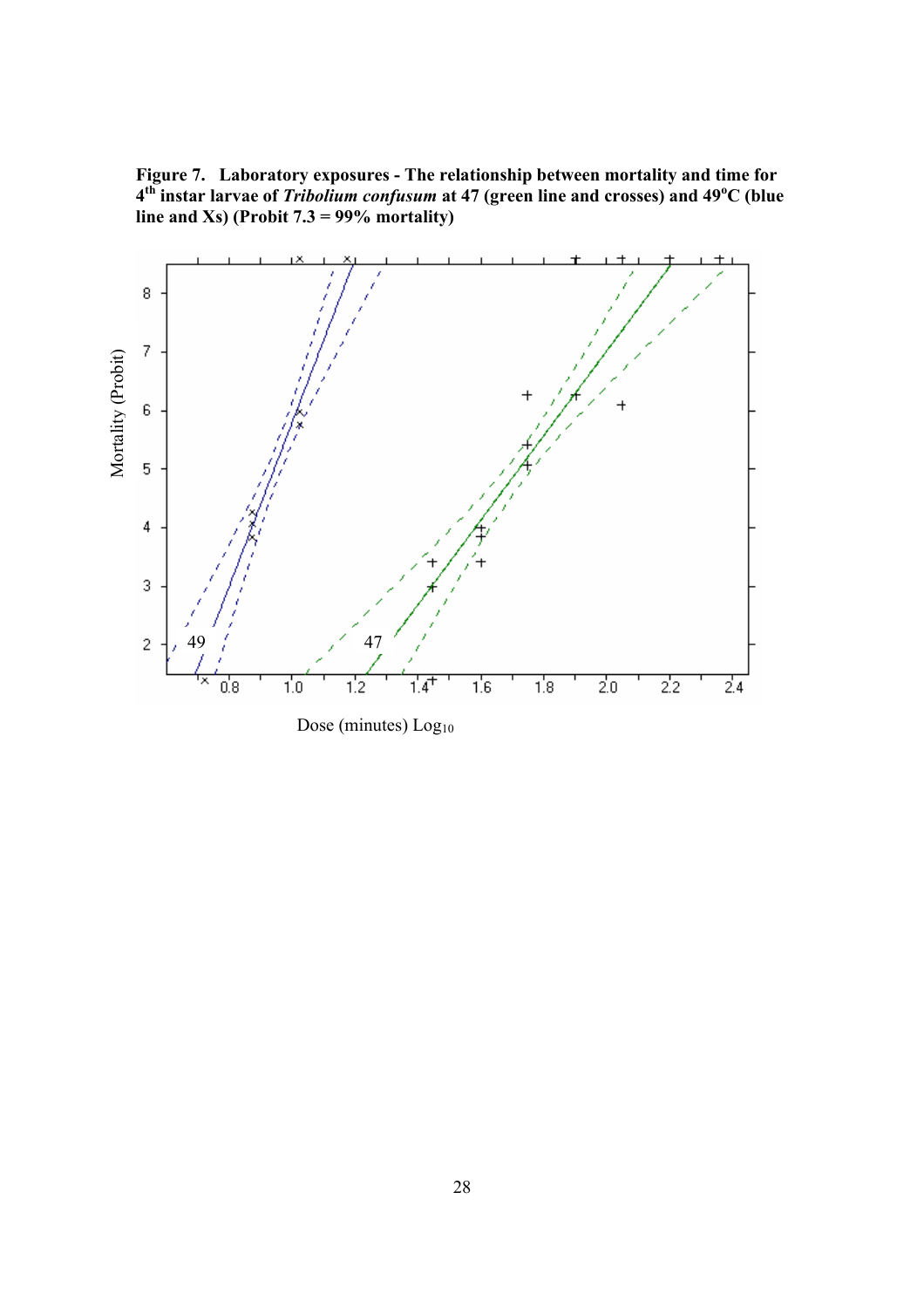#### DEVELOPMENT OF REAL TIME PROCESS MONITORING

Temperature measurements of various surfaces within the mills investigated have been made using a hand-held infrared thermometer (Omegascope Model OS530). These observations were keyed into a pc spreadsheet incorporating an insect death rate model that had been constructed from the laboratory data presented in the previous section and from the results of bioassays taken from various mills. The progress of the treatment is displayed on the pc for each location.

An instrument has been developed which combines these functions into a single hand-held tool. The progress of the treatment is displayed each time a temperature measurement is made. This information helps the operator to re-position heaters to optimise treatment uniformity and to confirm when a treatment has been completed.

The instrument uses infrared temperature measurement methods and has a keypad so that the operator can enter the identity of each measurement location. As well as storing the time, temperature and location information for the creation of a treatment report the processor uses the insect death model to calculate the current mortality at each monitoring point.

# *Thermal model validation*

The thermal model of mill structures that was developed in the first part of this project from basic principles (Ede, 1967; Anon, 1987) has been used to estimate the speed at which different parts of the structure may heat and to identify those parts of the structure that may prove difficult to heat. By integrating the insect death model into the thermal model it has become possible to investigate killing times inside structures where temperature measurement is impractical.

Simple methods are adequate for estimating heating requirements but these procedures do not show the speed of response of the structure. Overall treatment times depend on the slowest heating part of the structure. The thermal model can be used to compare the effect of extra heaters with other alternatives like DE.

The thermal model uses thermo physical properties of the building components (Anon, 1970) and convective and radiative surface heat transfer coefficients to calculate the heating response of each type of building element bounding a heating zone. By adjusting the surface heat transfer coefficients, the model surface temperature predictions can be made to match the observed surface temperatures. When a match is found it can be assumed that the heat transfer coefficients used are representative of the actual process. The comparison chart also shows good agreement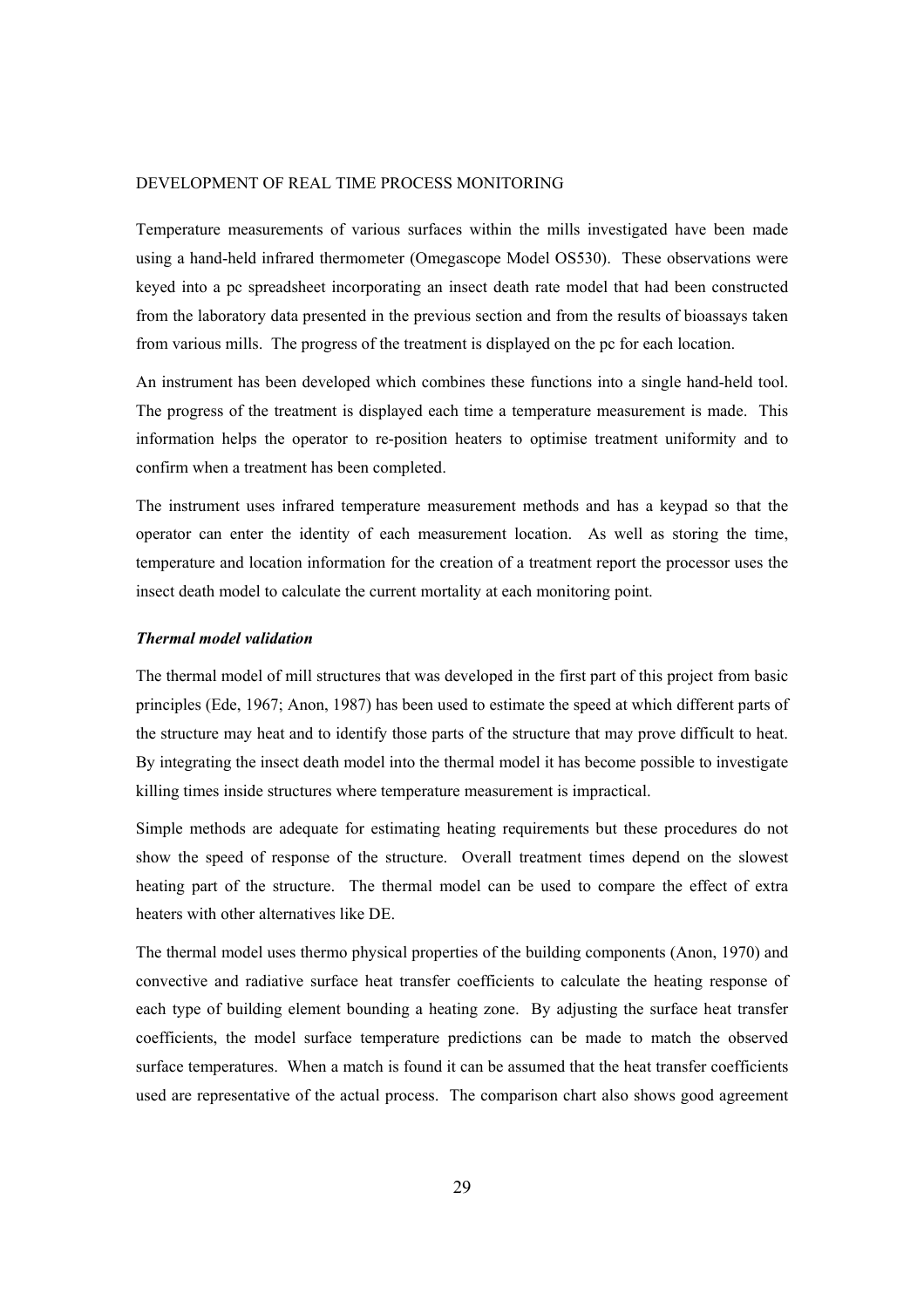between the modeled insect death and that obtained by applying the insect death model to the observed temperatures (Fig. 8).

**Figure 8. Comparison between observed and modeled surface temperatures and the results of applying the insect death model to these surface temperatures (In right hand scale 1 = 100% survival)** 



#### *Modelling of insect death rates*

# *Death rate model*

The results of insect heating tests at CSL have been used to construct a model of insect death rate over the treatment temperature range. This model has been adapted to include the results of bioassays in mills under treatment and can be used to predict the death rate of the population at any given temperature (Fig. 9). By integrating the death rate based on regular temperature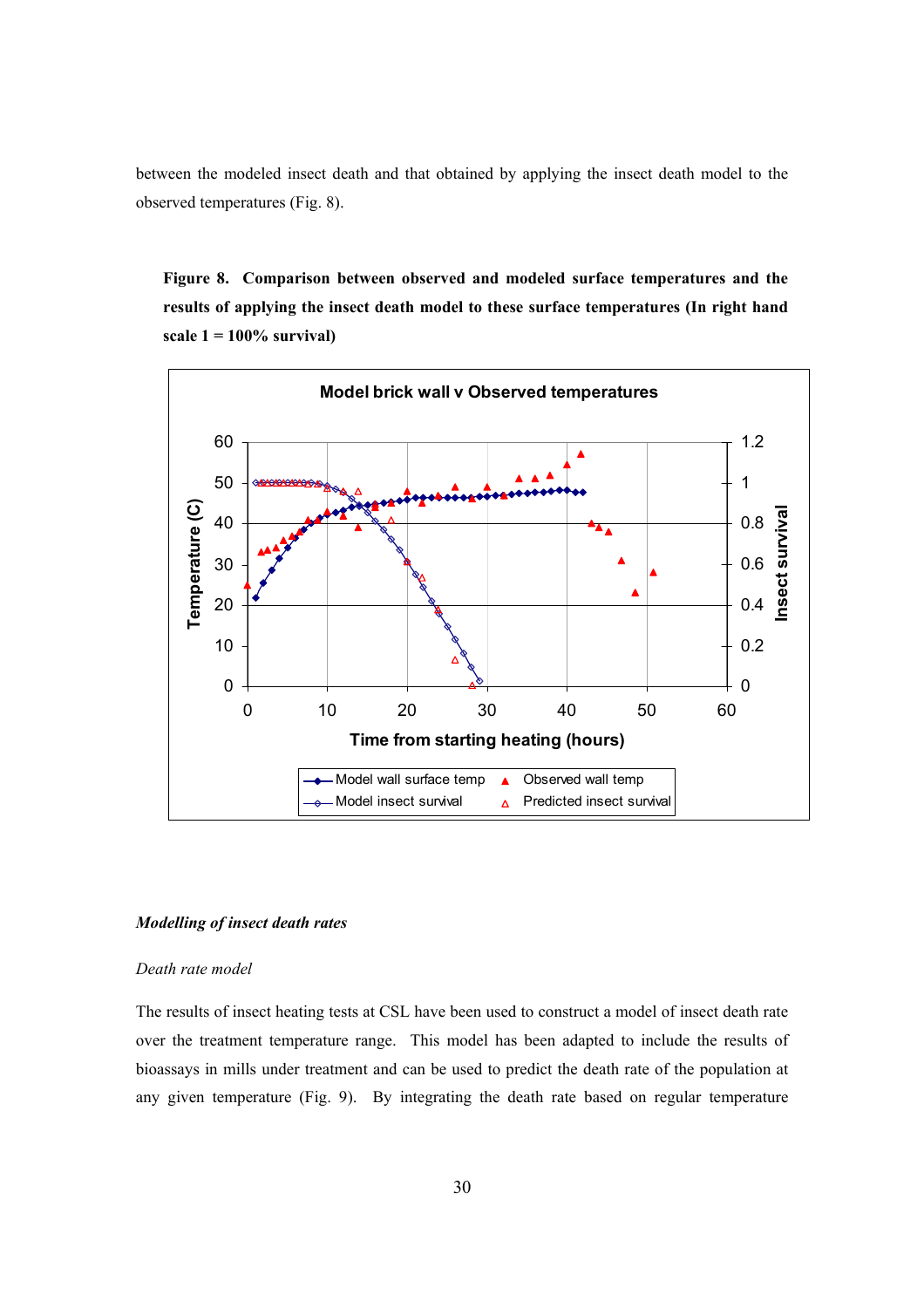observations from control points in the mill it is possible to predict the proportion of the population that has been killed at any time during the treatment.

**Figure 9. Killing time (logarithmic scale) and temperature for the most tolerant pests: Laboratory observations on three species and estimates based on bioassay response in mill trials. The dotted line shows the model prediction used in trial result analysis.** 



The insect death rate can be estimated from the killing time results:

 $dr = 430.72 * (t - 40)^{-1.802}$ 

dr fraction of the population dying in 1 hour

t average insect temperature in the range 40 to 55ºC

The model predictions and the results of the bioassay have been compared where appropriate temperature records exist (Fig.10). The variability in these results highlight the importance of small variations in temperature over a few centimetres and the protection afforded by the food in the bioassays.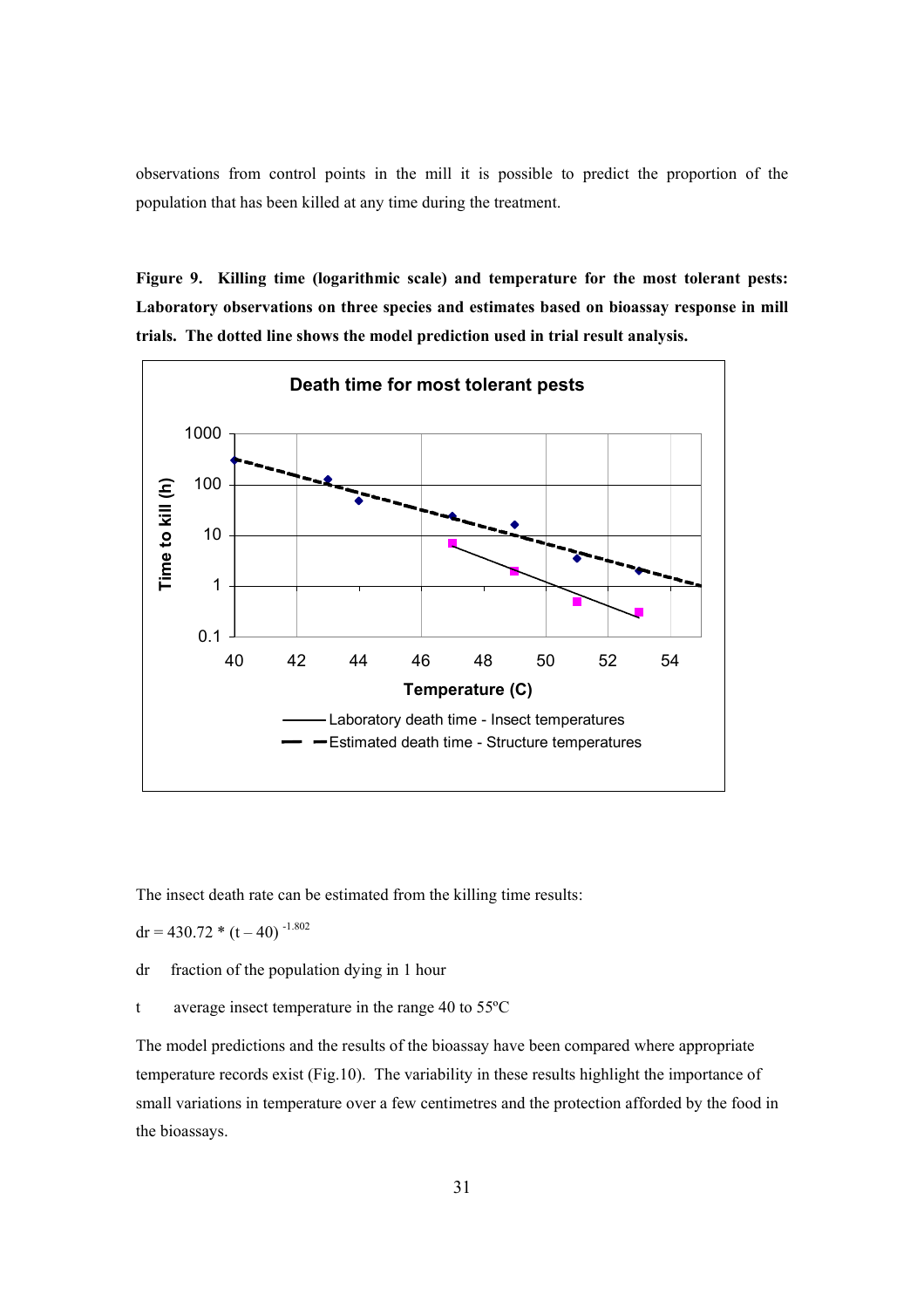

**Figure 10. Comparison of bioassay results with the insect death rate model** 

# APPLICATION OF COMPUTER MODELS

#### *Killing times inside structures*

Many building materials have small cracks in which insects may hide to escape the heating process. Outside walls will have a temperature gradient from treatment temperature (50ºC) on the inside to average ambient air temperature on the outside. The model can be used to investigate how far into the structure insects will be killed during a normal treatment period. Alternatively areas known to be infested can be specifically targeted with locally higher surface temperatures to ensure treatment goes deep enough into the fabric. Table 7 shows the predicted killing time in a 350 mm and 750 mm thick brick wall floor joint when a 60  $W/m<sup>2</sup>$  wall floor heater is used to boost the surface temperature in the angle of the joint.

Steel is a good conductor of heat so where steel plates cover masonry any space between the masonry and the steel will reach treatment temperature. A more difficult situation occurs where bulk flour is against a heated steel plate (eg in a flour bin). Flour is a good insulator and the layers near the steel plate will quickly warm up but any insects present will be able to move away to cooler areas through the flour.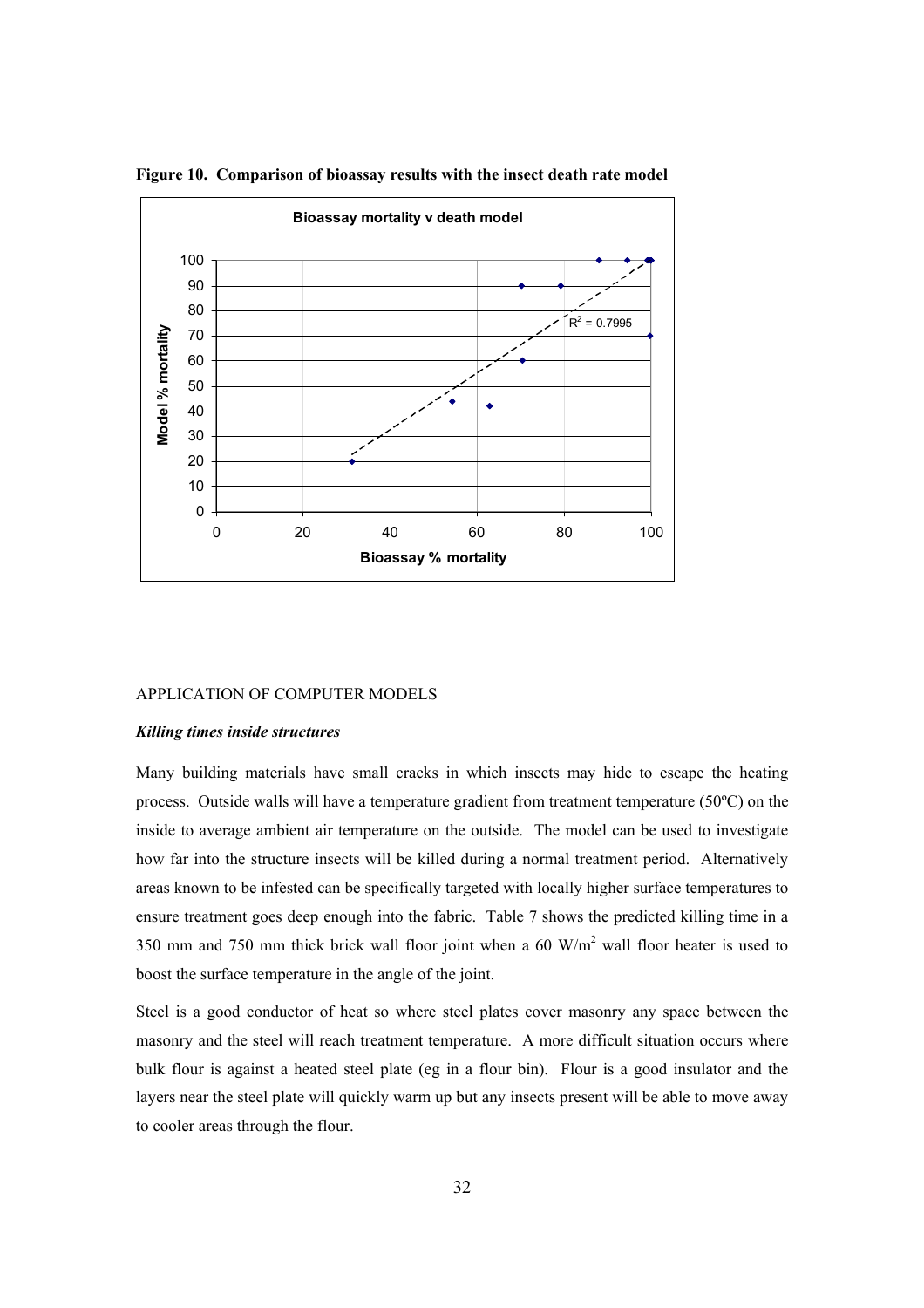**Table 7. Heat penetration of structures, Time to deliver a lethal heat dose at various depths in a range of building structures (hours)**

| Distance from inside surface (cm)            |    |    | 4  |    |    |
|----------------------------------------------|----|----|----|----|----|
| 750mm brick wall floor joint                 | 14 |    |    | 22 | 41 |
| 350mm brick wall floor joint                 | 16 | 18 |    | 33 |    |
| Solid concrete ground floor                  |    | 28 |    | 40 |    |
| Timber upper floor heated both sides         | 11 |    |    |    |    |
| Solid concrete upper floor heated both sides | 15 |    | 16 |    |    |

Table 8 shows the killing times at various positions in flour in a steel bin heated from the outside predicted from using the thermophysical properties of flour established by Mohesenin (1980) and Bozikova (2003).

# **Table 8. Heat penetration rates into flour in two different containers**

*Heat penetration into bulk flour in a steel bin:* 

| Distance from bin wall (cm) |  |    |    |  |  |
|-----------------------------|--|----|----|--|--|
| Killing time $(h)$          |  | 24 | 29 |  |  |

*Heat penetration into flour sacks (300mm thick) from both sides:* 

| Distance from sack wall (cm) |  |      |  |
|------------------------------|--|------|--|
| Killing time (h)             |  | ر_ ب |  |

#### *Prediction of structure heating rates*

Speed of treatment is critical in commercial applications. Insect death only starts when the temperature exceeds 40ºC. The structure can accept heat rapidly at the start of the heating process and at this stage there is little chance of overheating any sensitive parts of the building. Maximum heat input at this stage will shorten the warm-up time. Extra heater capacity increases the equipment costs and is only effective if there is good heat transfer to the building surfaces – rapid air movement, particularly over slow heating structures like concrete floors. There is little scope for reducing treatment time once the building has heated up.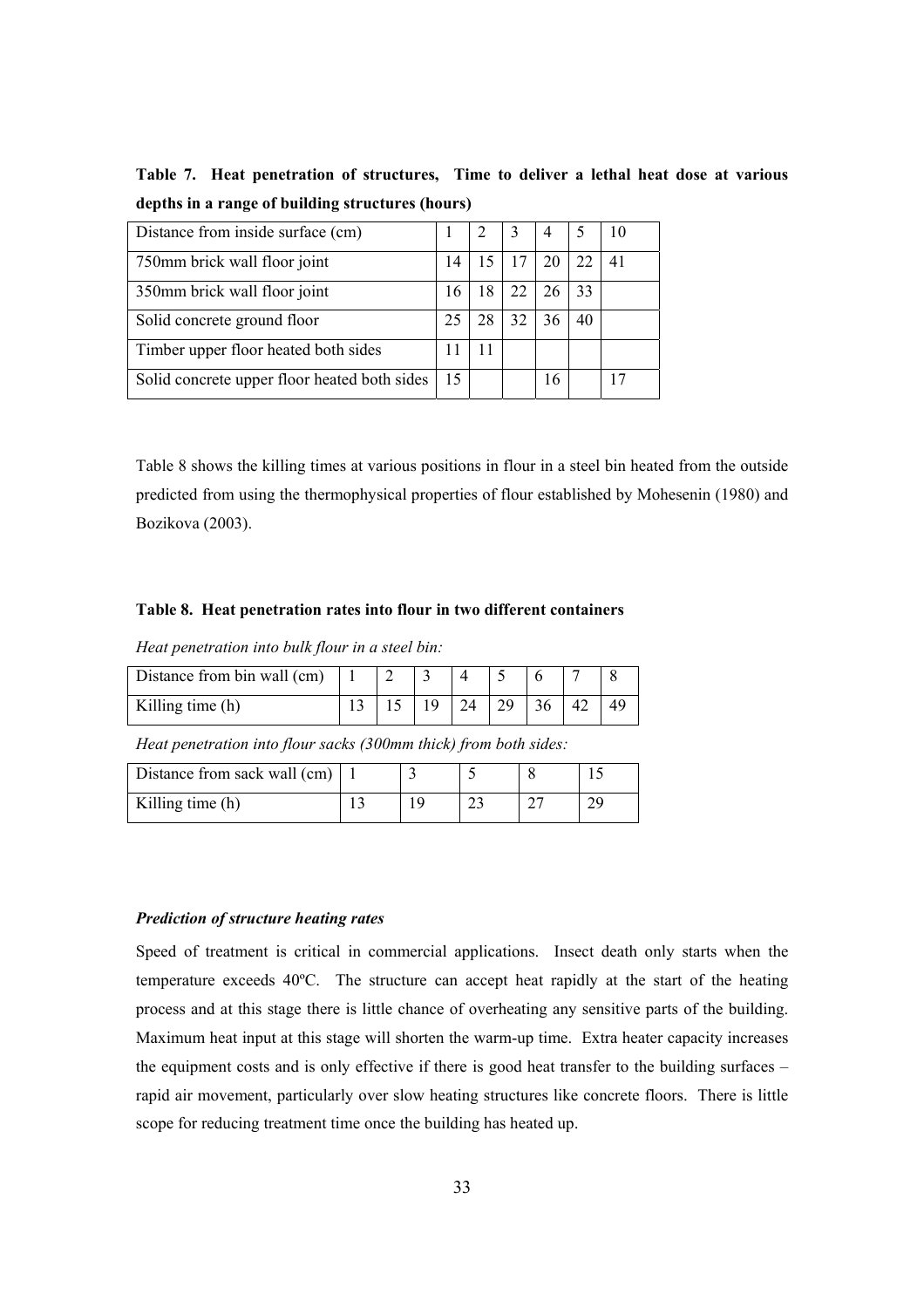The model has been used to calculate the time taken from the start of heating for the building surfaces to reach 40ºC with different heater capacities (Table 9).

| Heater capacity*                        | 70% | $100\%$ | 150%        |
|-----------------------------------------|-----|---------|-------------|
| Concrete ground floor                   | 16  | 8       | b           |
| Brick wall (750mm thick)                | 14  |         |             |
| Timber floor (heated from both sides)   | 8   |         | 15          |
| Concrete floor (heated from both sides) | 10  | 5.5     | $\mathbf 3$ |
| Average room air                        | 6   |         | 0.5         |

**Table 9. Time to heat to 40ºC (hours)** 

\* 100% capacity represents the normal heating design

# DESCRIPTION OF TRIALS

The aim of the mill treatments was to demonstrate that commercially acceptable insect control can be achieved using heat in combination with, where appropriate, diatomaceous earth (DE) and insecticidal sprays. Treatments were designed to take no longer than a commercial methyl bromide fumigation which is normally 40 - 48 hours. The monitoring program was designed to expose weakness in the treatments by choosing locations where heating was expected to fail. Surface temperature records were taken at all monitoring locations at intervals throughout the treatment and these records were complimented by bioassays containing all stages of *Tribolium castaneum*.

Where possible DE was applied in locations where heating predictions showed that it would be unlikely that lethal temperatures could be achieved. Insecticidal sprays were applied to access points (e.g. stairwells) where insects might escape from the heat treatment.

Heating for the treatments was provided by 18 kW ThermoNox air heaters. These heaters are designed to heat up and then control room temperature at 50ºC. The heating elements operate at less than 200 $^{\circ}$ C to avoid risk of dust ignition. The air flow from these heaters is 1.04 m<sup>3</sup>/s and the average air speed leaving the heater is 12.78 m/s.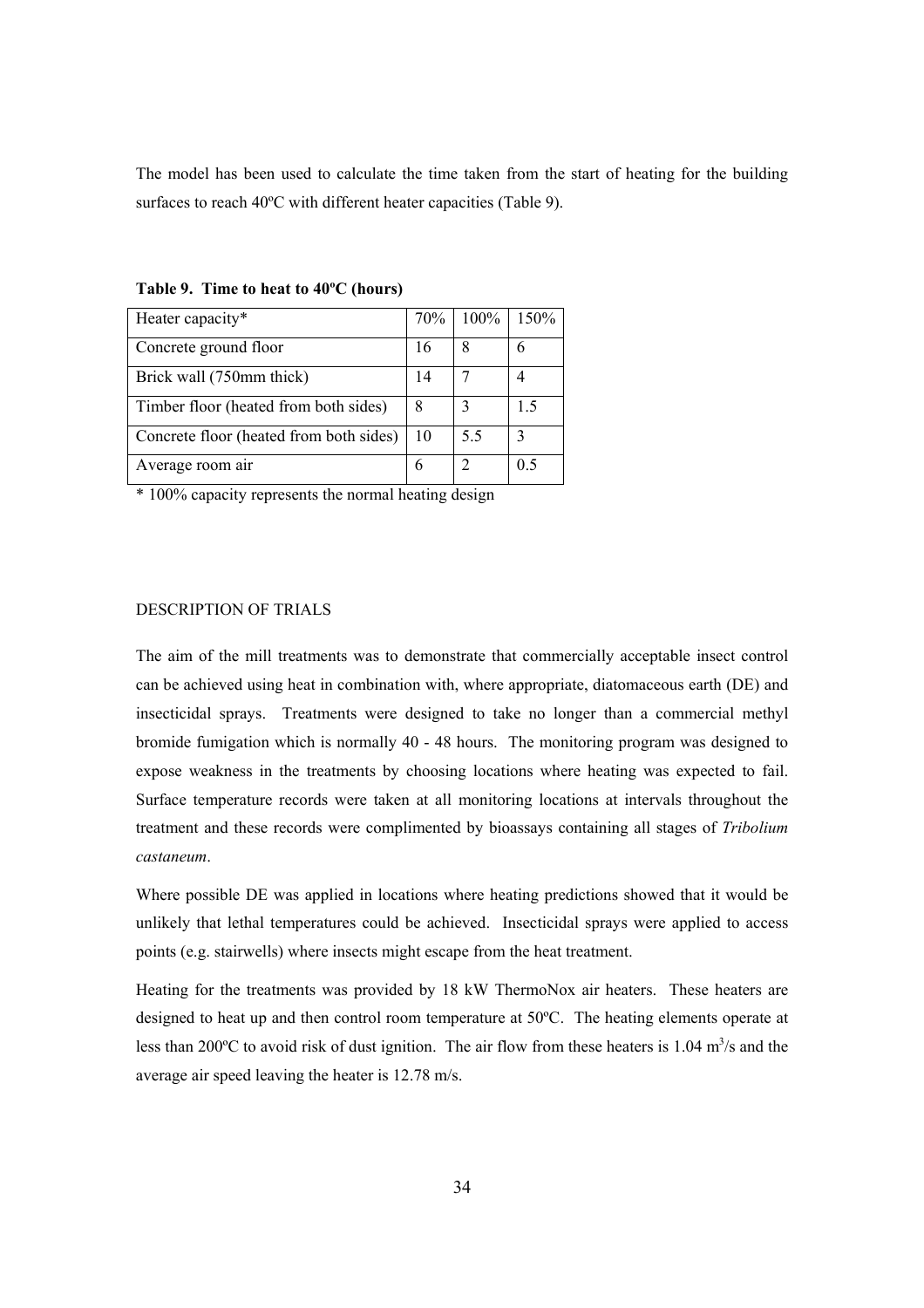Heating requirements were based on the steady state heat loss through the structure and an allowance for the heat stored in the structure to raise its temperature to 50ºC. Because the buildings are not sealed an allowance for heat loss due to air exchange was also included.

Effective heating of structures requires good heat transfer from the heating air to the structure surface. Surface resistance to heat transfer is significantly lower when there is active air movement over the surface. ThermoNox floor fans give enhanced heat transfer by blowing air directly down on to the floor. These fans extend the range of influence of the air heaters by ensuring good air circulation and return of cool air to the heater.

Wall floor joints have been identified as a problem to heat. Wall floor heaters have been developed to deliver hot air directly into the wall floor joint by means of perforated polythene ducts. Each fan heater delivers  $0.19 \text{ m}^3/\text{s}$  at 23 Pa and the 2.1 kW heater raises the air temperature by 9.4ºC. Each heater can service up to 20 m of wall floor joint. These heaters can produce a thermal cordon round the edge of the floor preventing insects migrating to cool harbourages at the wall floor joints.

The success of commercial treatments is difficult to establish in the short term. The level of infestation before treatment is difficult to quantify and the evidence of any live insects immediately after a treatment would be considered a failure. The only true measure of success is the length of period between successive treatments. Methyl bromide fumigation treatments normally produce an inter-treatment period of a year or more. The Ramsgate treatment produced an inter treatment period of 280 days. This represents 5.6 generations of *Tribolium castaneum* at average conditions of 25C and 60% r.h. (Howe, 1956).

The only short-term measures of success available are temperature monitoring during the process and the survival of bioassays at critical monitoring points in the mill. The temperature history of monitoring points is difficult to compare so an insect death model has been applied to these records to calculate the time taken to kill the population or estimate what fraction of the population has died by the end of the treatment. These results are presented on floor plans of the two mills so that the distribution of potential survivors can be seen. These floor plans, plans 1-5 for Ramsgate and 6 to 11 for Tilbury, are presented in the Appendix attached to this report.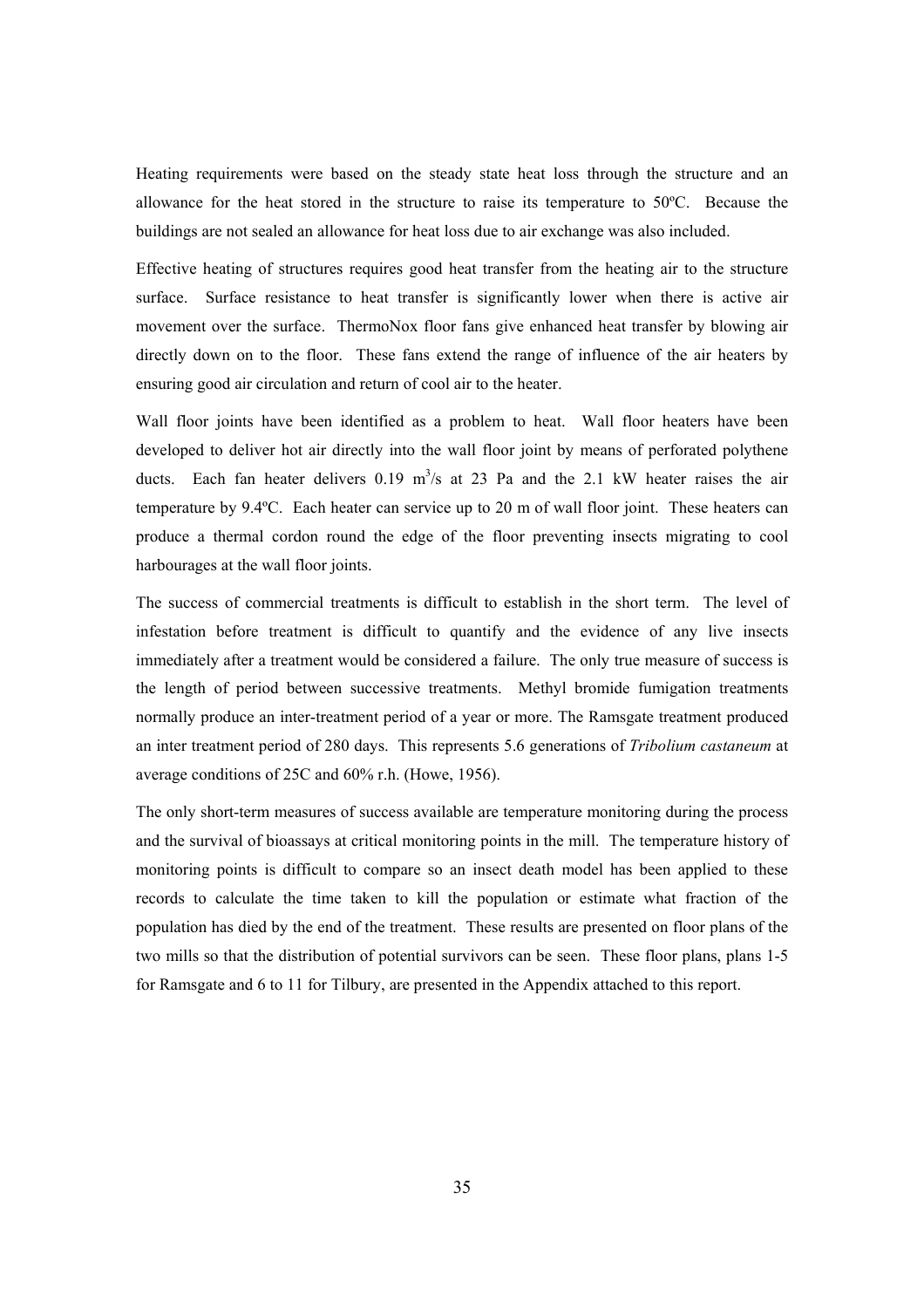#### *Mill heating trial at Ramsgate*

#### *Building structure*

The mill is housed in a 3078m<sup>3</sup> Victorian brick built structure 23.2m long, 8.1m wide and 16.4m high. Outside walls range in thickness from 230mm to 450mm. Each of the five floors has single glazed windows. The intermediate floors are timber. The rollers are located on the first floor and are driven by a line shaft running the length of the ground floor. The product lifts in this mill are by wooden cased elevators and steel chain conveyors

The ground floor is solid concrete and the roof of the building is of profiled steel sheet with bituminous felt weatherproofing.

# *Heating plan*

The calculated heating requirement for the whole building was 219 kW with a 12ºC ambient and a 50ºC treatment temperature and 24-hour heating up time. Ten 18 kW ThermoNox heaters were used together with fourteen 2 kW wall floor heaters. These were deployed as set out in Table 10. The total heat input was 209 kW. Four ThermoNox floor fans were used to improve the circulation of the air on the ground, first and third floors. Wall floor heaters and polythene ducts were deployed on all the upper floors and in part of the ground floor.

Power for the heaters was provided by a hired generator (64 kW) and from the site power supply (144 kW) via two distribution boards. The heating period for the whole-site treatment was set at 42 hours.

#### *Temperatures achieved*

The average surface temperatures on the ground and first floor of the Ramsgate mill during the treatment are shown in Figs 11 and 12. The total electrical energy consumption was 28425.6 MJ. (7896 kWh or 9.24 MJ/m<sup>3</sup>). Air temperature in each of the 5 floors was raised to 50°C. after 14 h (ground floor), 15 h (1<sup>st</sup> floor), 24 h (2<sup>nd</sup> floor), 30 h (3<sup>rd</sup> floor) and 24 h (4<sup>th</sup> floor). All timber and steel structures inside the mill received a lethal heat dose within 30 hours. All floors except concrete ground floor and all ceilings received a lethal heat dose within 30 hours.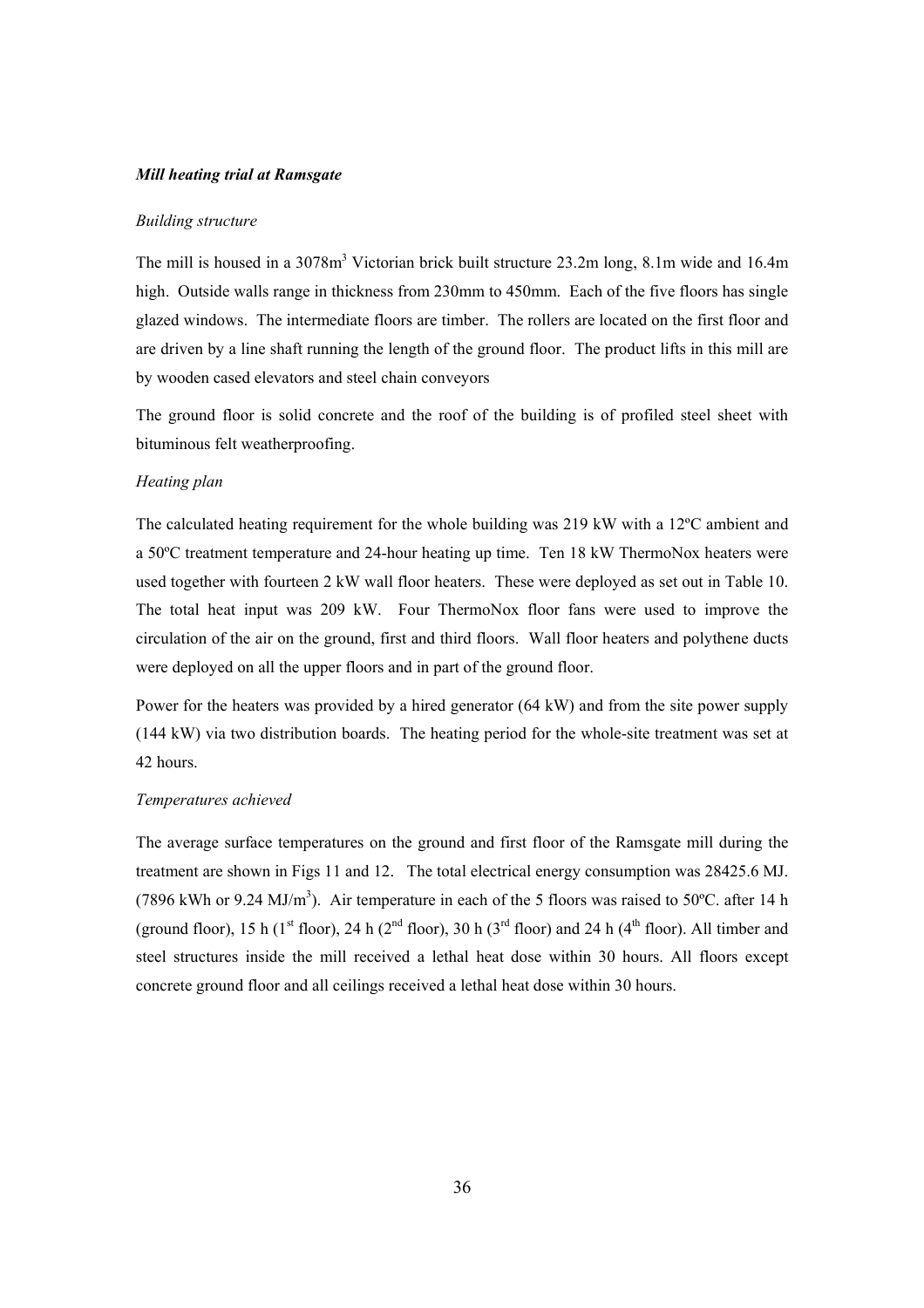| Location     | Steady   | Installed  | Number of      | Number of      | Floor fan |
|--------------|----------|------------|----------------|----------------|-----------|
|              | State kW | Heaters kW | 18 kW heaters  | 2.1 kW heaters |           |
| Ground floor | 73.35    | 76.2       | 4              | 2              | 2         |
| Floor 1      | 28.24    | 42.3       | $\overline{2}$ | 3              |           |
| Floor 2      | 28.45    | 24.3       | 1              | 3              |           |
| Floor 3      | 39.02    | 24.3       | 1              | 3              | ш         |
| Floor 4      | 49.95    | 42.3       | $\overline{2}$ | 3              |           |
| <b>Total</b> | 219.01   | 209.4      | 10             | 14             | 4         |

**Table 10. Heater deployment by floor at Ramsgate**

**Figure 11. Structure heating of the ground floor at Ramsgate** 

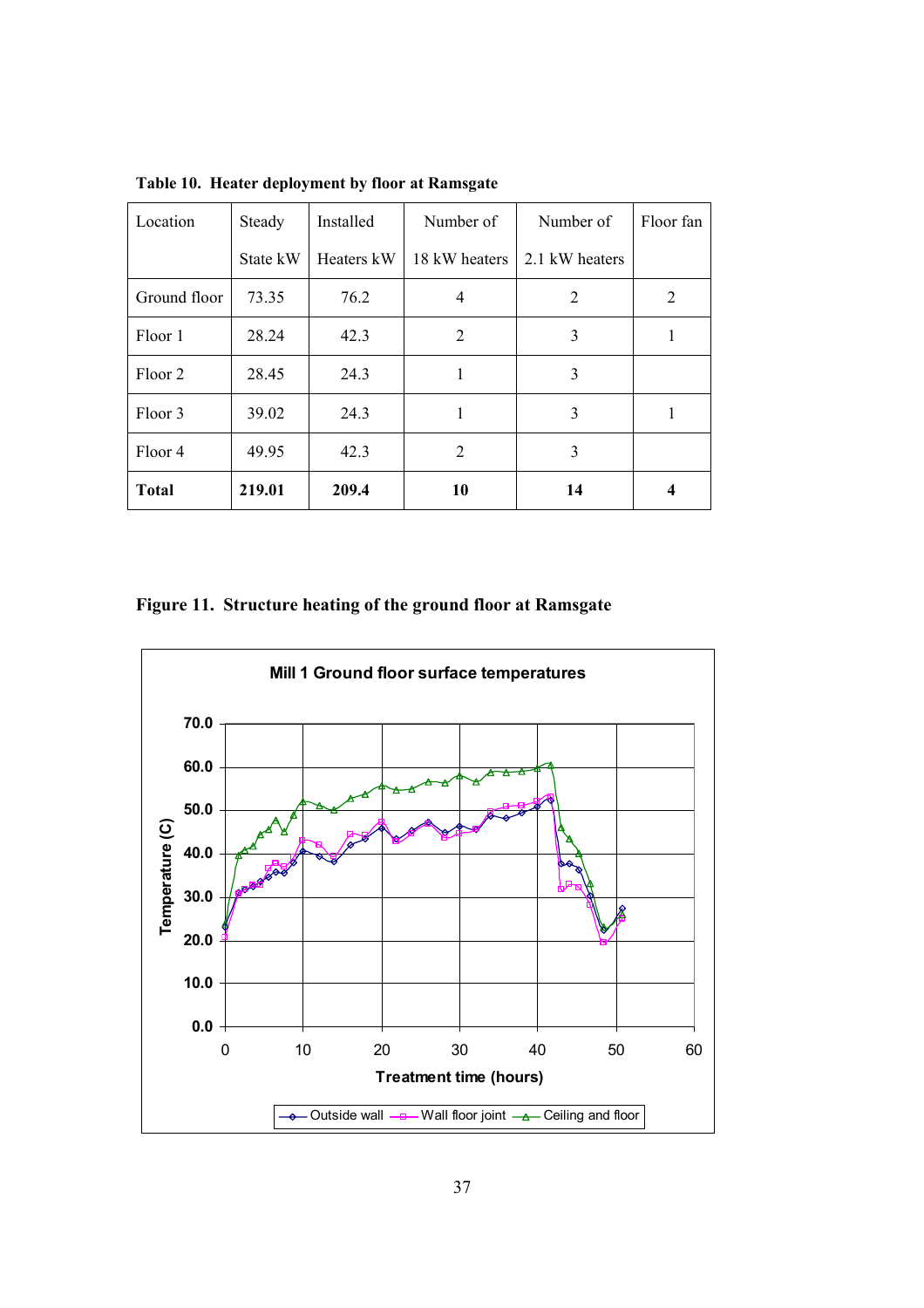About 75% of the wall floor joint area received a lethal heat dose after 18 h. At the end of some ducts, in some corners and near floor fans where the polyducts were disturbed a lethal dose was not delivered. Ceiling/wall joint temperatures reached lethal levels in the ground and first floor but failed to do so on upper floors. The walls failed to reach lethal temperatures except in a few places.

Floor fans improved the distribution of heat and local rate of heat transfer. This was particularly important on the ground floor and on the 3<sup>rd</sup> floor where only one heater was used.

After 12 hours from the start of heating many insects emerged and began to die. After 26 hours few live insects were seen.

The mill cooled to below 30ºC six hours after the end of heating.



**Figure 12. Structure heating of the first floor at Ramsgate**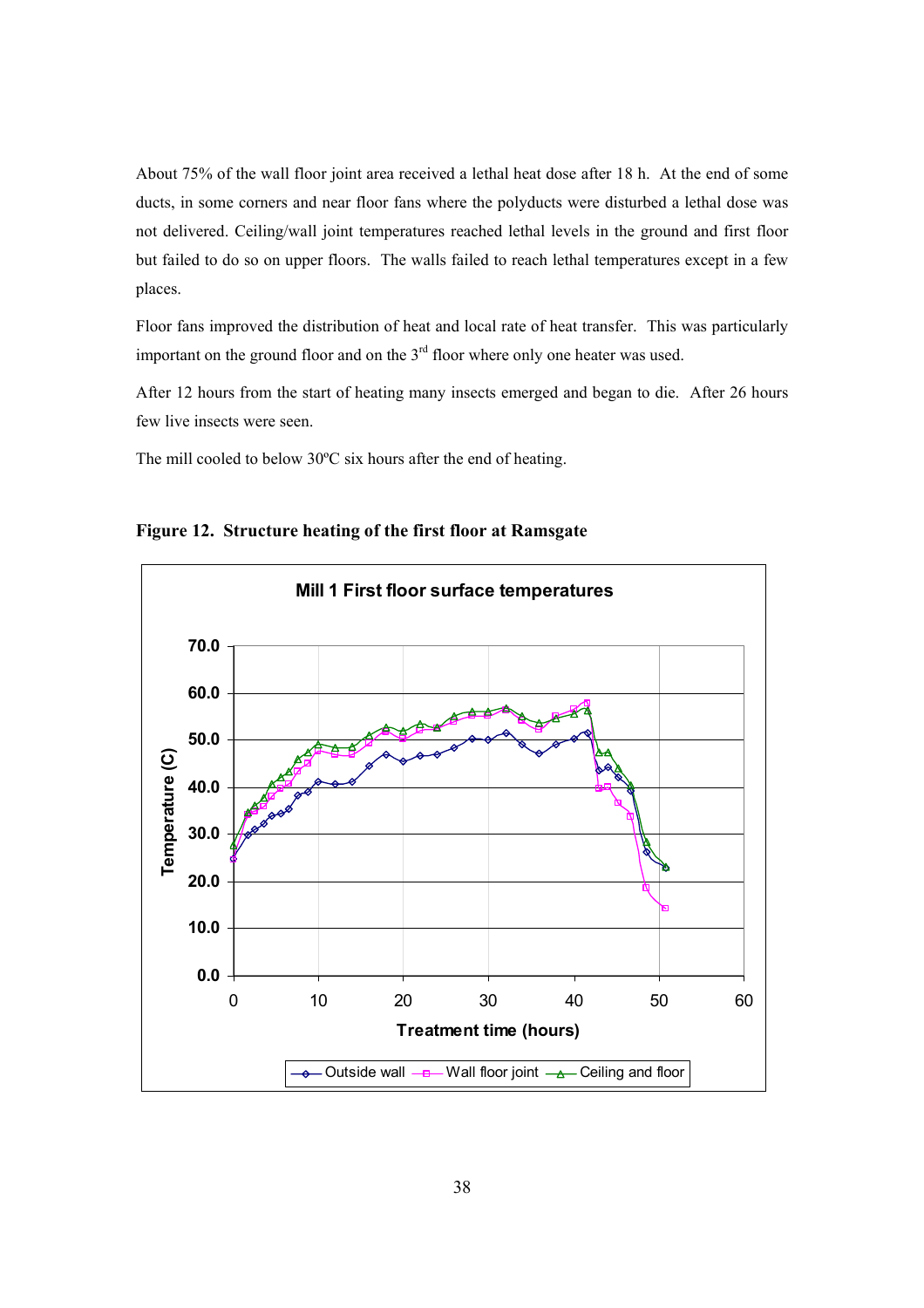#### *Diatomaceous Earth Treatment*

The day before start of the heat treatment the basement of flour of the mill was treated with diatomaceous earth (Silico Sec, Agrinova Gmbh, Mulheim, Germany) after the floor was cleaned and sprayed with insecticide. The target was not total coverage but the treatment of any harbourages and cracks in the lower walls, wall/floor joins and the floor itself. It was not possible to apply DE dusts to treat all dead spaces under the conveying system. The application was made with a hand-driven duster (Echo D-700, Kioritz Corporation, Japan) and a total of 40 g was used. It was applied to act as an initial control factor to prevent reinfestation from peripheral harbourages after the heat treatment.

Bags containing various developmental stages of the red flour beetle *T. castaneum* were placed in the mill on the following day, at the start of the heating process (Table 11). The bags were removed at the end of the trial after the two days of heating and cooling, and were returned to the laboratory the following day. All the bags were opened and transferred to glass jars (60 mm diameter x 120 mm high) after a count and removal of adults. The jars were then placed at  $30^{\circ}$ C and 60% r.h. until all the adults had emerged.

| Bag no. | Floor           | Location                                              |
|---------|-----------------|-------------------------------------------------------|
| 1 & 2   | Ground          | Entrance lobby on metal beam above position 86        |
| 3 & 4   |                 | Window ledge to left of position 97                   |
| 5 & 6   |                 | Recess near floor above position 102 and below 101    |
| 7 & 8   |                 | Window ledge near corner and position 91              |
| 9 & 10  | 1 <sub>st</sub> | In corner near position 59                            |
| 11 & 12 |                 | On high wood rafter above position 61                 |
| 13 & 14 |                 | Behind top of clock near position 65                  |
| 15 & 16 | 2nd             | On high shelf above position 41                       |
| 17 & 18 |                 | On window ledge by position 44                        |
| 19 & 20 |                 | On corner of bench behind screens above position 49   |
| 21 & 22 | 3rd             | On wall bracket near corner and position 23           |
| 23 & 24 |                 | Just above floor in corner near position 31           |
| 25 & 26 |                 | On perforated platform above middle sifter            |
| 27 & 28 | Top             | On ledge above fire exit sign over door               |
| 29 & 30 |                 | On window ledge near position 15                      |
| 31 & 32 |                 | On high girder between stairs and corner (position 9) |
| 33 & 34 |                 | On brush shelf to left of position 7                  |

**Table 11. Bag number and position within the mill during heat treatment**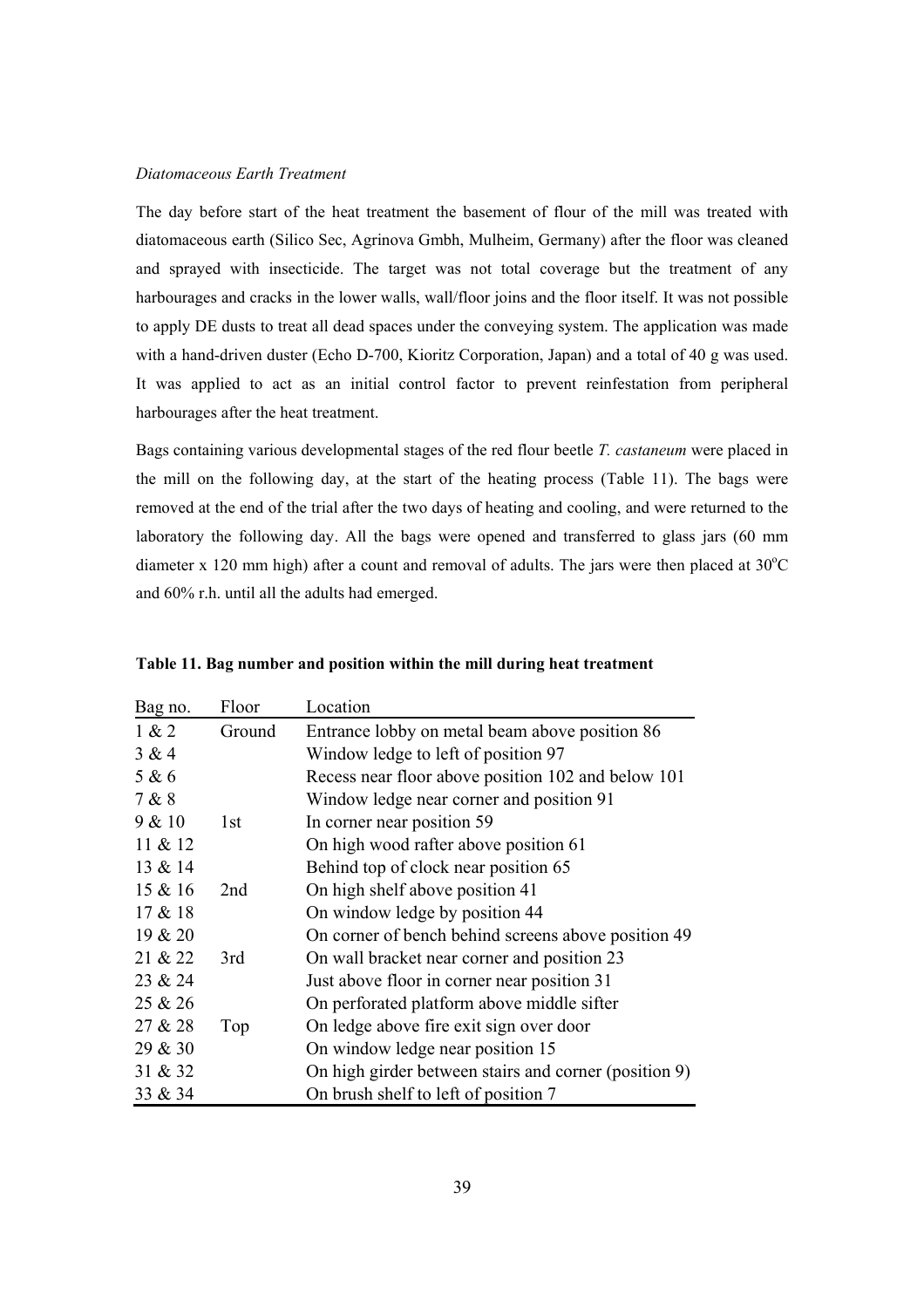The counts are shown in Table 12. They show that larvae stage IV and pupae are the most tolerant stage. The heat treatment was effective at treating the timber floors and all the machinery. There was gave little or no control at locations around the periphery of the building. Live insects were seen in a cool corner of the ground floor after treatment. None were seen in the rest of the mill during cleaning and re-assembly.

The bioassays confirmed that the timber floors and machinery were effectively treated but that the outer walls, window ledges and other sheltered locations provided a safe refuge where high levels of survival were observed. The stage IV larvae and pupae were confirmed as being the most heat tolerant developmental stage.

|             |        | Adults, eggs and younger larvae |                  |              | Larvae stage IV and pupae |                  |  |
|-------------|--------|---------------------------------|------------------|--------------|---------------------------|------------------|--|
|             |        | % Adult                         | Adult            | % Reduction  | Adult                     | % Reduction      |  |
| Bag no.     |        | mortality*                      | emergence        | in emergence | emergence                 | in emergence     |  |
| Control     |        | 2.0                             | 420              |              | 849                       |                  |  |
| 1 & 2       | Ground | 100                             | $\mathbf{0}$     | 100          | $\mathbf{0}$              | 100              |  |
| 3 & 4       |        | $\boldsymbol{0}$                | 203              | 52           | 771                       | $\boldsymbol{0}$ |  |
| 5 & 6       |        | 0                               | 296              | 30           | 788                       | $\theta$         |  |
| 7 & 8       |        | 0                               | 186              | 56           | 734                       | $\boldsymbol{0}$ |  |
| 9 & 10      | 1st    | 20.4                            | 103              | 76           | 334                       | 61               |  |
| 11 & 12     |        | 100                             | 1                | 99.8         | 15                        | 98               |  |
| 13 & 14     |        | 100                             | $\mathbf{0}$     | 100          | 6                         | 99               |  |
| 15 & 16 2nd |        | 100                             | $\boldsymbol{0}$ | 100          | 3                         | 99.6             |  |
| 17 & 18     |        | 5.2                             | 252              | 40           | 471                       | 44               |  |
| 19 & 20     |        | 21.9                            | 124              | 70           | 473                       | 44               |  |
| 21 & 22 3rd |        | 100                             | 1                | 99.8         | 22                        | 97               |  |
| 23 & 24     |        | 100                             | 4                | 99           | 17                        | 98               |  |
| 25 & 26     |        | 100                             | $\overline{0}$   | 100          | 19                        | 98               |  |
| 27 & 28 Top |        | 100                             | 1                | 99.8         | 93                        | 89               |  |
| 29 & 30     |        | $\overline{0}$                  | 522              | $\mathbf{0}$ | 652                       | 23               |  |
| 31 & 32     |        | 5.1                             | 178              | 58           | 506                       | 40               |  |
| 33 & 34     |        | 100                             | $\boldsymbol{0}$ | 100          | $\boldsymbol{0}$          | 100              |  |

**Table 12. Adult mortality and emergence of** *Tribolium castaneum* **in 2 separate age categories after heat treatment from 50 g flour placed in nylon mesh bags and their location within the Mill** 

\* % Mortality (Treated mortality corrected for control mortality)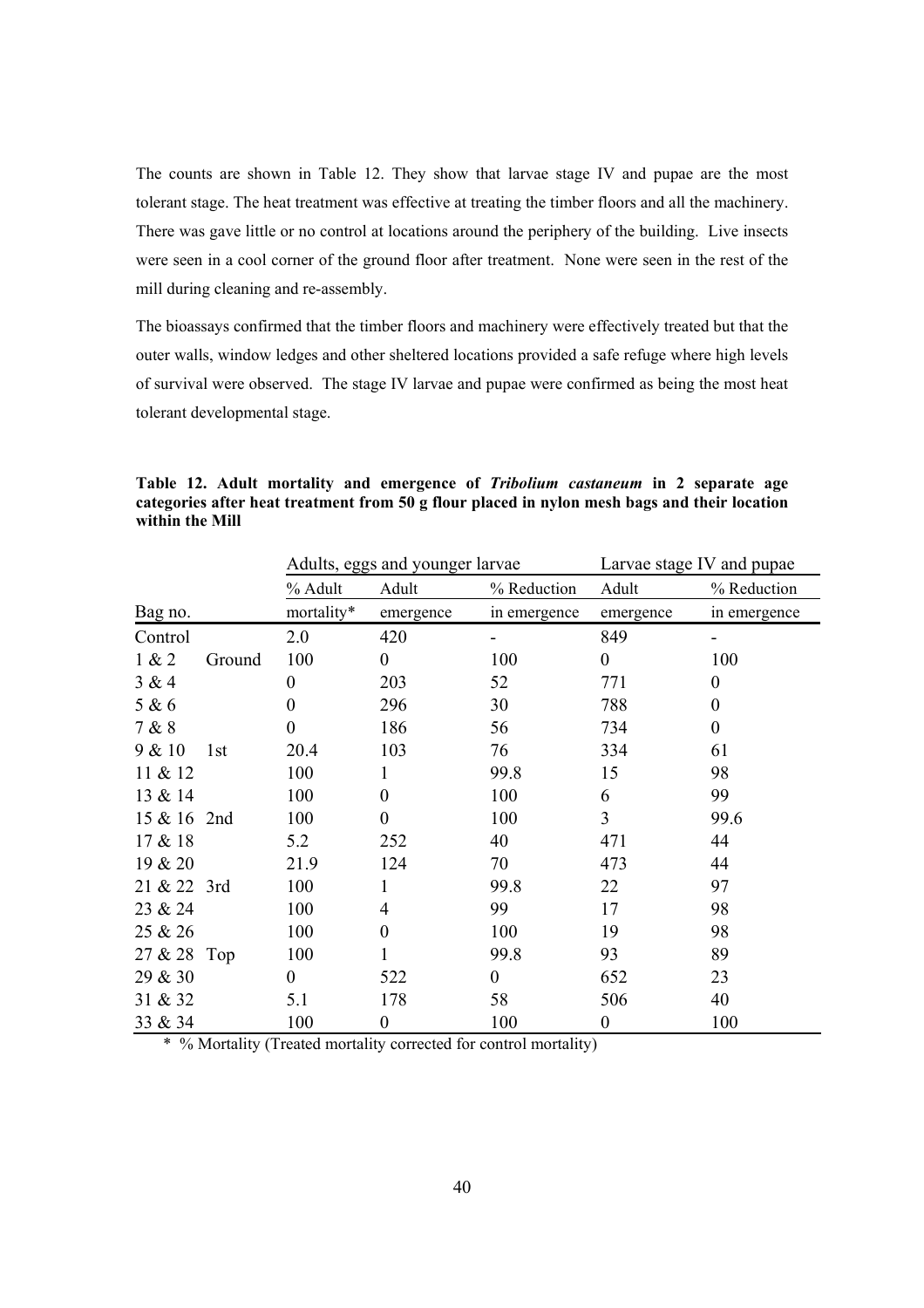#### *Mill heating trial at Tilbury*

#### *Building structure*

The mill and flour bin base is housed in a  $6600 \text{ m}^3$  reinforced concrete framed structure with brick infill external wall panels. Only the top floor has double-glazed windows. The plant is supported on 5 levels but much of the intermediate timber floors are cut away allowing easy air exchange between floors. Much of the perimeter of the upper floors does not connect with the external wall so the wall floor joint is eliminated. The rolls stand directly on the ground floor which is solid concrete overlaid by woodblock. Product is moved throughout the plant by conventional pneumatic lifts and screw conveyors.

# *Heating plan*

The overall heating requirement was calculated to be 351 kW. Heat was provided by eighteen ThermoNox 18.75 kW heaters and fifteen 2.2 kW wall floor heaters. Heat distribution was assisted by five ThermoNox floor fans and three 1.2 m dia stirring fans. The deployment of heaters and fans is summarized in Table 13.

| Location             | <b>Calculated</b> | <b>Installed</b> | Number of      | <b>Number</b>  | Number of      |
|----------------------|-------------------|------------------|----------------|----------------|----------------|
|                      | heating           | heater           | 18.75 kW       | of $2.2$ kW    | fans           |
|                      | requirement<br>kW | capacity kW      | heaters        | heaters        |                |
| Ground floor (rolls) | 75.16             | 100.35           | 5              | 3              | 2FF            |
| Spout floor          | 30.38             | 41.90            | $\overline{2}$ | $\overline{2}$ | 1SF            |
| Purifier floor       | 32.12             | 41.90            | $\overline{2}$ | $\overline{2}$ | 1SF            |
| Sifter floor         | 43.58             | 39.70            | $\overline{2}$ | 1              | 1SF            |
| Cyclone floor (top)  | 69.05             | 62.85            | 3              | 3              |                |
| <b>Total</b>         | 250.29            | 286.70           | 14             | 11             | <b>2FF 3SF</b> |
| Bin base             | 100.92            | 83.80            | $\overline{4}$ | $\overline{4}$ | 3FF            |
| <b>Overall total</b> | 351.21            | 370.50           | 18             | 15             | <b>5FF 3SF</b> |

**Table 13. Heater and fan deployment by floor at Tilbury**

 $FF = Thermolox$  floor fan  $SF = Stirring$  fan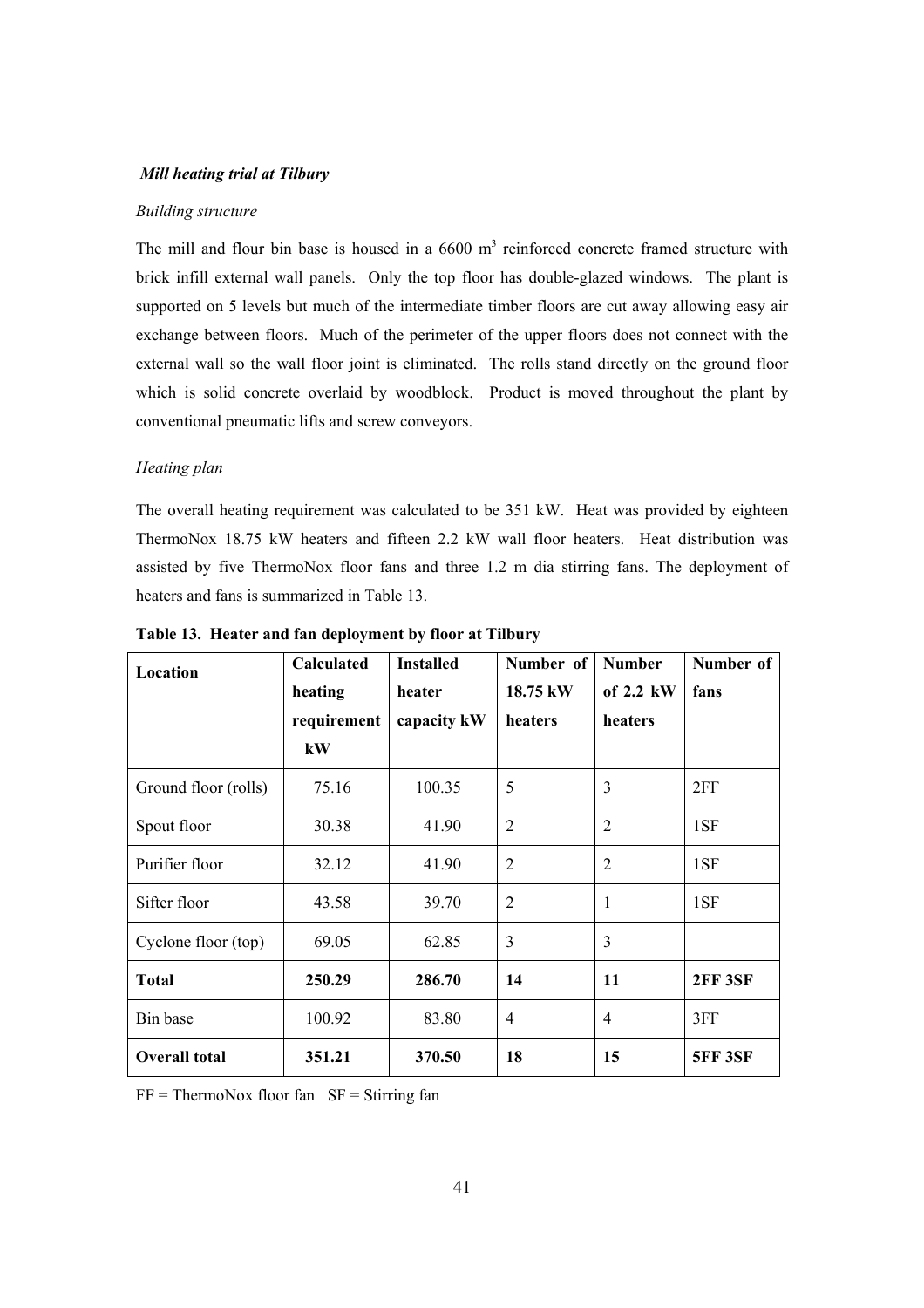The maximum heat input rate of 370.5 kW was provided by a 500 kW generator. Power was distributed to the mill and the bin base area by separate distribution panels.

Wall floor heating ducts were positioned where there was a wall floor joint. In three corner areas on three floors stirring fans were used in place of wall floor heaters.

#### *DE and chemical spray treatment*

Previous experience and modeling has shown that some parts of the building can never be effectively heated to lethal temperatures. During an earlier project tests at CSL have shown that DE is effective against adult insects at 30ºC and continues to be effective for weeks after the treatment (Bell et al., 2004) and so will kill emerging adults not killed as eggs, larvae or pupae by the heat.

Certain areas of the mill were treated with diatomaceous earth (Silico Sec, Agrinova Gmbh, Mulheim, Germany) after the cleaning was completed. The target was not total coverage but the treatment of any obvious harbourages with a dose of 5  $g/m<sup>2</sup>$ . On the ground floor the cable duct and supporting plinth below the roller mills on the ground floor showed evidence of infestation and was treated with DE. Hatches were opened in the tops of the plinths for the roller millsand the DE was injected through these. The dead space behind the holding bin that went from the top flour to the first floor was treated because there was no chance of heating this part of the structure to 50ºC, though this proved difficult as various materials such as polystyrene sheets had been put in there to fill the gap. However every effort was made to inject DE into any crack that was found. The application was made with a carbon dioxide  $(CO<sub>2</sub>)$ -driven duster  $(GPS 'Gaspot',$ Killgerm Chemicals Ltd, West Yorkshire, UK) with a 5 mm application tube. This was easier to use than the hand-driven duster (Echo D-700, Kioritz Corporation, Japan) which had been employed at the Ramsgate mill trial. Although not ideal for small applications in open spaces the  $CO<sub>2</sub>$ -driven duster did limit the amount of dust thrown into the air as compared to the hand-driven applicator.

A population of adult *Tribolium* sp. was observed under the roller mills and their movement ceased after a few hours with heating. This was only a qualitative observation on the effectiveness of the DE as its effect could not be quantified because no bioassays were used to check the efficacy of the treatment.

Before the heat treatment, chemical insecticide sprays were applied to doorways and lift access on the mill floors to prevent adult insects escaping from the heat. Ground floors below the bin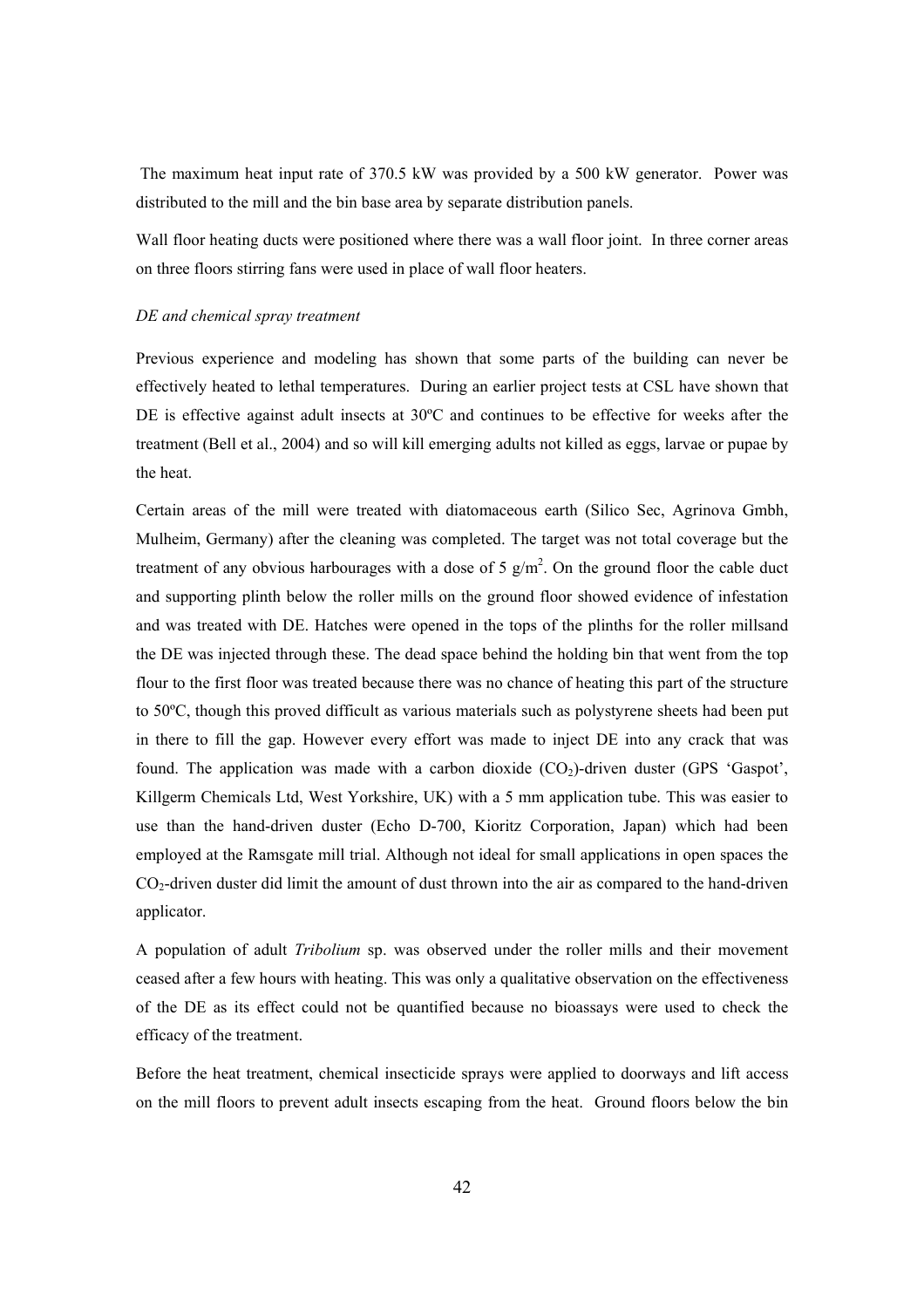bases were not heated so these were sprayed with insecticide to kill any insects falling from the bin base floor above.

# *Open and closed sifter comparison*

It has been claimed that it is unnecessary to dismantle sifters to ensure an effective thermal disinfestations (Hans Hoffmeir, ThermoNox). Considerable time and effort could be saved if this is shown to be true. A comparison was made between open and closed sifters. All the sifters were taken apart and cleaned then four were re assembled before the heating started. The fifth was left open. Bioassays and temperature sensors were placed in open and closed sifters.

#### *Temperatures achieved*

Figs 13 and 14 show the surface temperatures measured on the ground and sifter floor during the treatment. Whereas on the ground floor no surface reached a temperature of  $50^{\circ}$ C during the treatment, floors and ceilings of the first floor and upwards through the mill to the floor of the top floor reached  $50^{\circ}$ C by the end of the first day of heating.



**Figure 13.** 

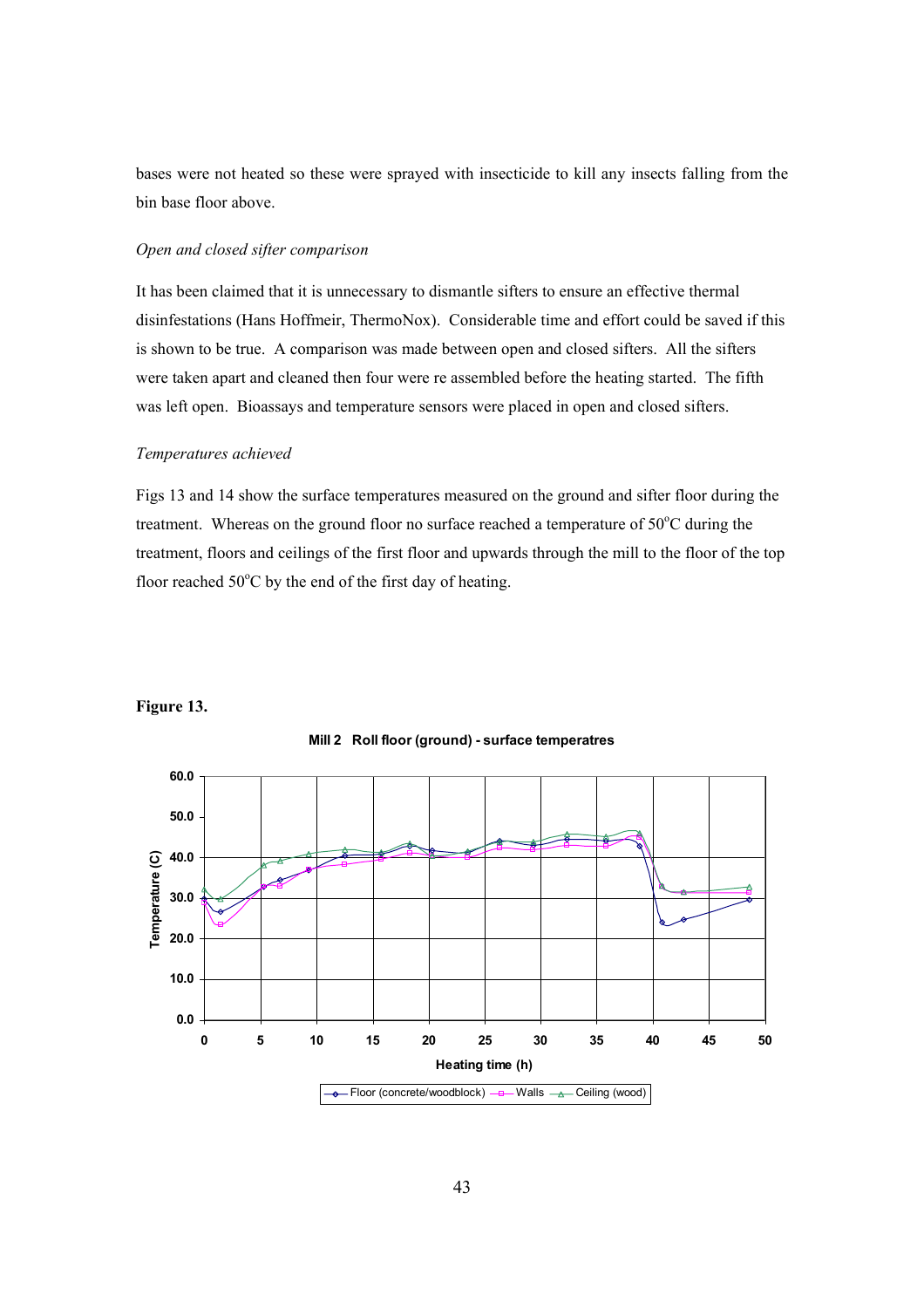# **Figure 14.**



**Mill 2 Sifter floor - surface temperatures**

#### *Results for the insect bioassay*

The control results are shown in Table 14. All the comparisons between the laboratory and site control bags showed no significant difference  $(p>0.05)$ . This meant that they could be combined for each comparison and a mean was produced for all ten bags. The results from the treated bags show that an adequate number of each developmental stage would have been available for testing in each of the treated bags.

Table 15 shows the results for the treated bags and a mean has been produced for percentage mortality and percentage emergence reduction at each position. There was not much difference in the emergence reduction between the floors. The important factor was the position of the samples on the floors and the time of the samples' removal. Of those removed after 30 hours only H in the dismantled sifter on the  $3<sup>rd</sup>$  floor and T on a pipe near an inside wall on the ground floor had emergence reduction over 90%. The samples in the reassembled sifter on the  $3<sup>rd</sup>$  floor and in the that were taken out at 30h (sample J) showed much high levels of survival, indicating that is was best to leave the sifters dismantled for treatment. Samples I and K left in the dismantled and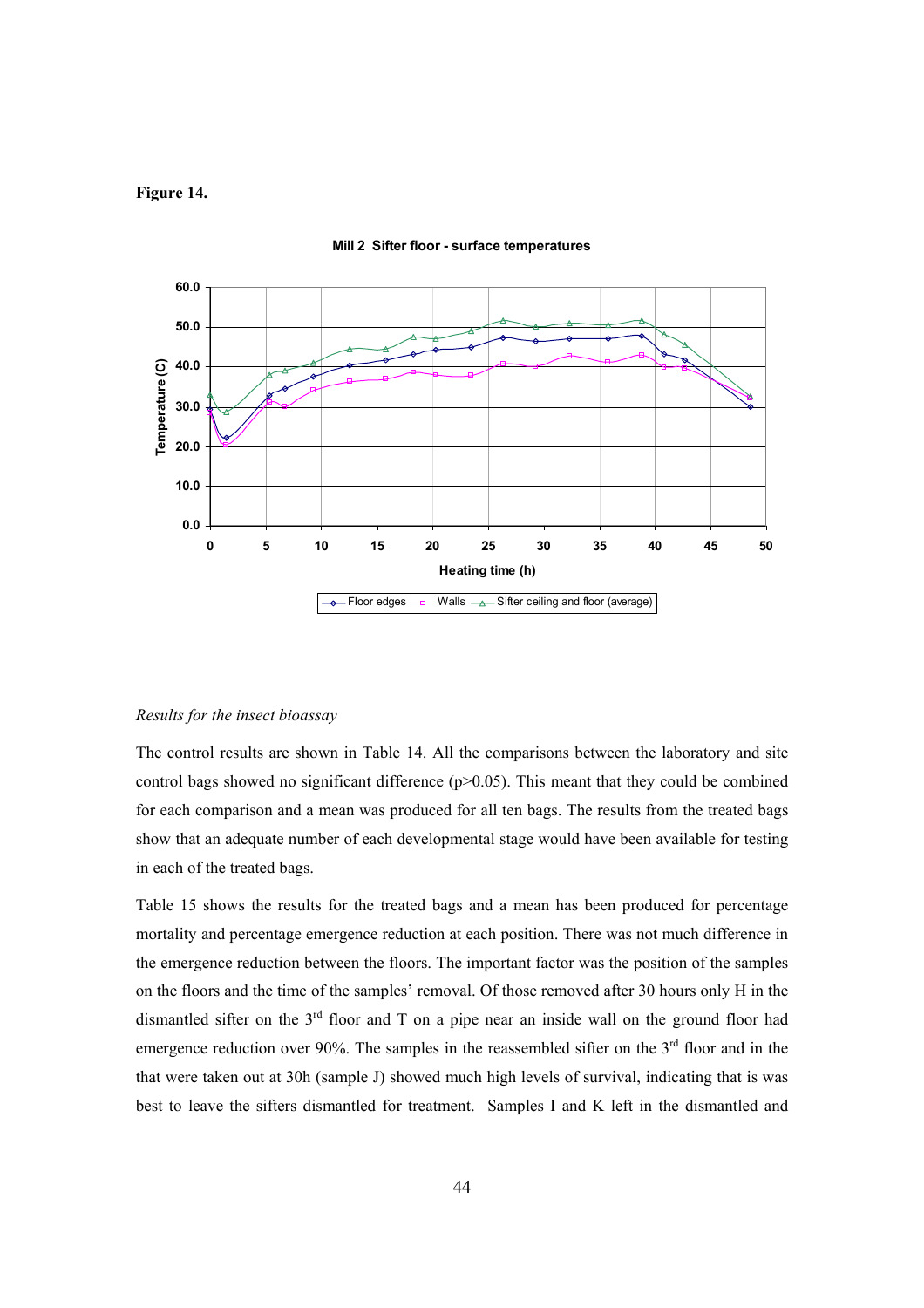reassembled sifters for the full treatment time showed no survival. The temperature records for the sifters showed clearly why survivals were recorded (Fig.15). Therefore the 40-hour exposure was shown to be required. Even with this exposure only 7 positions throughout the mill gave a complete reduction in emergence and these were all within machinery.

| <b>Sample</b>             |            | <b>Post-Treatment</b>                  |           |                          |                        |
|---------------------------|------------|----------------------------------------|-----------|--------------------------|------------------------|
|                           | Adults     | Pupae                                  |           | IV Larvae Total Immature | <b>Adult Emergence</b> |
| Control (Lab)             |            |                                        |           |                          |                        |
| A                         | 398        | 344                                    | 376       | 720                      | 667                    |
| B                         | 420        | 336                                    | 291       | 627                      | 637                    |
| C                         | 381        | 331                                    | 254       | 585                      | 625                    |
| D                         | 527        | 368                                    | 202       | 570                      | 602                    |
| E                         | 524        | 338                                    | 227       | 565                      | 616                    |
| Average $(\pm S.E.)$      | 450 (31.4) | 343.4(6.5)                             | 270(30.3) | 613.4 (28.8)             | 629.4(11.0)            |
| Control (Site)            |            |                                        |           |                          |                        |
| A                         | 438        | 405                                    | 290       | 695                      | 665                    |
| B                         | 325        | 378                                    | 248       | 626                      | 702                    |
| $\mathcal{C}$             | 426        | 376                                    | 415       | 791                      | 718                    |
| D                         | 439        | 329                                    | 267       | 596                      | 641                    |
| E                         | 423        | 293                                    | 277       | 570                      | 608                    |
| Average $(\pm S.E.)$      |            | 410.2 (21.5) 356.2 (20.0) 299.4 (29.7) |           | 655.6(39.8)              | 666.8(20.0)            |
| Combined Av. $(\pm S.E.)$ |            | 430.1 (19.1) 349.8 (10.1) 284.7 (20.6) |           | 634.5(24.2)              | 648.1 (12.4)           |

# **Table 14. The mean number of adults present (±S.E.), the mean number of adult emergence post-heat treatment (±S.E.), and the mean number of pupae and larvae present at treatment (±S.E.) in the control bioassay bags kept at CSL and taken to the ADM Mill at Tilbury**

Any locations with cracks or dead spaces where there is a high probability of survival such as around the periphery of the building or adjacent to a heat sink such as the concrete structure of the building should be a target area for diatomaceous earth (DE). An application before the trial would be beneficial as the insects are active and more likely to take on the dust. This rapid movement and displacement from their locations due to the heat also shows areas of treatment with DEs that are obvious targets for application during the trial and should be recommended for all future heat treatments.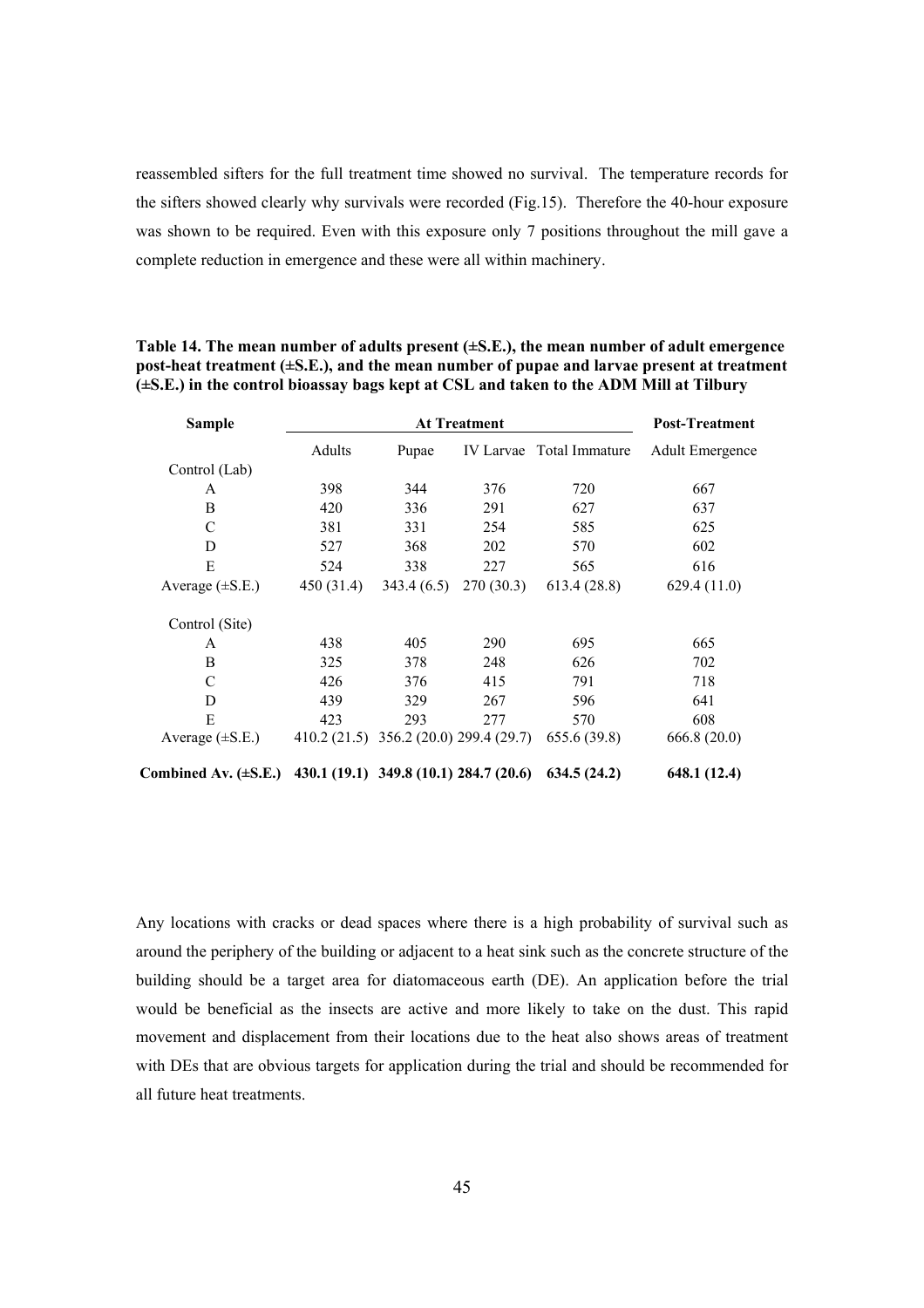| Floor                            | Position                  | Sample           | Exposure<br>time | % Adult<br>mortality | Mean %<br>adult<br>mortality | % emergence<br>reduction | Mean %<br>emergence<br>reduction |
|----------------------------------|---------------------------|------------------|------------------|----------------------|------------------------------|--------------------------|----------------------------------|
|                                  | $\boldsymbol{\mathsf{A}}$ | $\mathbf{1}$     | 40               | 100                  | 100.0                        | 100.0                    | 100.0                            |
|                                  |                           | $\overline{c}$   | 40               | 100                  |                              | 100.0                    |                                  |
|                                  | $\, {\bf B}$              | 3                | 40               | 100                  | 100.0                        | 99.8                     | 99.6                             |
| 4th                              |                           | $\overline{4}$   | 40               | 100                  |                              | 99.4                     |                                  |
|                                  | $\mathcal{C}$             | 5                | 40               | 100                  |                              | 87.3                     |                                  |
|                                  |                           | 6                | 40               | 100                  | 100.0                        | 88.7                     | 88.0                             |
|                                  |                           | $\boldsymbol{7}$ | 30               | 100                  |                              | 84.4                     |                                  |
|                                  | $\mathbf D$               | $\,8\,$          | 30               | 100                  | 100.0                        | 74.2                     | 79.3                             |
|                                  | ${\bf E}$                 | 9                | 40               | $\boldsymbol{0}$     | 0.0                          | 69.1                     | 70.1                             |
|                                  |                           | 10               | 40               | $\boldsymbol{0}$     |                              | 71.0                     |                                  |
|                                  | $\boldsymbol{\mathrm{F}}$ | 11               | 40               | 53.4                 | 76.7                         | 65.9                     | 55.9                             |
|                                  |                           | 12               | 40               | 100                  |                              | 45.8                     |                                  |
|                                  | ${\bf G}$                 | 13               | 40               | 100                  | 100.0                        | 59.1                     | 69.7                             |
|                                  |                           | 14               | 40               | 100                  |                              | 80.2                     |                                  |
| $\boldsymbol{\mathrm{H}}$<br>3rd | 15                        | 30               | 100              | 100.0                | 94.6                         | 94.6                     |                                  |
|                                  |                           | 16               | 30               | 100                  |                              | 94.6                     |                                  |
|                                  | $\rm I$                   | 17               | 40               | 100                  | 100.0                        | 100.0                    | 100.0                            |
|                                  |                           | 18               | 40               | 100                  |                              | 100.0                    |                                  |
|                                  | $\bf J$                   | 19               | 30               | 33.4                 | 48.3                         | 59.3                     | 62.9                             |
|                                  |                           | 20               | 30               | 63.2                 |                              | 66.5                     |                                  |
|                                  | $\rm K$                   | 21               | 40               | 100                  | 100.0                        | 100.0                    | 100.0                            |
|                                  |                           | 22               | 40               | 100                  |                              | 100.0                    |                                  |
|                                  | $\mathbf L$               | 23               | 40               | 39.5                 | 38.0                         | 56.8                     | 58.2                             |
|                                  |                           | 24               | 40               | 36.4                 |                              | 59.6                     |                                  |
|                                  | $\mathbf M$               | 25               | 40               | 89.3                 | 82.6                         | 66.2                     | 70.2                             |
| 2nd                              |                           | 26               | 40               | 75.9                 |                              | 74.2                     |                                  |
|                                  | ${\bf N}$                 | 27               | 30               | 100                  | 100.0                        | 70.2                     | 62.7                             |
|                                  |                           | 28               | 30               | 100                  |                              | 55.1                     |                                  |
|                                  | $\mathcal{O}$             | 29               | 40               | 100                  | 100.0                        | 99.8                     | 99.2                             |
|                                  |                           | 30               | 40               | 100                  |                              | 98.5                     |                                  |
|                                  | ${\bf P}$                 | 31               | 30               | 100                  | 100.0                        | 64.7                     | 69.2                             |
|                                  |                           | 32               | 30               | 100                  |                              | 73.8                     |                                  |
| 1st                              | ${\bf Q}$                 | 33               | 40               | 100                  | 100.0                        | 95.2                     | 85.4                             |
|                                  |                           | 34               | 40               | 100                  |                              | 75.6                     |                                  |
|                                  | ${\bf R}$                 | 35               | 40               | $\boldsymbol{0}$     | $0.0\,$                      | 100.0                    | 100.0                            |
|                                  |                           | 36               | 40               | $\boldsymbol{0}$     |                              | 100.0                    |                                  |

**Table 15. Percentage adult mortality and percentage mean emergence reduction from the bioassay bags placed in the ADM Mill, Tilbury after heat treatment**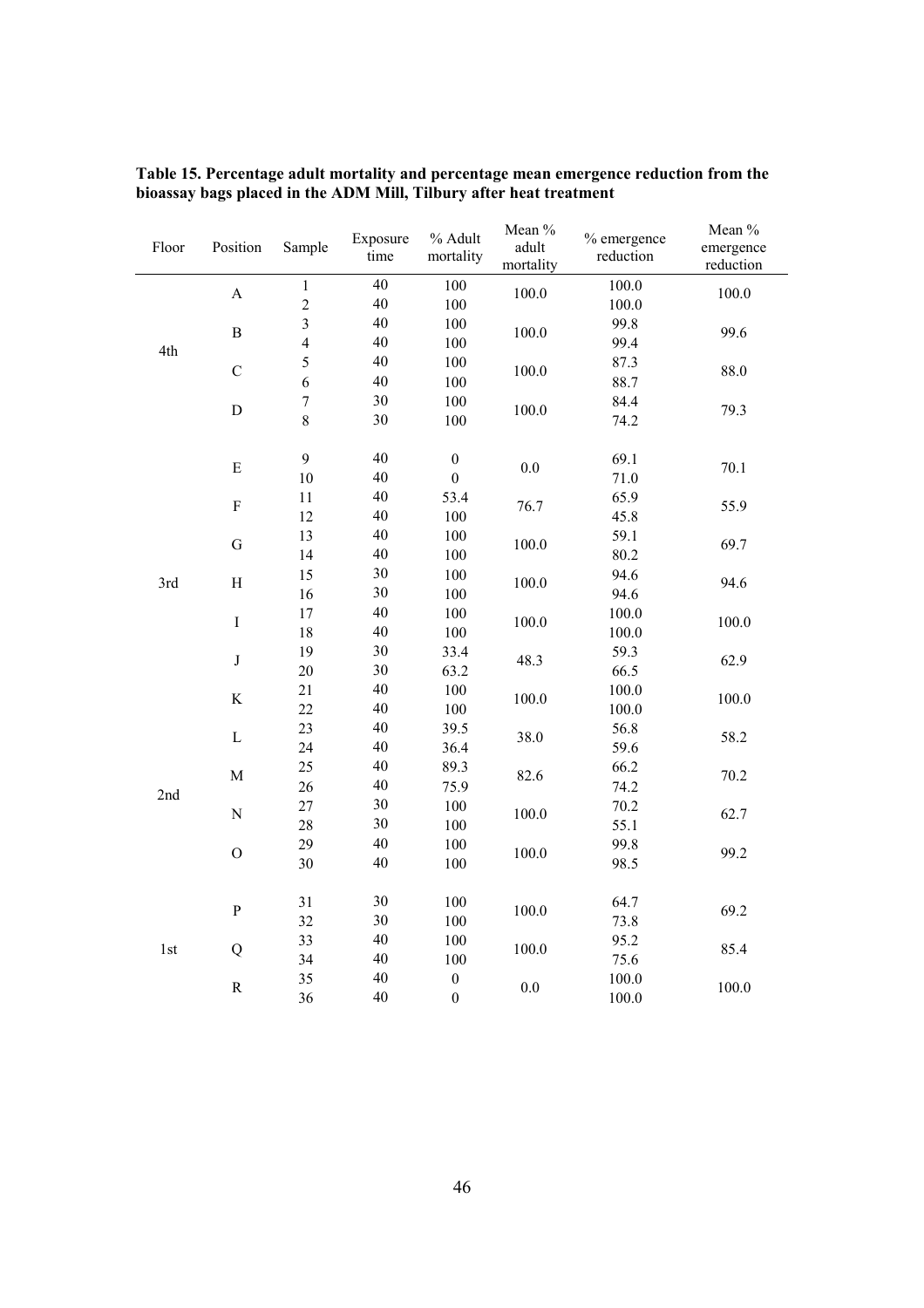| Floor          | Position     | Sample | Exposure<br>time | % Adult<br>mortality | Mean %<br>adult<br>mortality | % emergence<br>reduction | Mean $%$<br>emergence<br>reduction |
|----------------|--------------|--------|------------------|----------------------|------------------------------|--------------------------|------------------------------------|
|                | S            | 37     | 40               | 53.4                 | 76.7                         | 51.2                     | 54.4                               |
|                |              | 38     | 40               | 100                  |                              | 57.6                     |                                    |
|                | T            | 39     | 30               | 100                  | 100.0                        | 100.0                    | 99.4                               |
|                |              | 40     | 30               | 100                  |                              | 98.8                     |                                    |
| U<br>Ground    |              | 41     | 40               | 100                  | 100.0                        | 100.0                    | 100.0                              |
|                |              | 42     | 40               | 100                  |                              | 100.0                    |                                    |
|                | $\mathbf{V}$ | 43     | 30               | 100                  | 100.0                        | 33.0                     | 31.2                               |
|                |              | 44     | 30               | 100                  |                              | 29.3                     |                                    |
| W              |              | 45     | 40               | 33.4                 | 48.3                         | 99.5                     | 99.8                               |
|                |              | 46     | 40               | 63.2                 |                              | 100.0                    |                                    |
|                |              | 47     | 40               | 100                  |                              | 100.0                    |                                    |
| Bin            | X            | 48     | 40               | 100                  | 100.0                        | 100.0                    | 100.0                              |
| <b>Bottoms</b> | Y            | 49     | 40               | 39.5                 |                              | 68.7                     | 70.5                               |
|                |              | 50     | 40               | 36.4                 | 38.0                         | 72.4                     |                                    |

# **Table 15. (Continued)**

**Figure 15. Open and closed sifter comparison: Temperature profiles and predicted insect mortality (two monitoring positions in closed sifter, one only in open sifter)** 

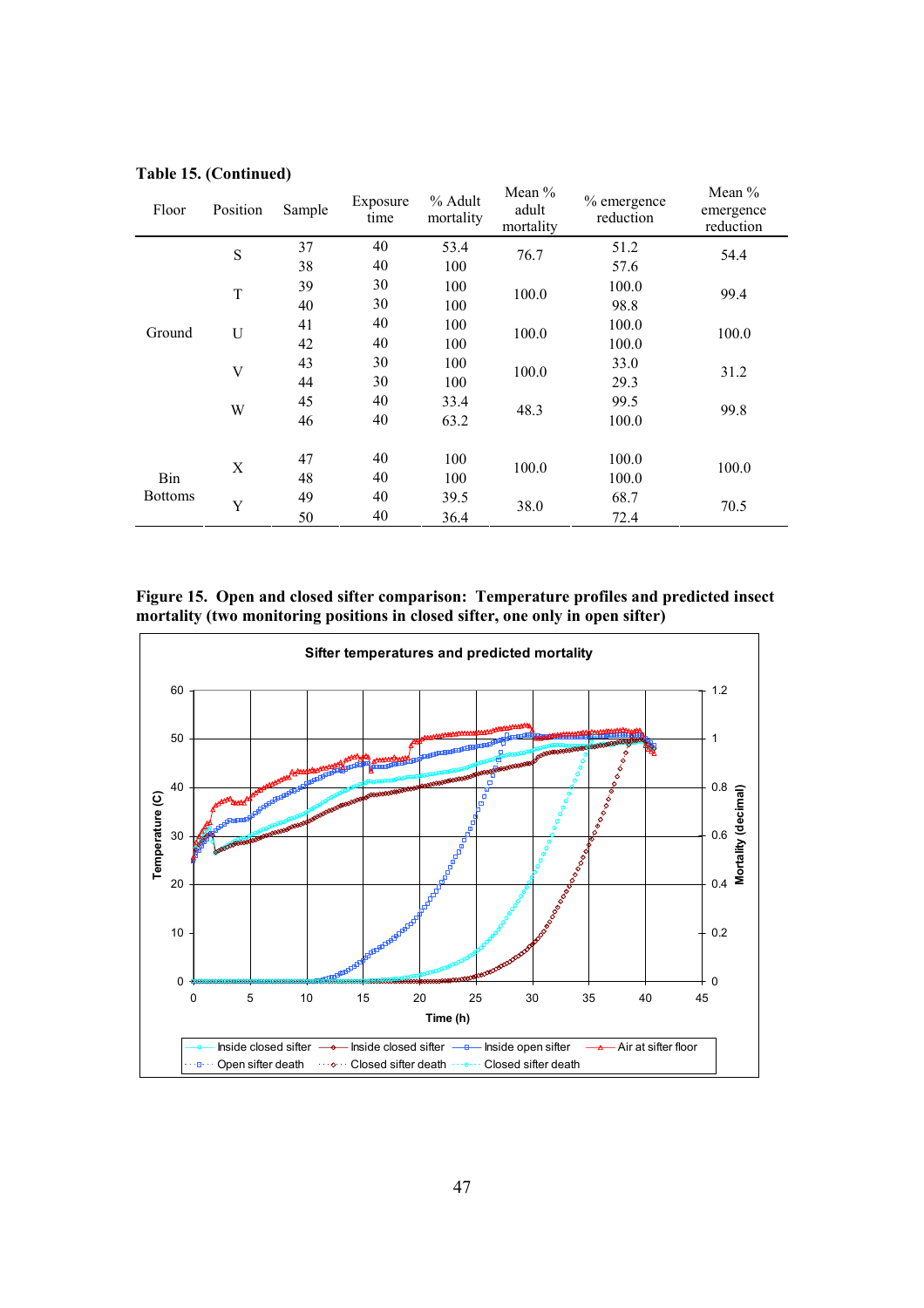# *Conclusions*

- All the wooden upper floors and machinery in the mill building received a lethal heat dose.
- It proved impossible to heat the ground floor of the mill and most external walls to lethal temperatures.
- Bioassay results confirmed that 40 hours was necessary for the heat treatment and that further improvements in insect control would result from extending the treatment time to, say, 48 hours.
- Good agreement was found between the bioassay results and the insect death model based on temperature monitoring, confirming that temperature measurements can be used to estimate local treatment end points.
- Temperature records and computed insect mortality inside the open and closed sifters shows that fully assembled sifters can be treated within the 40-hour heating period.
- Fully assembled sifters and purifiers were effectively treated in 38 hours. Unassembled sifters took only 28 hours to treat.
- DE was shown to be very effective in killing adult insects where it was used under the roller mills. Its use in other parts of the structure where heating is difficult could improve the overall effectiveness of the treatment.
- Ceiling fans were an effective replacement for wall floor joint heaters in the corners of the building where they were used. Wall floor heaters were shown to be mainly effective but were limited in corners where the ducts have to be realigned.
- During the 40-hour treatment 56448 MJ (15680 kWh or 8.55 MJ/m<sup>3</sup>) was consumed by the heaters. The average rate of heat input was 313 kW, 85% of the installed capacity.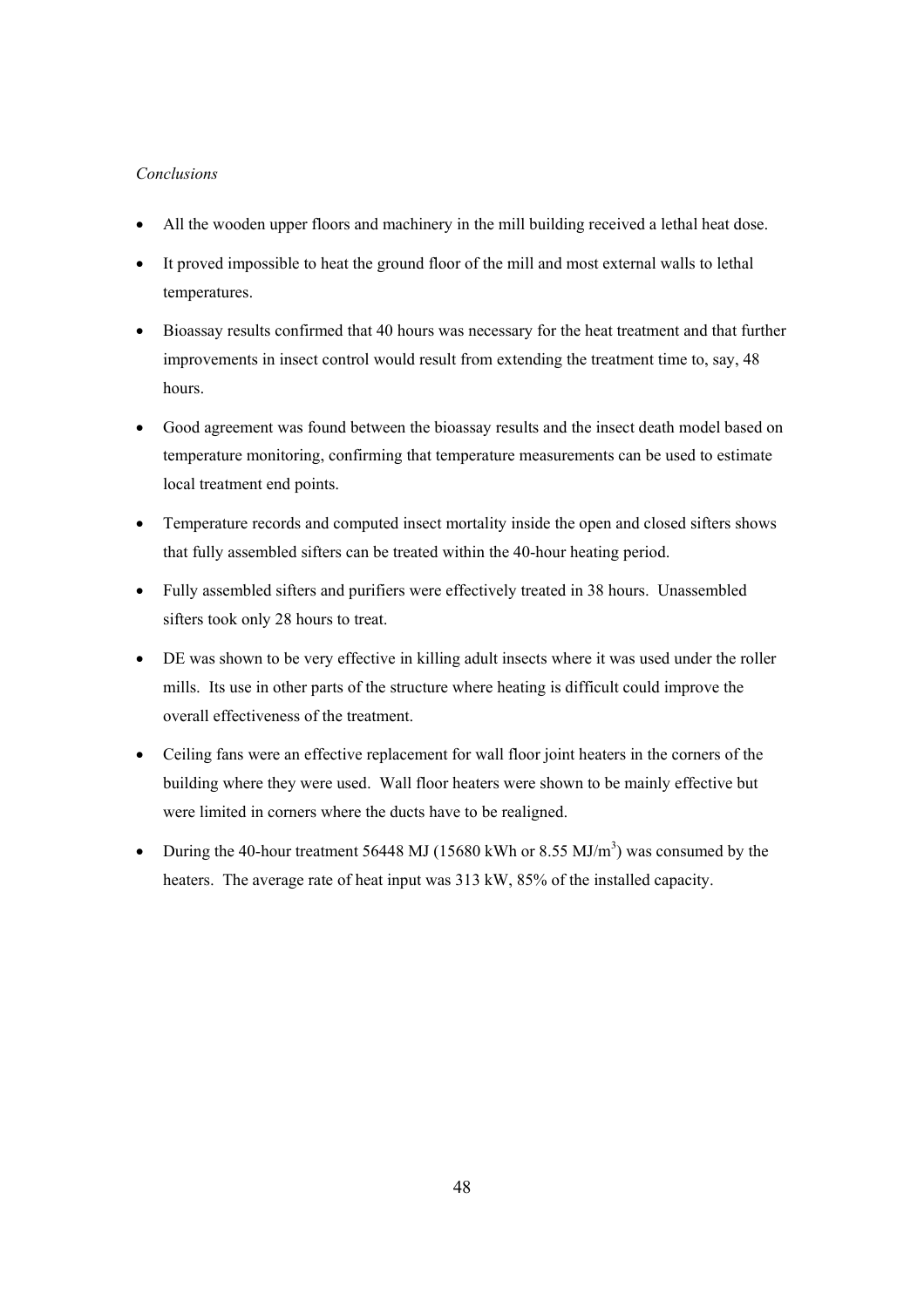#### *Recommendations*

# *1. Use DE for ground floors and some wall floor joints*

It is clear that it will never be practical or economic to heat ground floors to a level that will ensure 100% kill of all insects present there.

DE is effective within a 24-hour treatment time at 30<sup>o</sup>C or above and should be applied to ground floors and wall/floor joint margins on upper floors to treat these parts of the structure.

Supplementary treatments with DE could also be applied during the course of a heat treatment when cool areas are detected as a result of routine monitoring.

#### *2. Treatment time*

Initial preparations for a heat treatment can be made while the mill is still running and heating can commence after shutdown as soon as cleaning operations permit. In the current trials a 40-42 hour heating period was followed by an 6-8-hour period for cooling and reassembly prior to restarting the mill.

It took about 20 hours to heat the Tilbury structure to 40ºC so, in this treatment, lethal temperatures were maintained for 20 hours. The results from the bioassays confirm that the 40 hour treatment improved the kill rate over that obtained at 30 hours. The treatment would have been even more effective if lethal temperatures had been maintained for a further few hours.

It is recommended that future treatments should be based on the maintenance of lethal temperatures for at least 24 hours and preferably 30 hours. Overall treatment times will depend on the speed of heating which in turn will depend on the cost benefit of using more heaters.

# PROSPECTS FOR COMMERCIAL IMPLEMENTATION

The trials at Tilbury and Ramsgate provided the opportunity to assess the likely costs and commercial charges of carrying out treatments to these mills using this or a very similar specification, or in similar type/size of mill buildings elsewhere.

The actual costs incurred and paid for at both mills, have been added to the estimated commercial charge for the actual amount of labour used/required, all as detailed below in Table 16.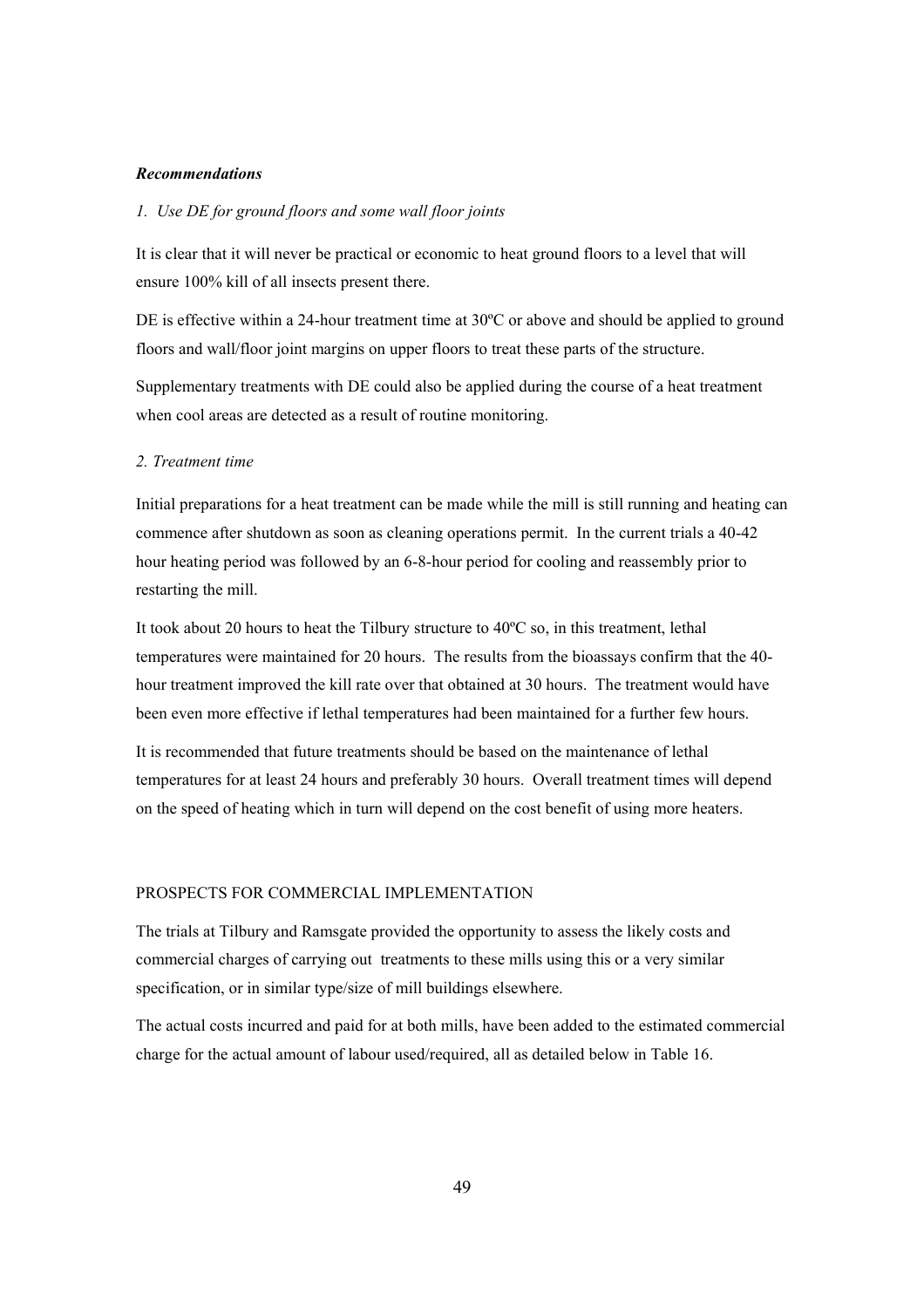# **Table 16. Heat treatment costs**

| <b>Actual costs incurred</b>                                                                                                                                                                                                                                                                                                                                                                                                                                                | <b>Tilbury</b> | <b>Ramsgate</b> |
|-----------------------------------------------------------------------------------------------------------------------------------------------------------------------------------------------------------------------------------------------------------------------------------------------------------------------------------------------------------------------------------------------------------------------------------------------------------------------------|----------------|-----------------|
| Generator hire:                                                                                                                                                                                                                                                                                                                                                                                                                                                             | £1690          | £1028           |
| Thermonox heater hire                                                                                                                                                                                                                                                                                                                                                                                                                                                       | £5969.50       | £3620           |
| Electricians labour                                                                                                                                                                                                                                                                                                                                                                                                                                                         | £240           |                 |
| Total                                                                                                                                                                                                                                                                                                                                                                                                                                                                       | £7899.50       | £4648           |
| <b>Other costs</b>                                                                                                                                                                                                                                                                                                                                                                                                                                                          |                |                 |
| Labour                                                                                                                                                                                                                                                                                                                                                                                                                                                                      |                |                 |
| <b>Tilbury</b><br>Preparation $-3$ men x 3 days (inc application of DE)<br>Treatment $-3$ men x 40 hours (2 on duty at any one time)<br>Removal of equipment from mill $-3$ men x 8 hours<br>Ramsgate<br>Preparation $-2$ men x 2 days (inc application of DE)<br>Treatment - 3 men x 40 hours (2 on duty at any one time)<br>Removal of equipment from $mill - 2$ men x 8 hours<br>Total estimated labour charge for above (plus or minus 20%<br>depending on hourly rate) | £7500          | £5000           |
| Transport costs $-2$ vehicles, total 500 miles at £0.40 per mile                                                                                                                                                                                                                                                                                                                                                                                                            | £200           | £200            |
| Subsistence                                                                                                                                                                                                                                                                                                                                                                                                                                                                 | Approx<br>£300 | Approx<br>£300  |
| Total of other costs:                                                                                                                                                                                                                                                                                                                                                                                                                                                       | £8000          | £5500           |
| <b>Total Costs:</b>                                                                                                                                                                                                                                                                                                                                                                                                                                                         | £15,900        | £10,168         |
| <b>Profit on commercial treatments</b>                                                                                                                                                                                                                                                                                                                                                                                                                                      | £800/£1600     | £500/£1000      |
| In a commercial treatment the actual costs alone are not the                                                                                                                                                                                                                                                                                                                                                                                                                |                |                 |
| totality of the charge made by contractors as company overhead                                                                                                                                                                                                                                                                                                                                                                                                              |                |                 |
| and profit charges must be taken into account. These are                                                                                                                                                                                                                                                                                                                                                                                                                    |                |                 |
| generally set at about 5/10% of the total cost.                                                                                                                                                                                                                                                                                                                                                                                                                             |                |                 |
| Estimated total commercial treatment charge for heat                                                                                                                                                                                                                                                                                                                                                                                                                        | £16,700 -      | £10,620 -       |
| treatment on the basis of this trial and specification:                                                                                                                                                                                                                                                                                                                                                                                                                     | £17,500        | £11,148         |
| For comparison the charge for methyl bromide fumigation of                                                                                                                                                                                                                                                                                                                                                                                                                  |                |                 |
| this mill by the Contractor in 2004 was:                                                                                                                                                                                                                                                                                                                                                                                                                                    | £7840          | £4710           |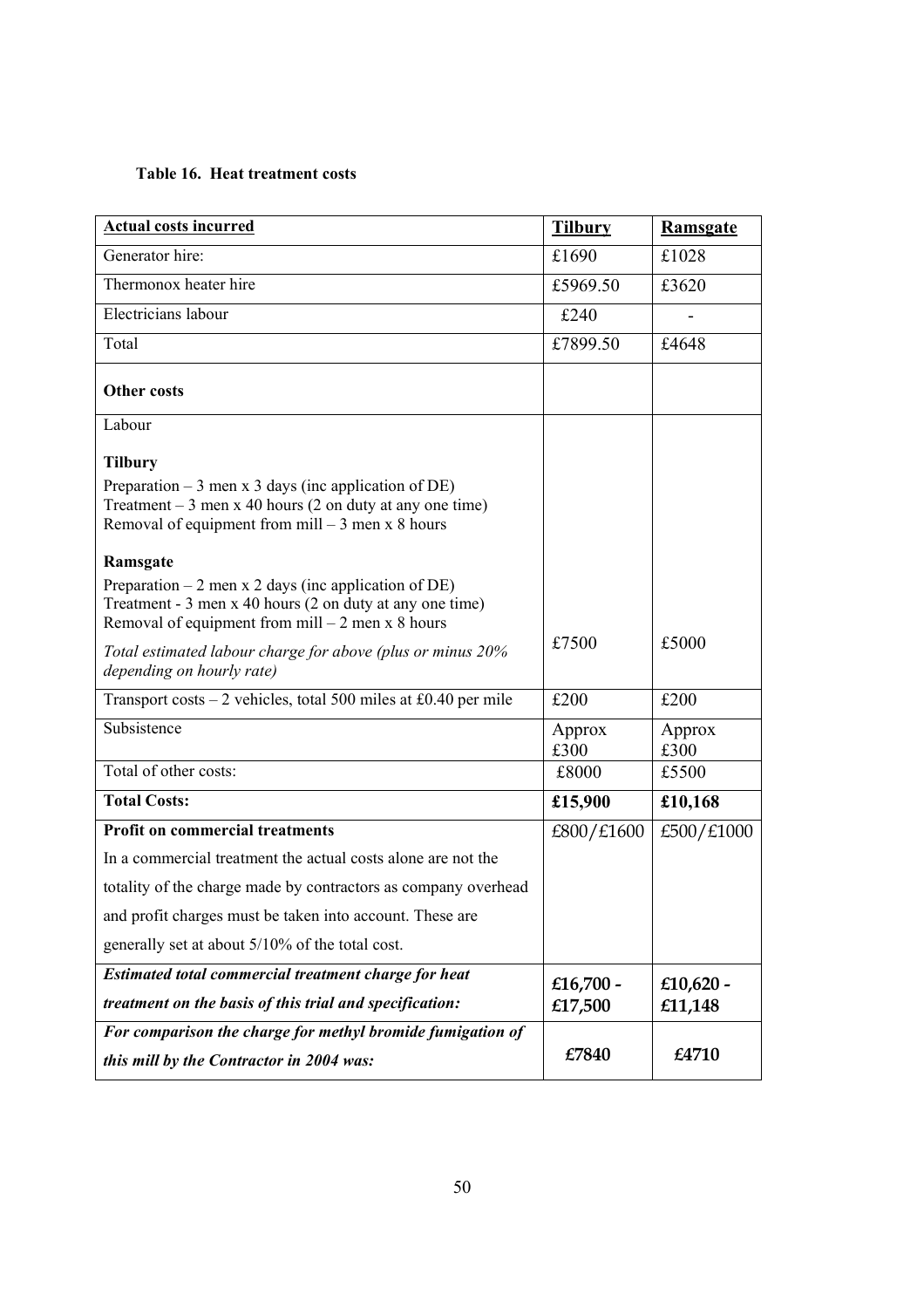#### *Economic assessment*

It can therefore be seen that the adoption of heat as an alternative strategy to methyl bromide as a whole site treatment method for flour mills incurs a significant cost increase. It is unlikely that costs alone would be the principal obstacle to the adoption of heat as a control strategy, the overriding factor will always be the extent to which practical results at each site can build confidence in the likely efficacy of the heat treatment process and its supporting measures.

# *Concluding remarks*

- The milling industry has been very supportive of the project and has expressed active interest in considering the use of heat as an important component of intergrated pest control treatments in flour mills.
- Heat alone will not provide a satisfactory treatment but only in combination with insecticide (spray) and desiccant dust (diatomaceous earth), the latter for use in plinths and voids.
- A heat application with a target temperature of 50°C will need to be maintained for over 40 hours to allow time for an even distribution of heat  $(+/- 1-2°C)$  to be achieved thoughout the mill structure for a sufficient time to kill pests.
- As the work carried out has been limited to mill sizes below 7,000 m3, the scaling up of this work to larger mills is untested.
- Success of the heat treatment will be dependent on the building, its design and construction.
- Future uptake will depend on the cost and perceived effectiveness of heat treatments compared with available alternatives. The reduced availability of methyl bromide for mill fumigation may further alter the balance in favour of heat.
- At least one service provider is equipped to deliver mill heat treatments.

# **ACKNOWLEDGEMENTS**

Special thanks are due to Mr Simon Clack of Smiths Flour Mills and Mr Gerry Falvey of RHM for the use of their premises for heating trials, for technical guidance and assistance with editing this final report.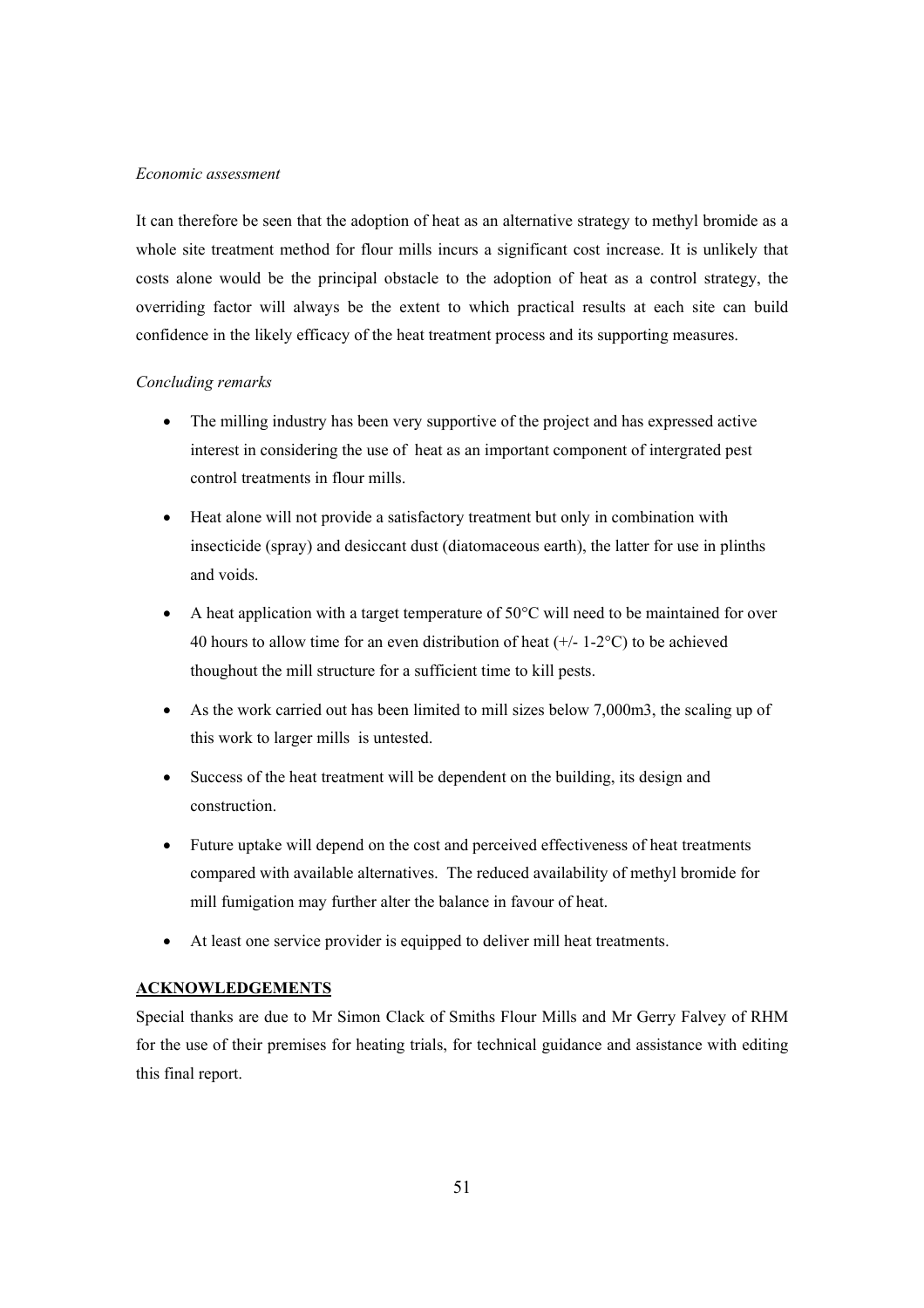#### **REFERENCES**

Anon. (1970) IHVE Guide Book A. Institution of Heating and Ventilation Engineers, London.

- Anon. (1987) Report on heat transfer at internal building surfaces. Report for ETSU, Sir William Halcrow and Partners Ltd
- Adler, C. S. (1994) A comparison of the efficacy of  $CO<sub>2</sub>$ -rich and N<sub>2</sub>-rich atmospheres against the granary weevil *Sitophilus granarius* (L.) (Coleoptera: Curculionidae). In Proc. 6<sup>th</sup> Int. Working Conf. Stored-product Prot. (Highley, E., Wright, E. J., Banks, H. J. and Champ, B. R. (eds.)) 17-23 April 1994, Canberra Australia, p11-15, CAB International, Wallingford, UK.
- Bailey, B. J. (1982) The design of film plastic ventilation ducts. NIAE Report R34, National Institute of Agricultural Engineering, Wrest Park, Silsoe, Beds MK45 4HS.
- Bozikova, M. (2003) Thermophysical parameters of corn and wheat flour. Res. Agr. Eng.49, 157- 160.
- Becket, S. J., Morton, R. and Darby, J. A. (1998) The mortality of *Rhyzopertha dominica* (F.) (Coleoptera: Bostrychidae) and *Sitophilus oryzae* (L.) (Coleoptera: Curculionidae) at moderate temperatures. J. stored Prod. Res. 34, 363-376.
- Bell, C. H., Bartlett, D., Conyers, S. T., Cook, D. A., Savvidou, N. and Wontner-Smith, T. J. (2004) Alternatives to methyl bromide for pest control in flour mills. HGCA Project Report No. 329, Home-Grown Cereals Authority, London, 113pp.
- Davies, R. G. (1949) The biology of *Laemophloeus minutus* Oliv. (Coleoptera: Cucujidae). Bull. Ent. Res. 40, 63-82.
- Ede, A. J. (1967) An Introduction to Heat Transfer Principles and Calculations. Pergamon Press.
- Fields, P. G. (1992) The control of stored-product insects and mites with extreme temperatures. J. stored Prod. Res. 28, 89-118.
- Fields, P.G., Dowdy, A., and Marcotte, M. (1997) 'Structural Pest Control: The use of an enhanced diatomaceous earth product combined with heat treatment for the control of insect pests in food processing facilities." Report prepared for Environment Bureau, Agriculture and & Agri-Food Canada and United States Department of Agriculture, 25 pp.
- Finney, D. J. (1971) *Probit Analysis*. 2<sup>nd</sup> Ed. Cambridge University Press.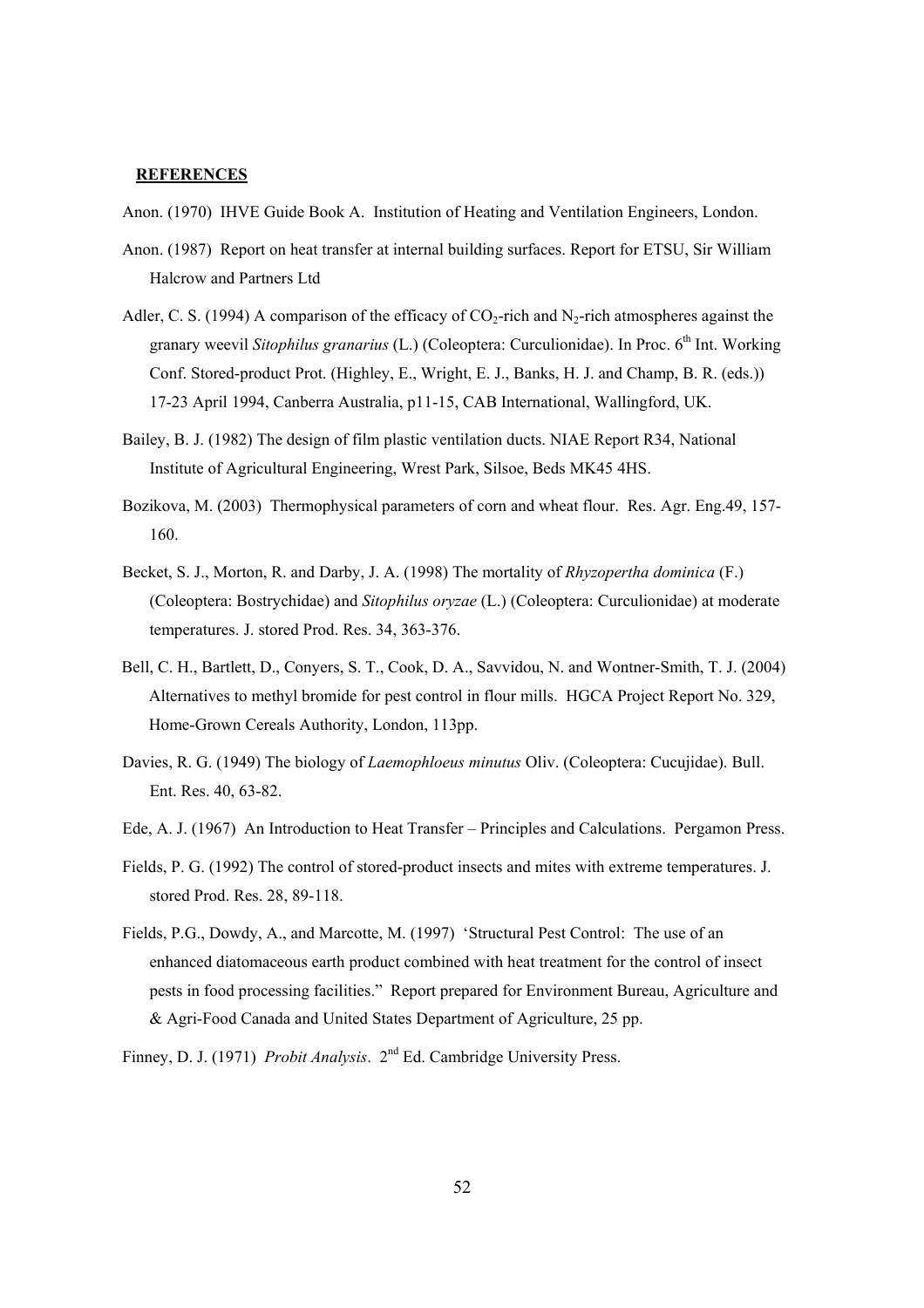- Heaps, J. W., Black, T., (1994) Using Portable Rented Electric Heaters to Generate Heat and Control Stored Product Insects. Association of Operative Millers, Bulletin July 1994, pp. 6408- 6411.
- Howe, R. W. (1956) The effect of temperature and humidity on the rate of development and mortality of *Tribolium castaneum* (Herbst.) (Coleoptera: Tenebrionidae). Ann. Appl. Biol. 44, 356-368.
- Howe, R. W. (1960) The effect of temperature and humidity on the rate of development and mortality of *Tribolium confusum* Duval (Coleoptera: Tenebrionidae) Ann. Appl. Biol. 48, 363- 376.
- Kirkpatrick, R. L. and Tilton, E. W. (1972) Infrared radiation to control adult stored-product Coleoptera. J. Ga. Ent. Soc. 7, 73-75.
- Lefkovitch, L. P. (1962) The biology of *Cryptolestes turcicus* (Grouvelle) (Coleoptera: Cucujidae), a pest of stored and processed cereals. Proc. Zool. Soc. Lond. 138: 23-35.
- Mahroof, R., Subramanyam, S. and Eustace, D. (2003a) Temperature and relative humidity profiles during heat treatment of mills and its efficacy against *Tribolium castaneum* (Herbst) life stages. J. stored Prod. Res. 39, 555-569.
- Mahroof, R., Subramanyam, S., Throne, E. and Menon, A. (2003b) Time-mortality relationships for *Tribolium castaneum* (Coleoptera: Tenebrionidae) Life stages exposed to elevated temperatures. J. Econ. Entomol. 96, 1345-1351.
- Mohesenin, N. N. (1980) Thermal Properties of Foods and Agricultural Materials. Gordon and Breach Science Publishers.
- Oosthuizen, M. J. (1935) The effect of high temperature on the confused flour beetle. Minn. Tech. Bull. 107, 1-45.
- Pepper, J. H., Strand, A. L. (1935) Super heating as a control for cereal-mill insects. Bulletin No. 297, Montana State College Agricultural Experiment Station. Boseman, Montana.
- Sheppard, K. O. (1984) Heat sterilization (superheating) as a control for stored grain pests in a food plant. In: Bauer, F. J. (Ed.), Insect Management for Food Storage and Processing, AACC, St. Paul, Minnesota, pp. 193-200.
- UNEP, (1998) Report of the Methyl Bromide Technical Options Committee, 1998 Assessment of alternatives to Methyl Bromide, United Nations Environment Programme, Nairobi, ISBN: 92- 807-1730-8.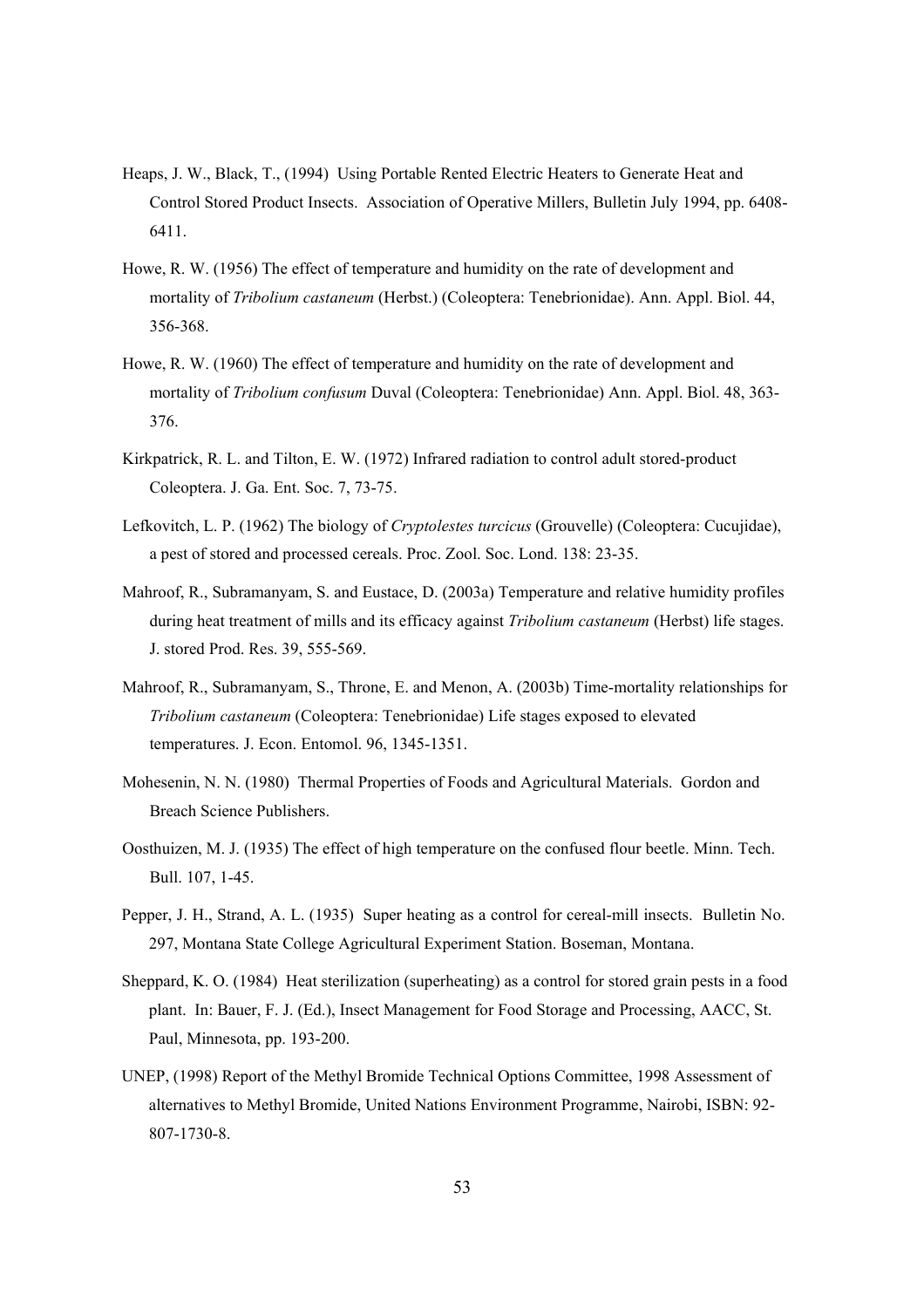#### **APPENDIX**

Charts 1-11 are result summaries as shown on plans for each floor of each mill. In charts 1-5 for Ramsgate, bioassay results are shown in blue and the mortality of adult, eggs and stages I & II, Stage IV and pupae are shown below the location description. Temperature monitoring results have been analysed using the death model. Numbers greater than 1 are the estimated time (hours) to kill 100% of the population. Figures less than 1 show the fraction of the population estimated to have survived by the end of the treatment. The shape of the label indicates where on the structure the measurements were made.(see key)

In charts 6-11 for Tilbury the bioassay results are shown in red. The sample identification letter is followed by the percentage mortality (all life stages). Some of the samples were removed after 30 hours of heat treatment and this is also indicated in the label. Temperature monitoring results are shown in blue and black. The blue identifiers show those locations were the death model predicts insect survival. The figure shown is the percentage mortality. The black identifiers show the locations where the death model predicts 100% mortality before the end of the treatment. The figure is the number of hours to achieve 100% mortality.



**Chart 1. Ramsgate ground floor**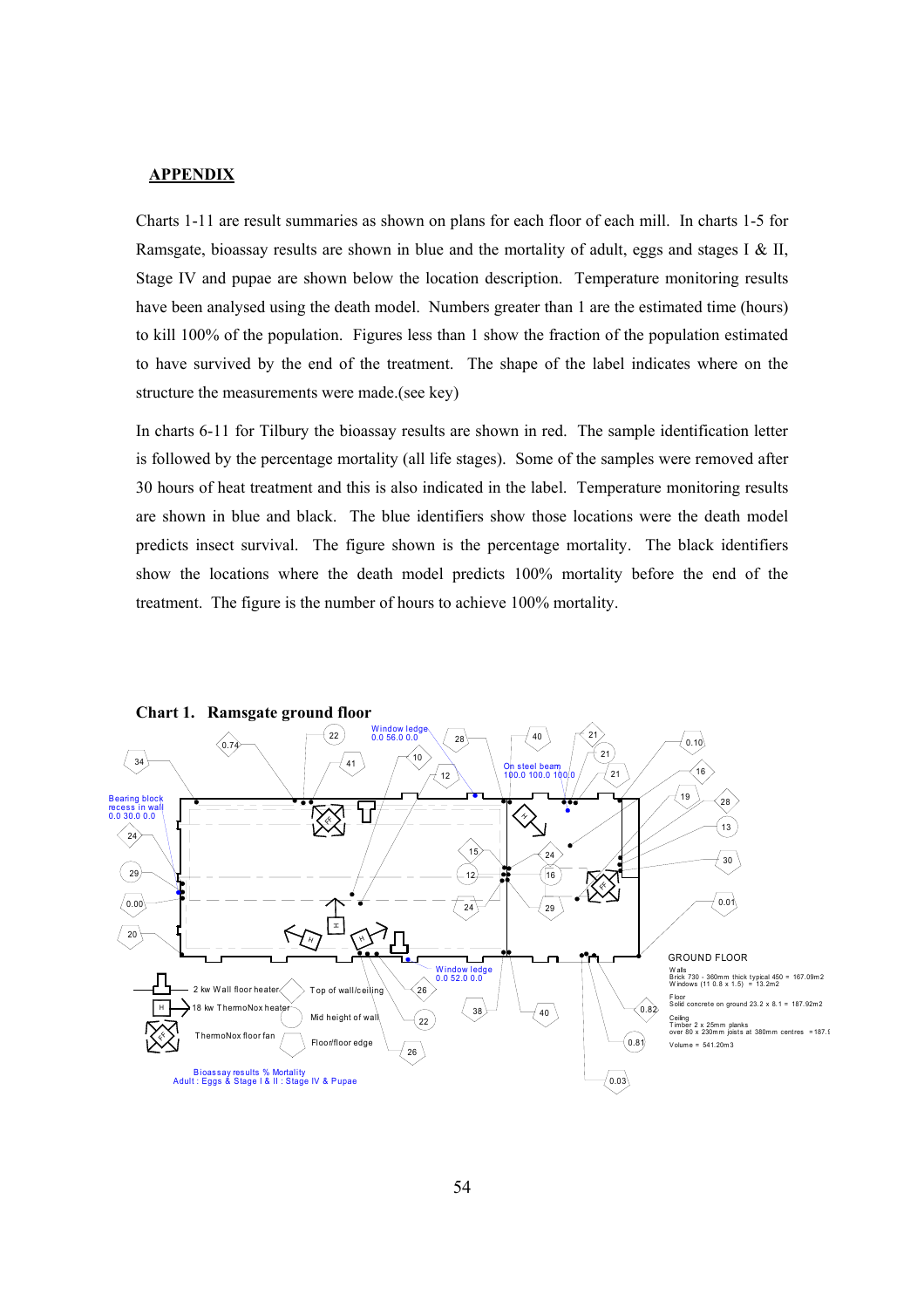**Chart 2. Ramsgate 1st floor** 



**Chart 3. Ramsgate 2nd floor** 

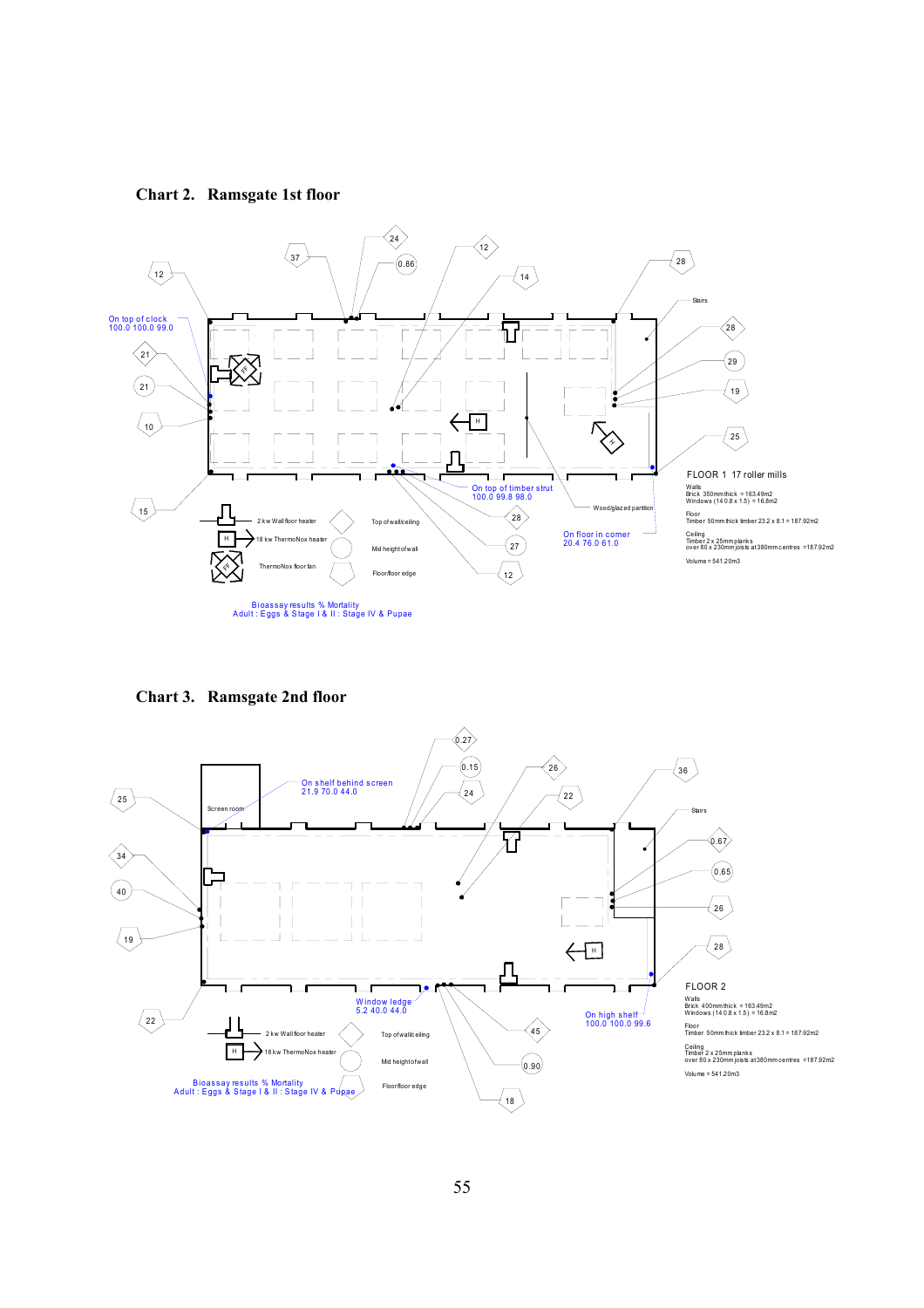**Chart 4. Ramsgate 3rd floor** 



**Chart 5. Ramsgate 4th floor (Top)** 

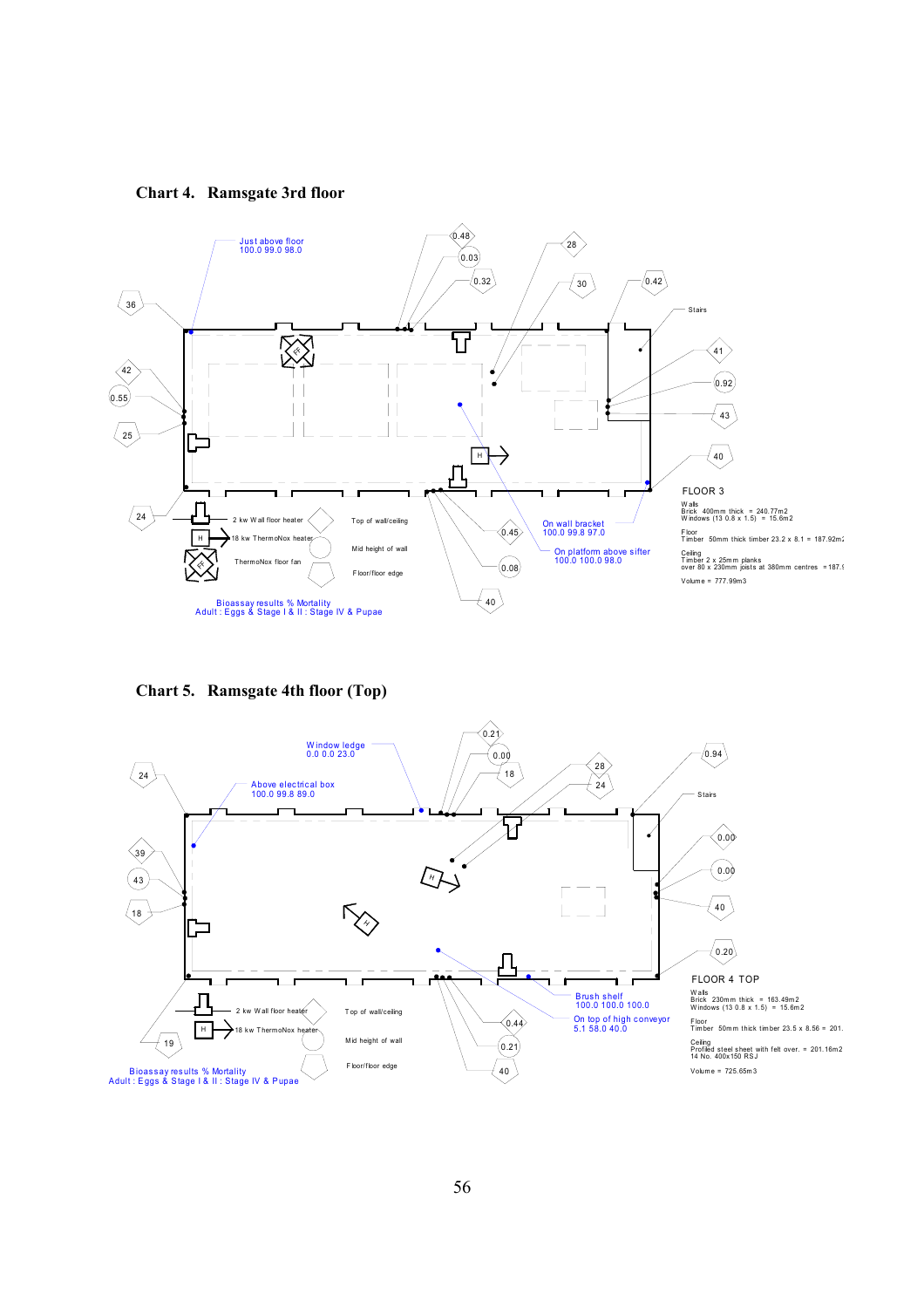**Chart 6. Tilbury ground floor** 

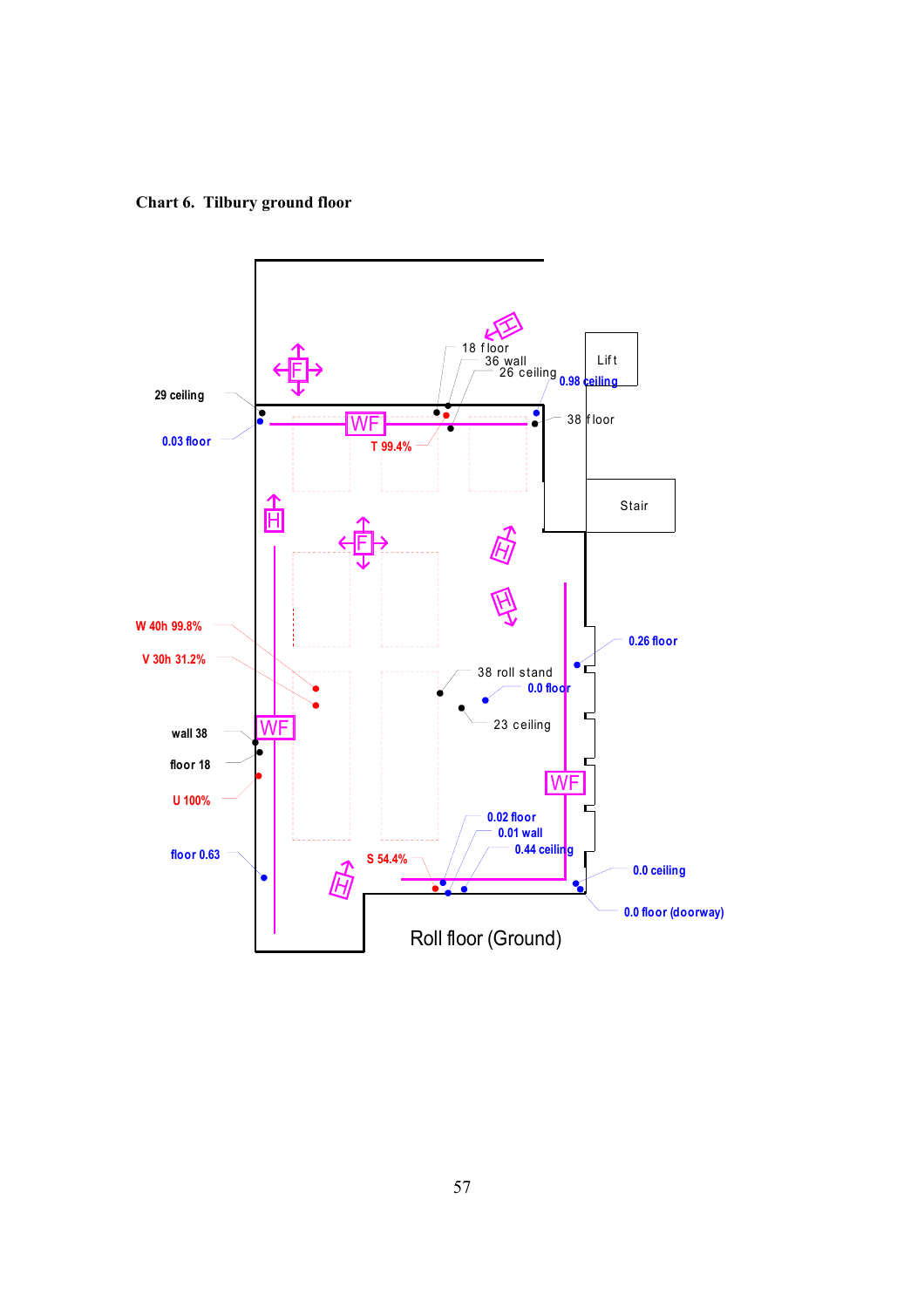

**Chart 7. Tilbury 1st floor**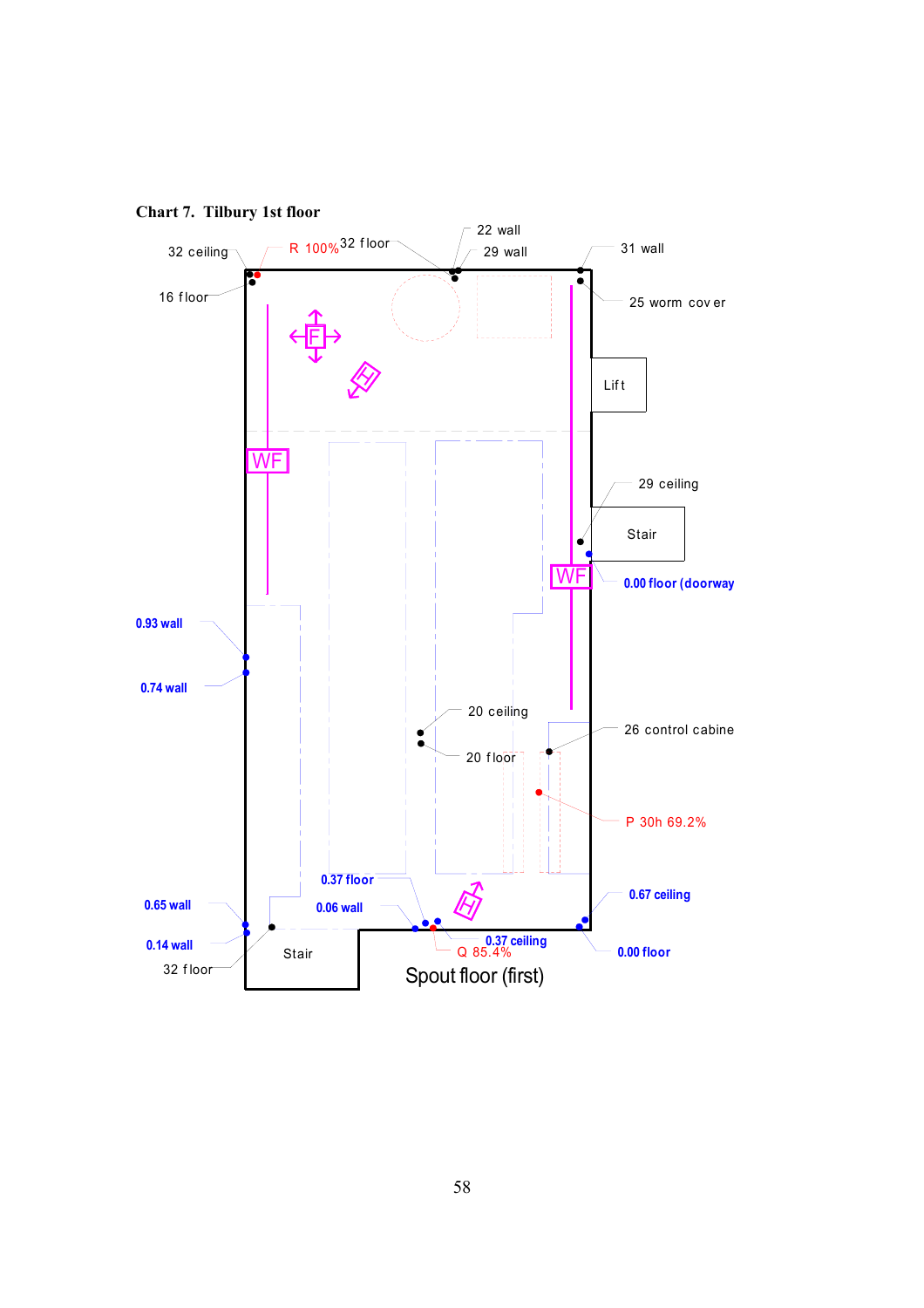

**Chart 8. Tilbury 2nd floor**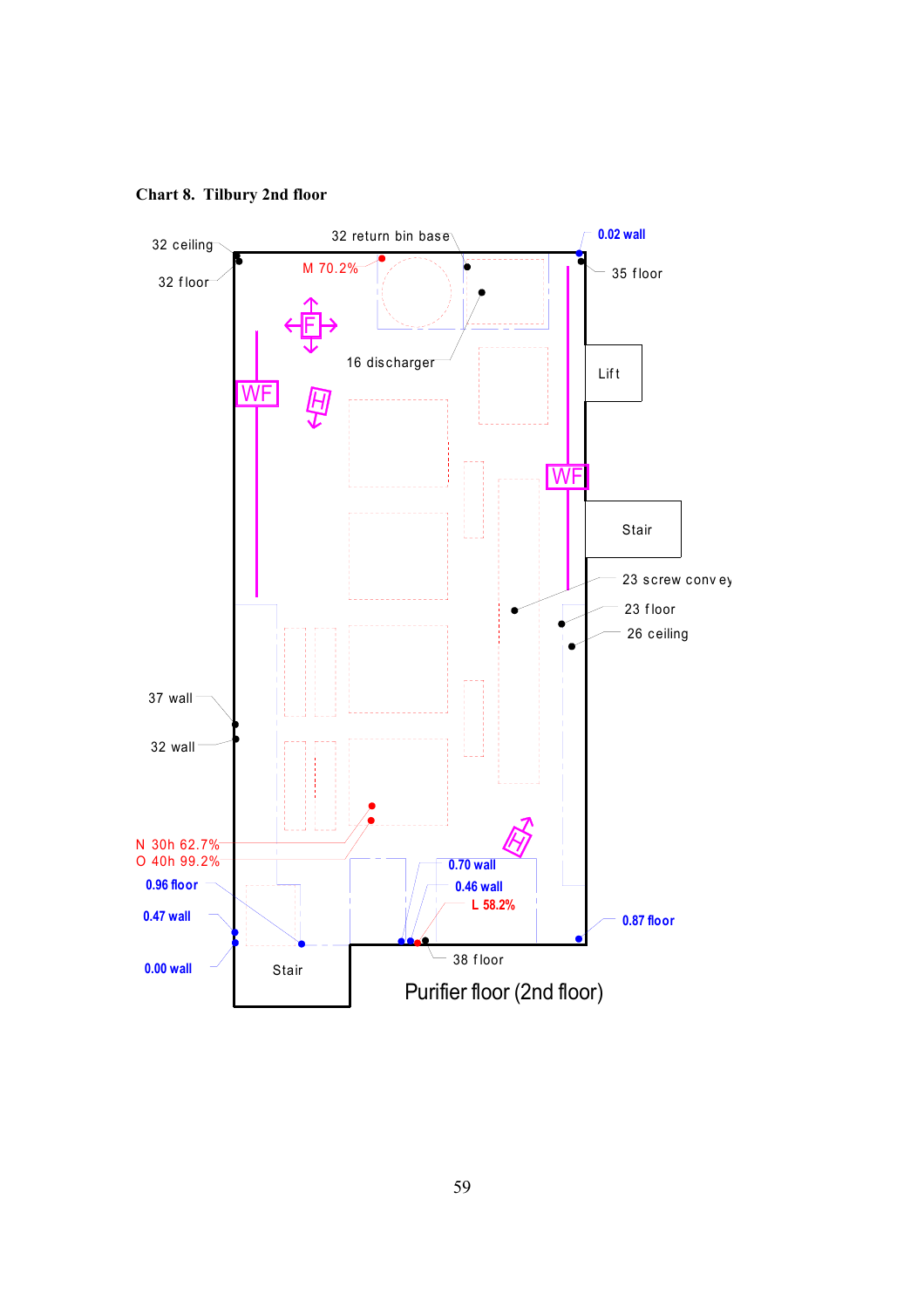**Chart 9. Tilbury 3rd floor** 

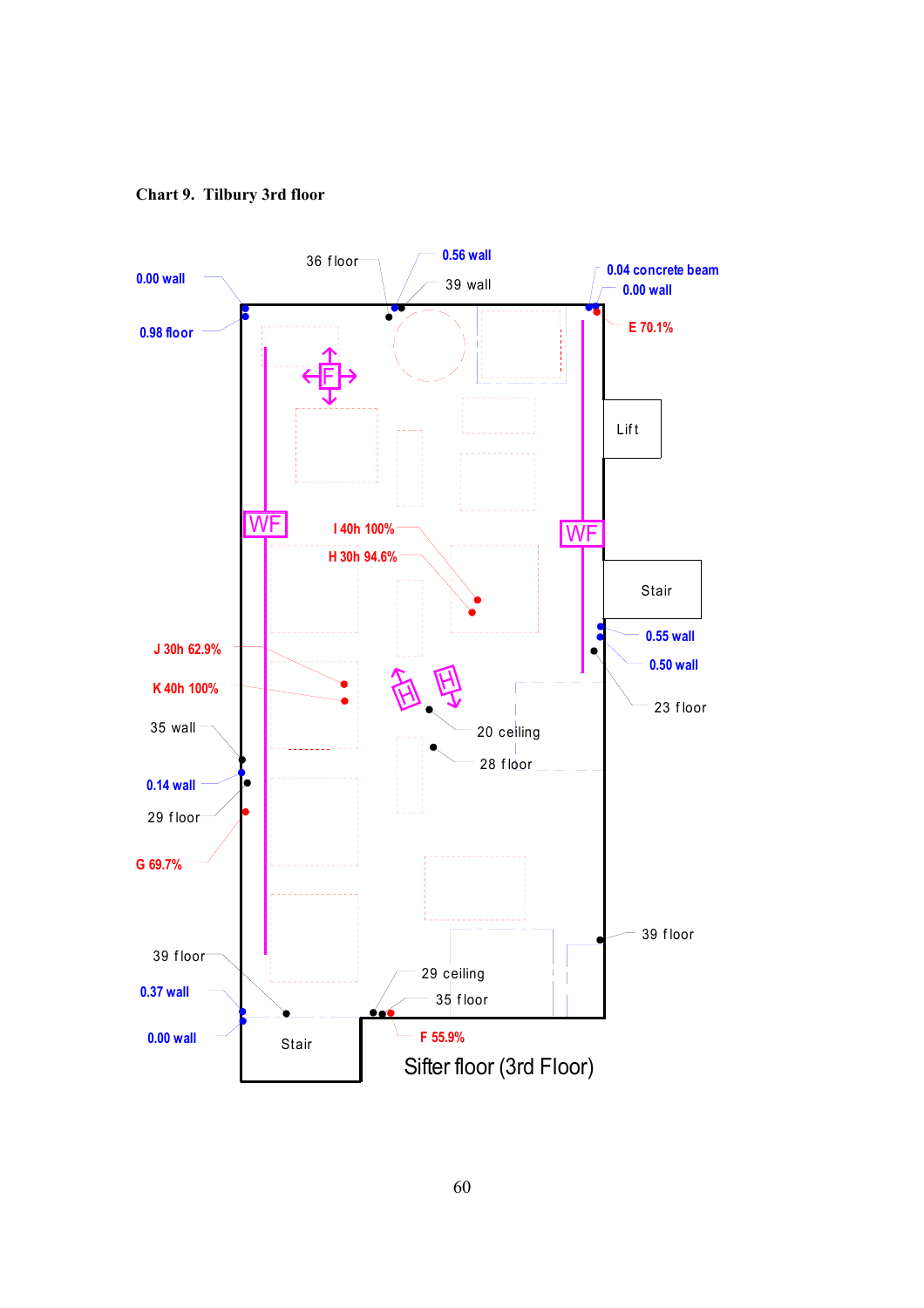**Chart 10. Tilbury 4th floor (Top)**